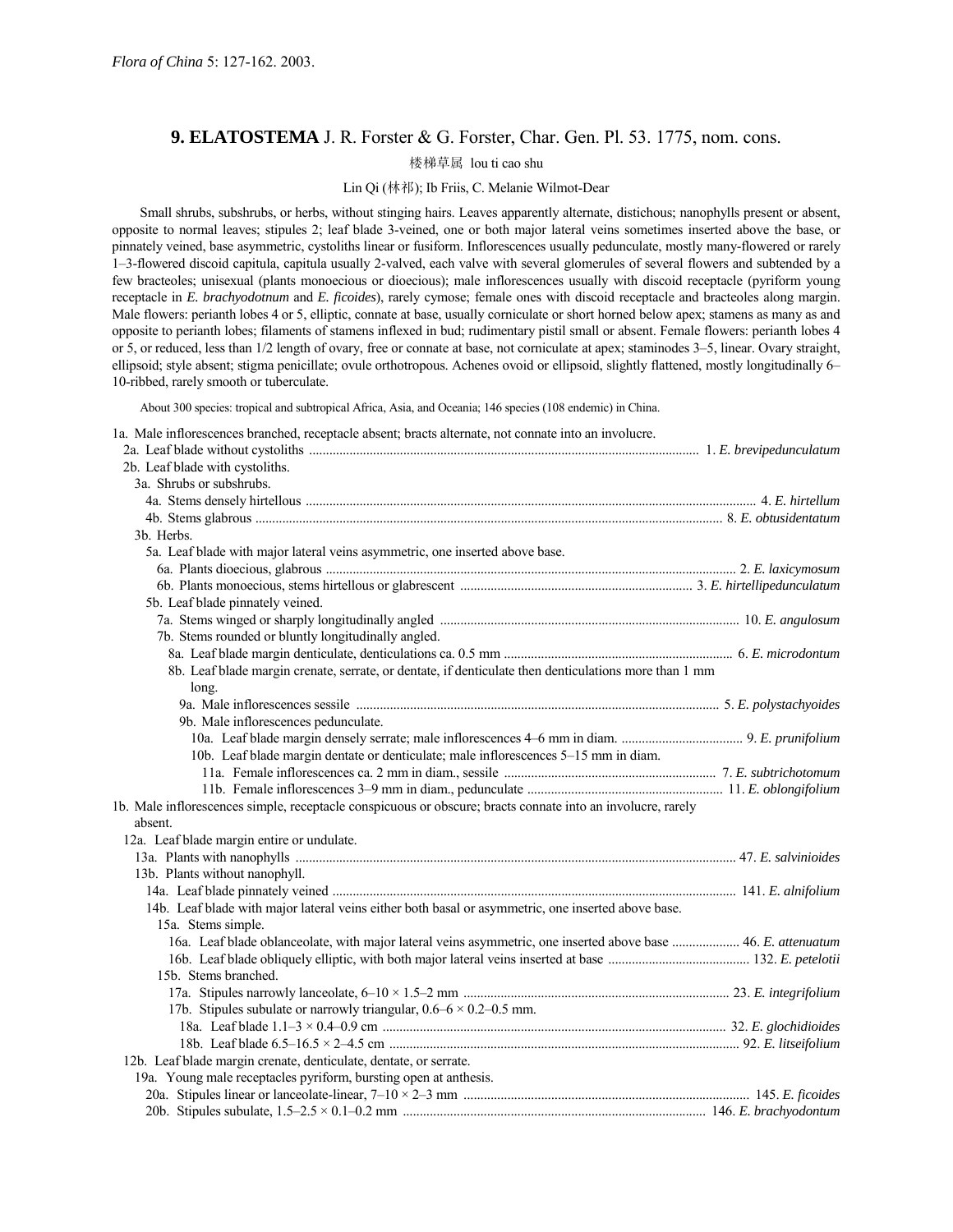| 19b. Male receptacles discoid or very small and obscure.                                                     |  |
|--------------------------------------------------------------------------------------------------------------|--|
| 21a. Subshrubs.                                                                                              |  |
|                                                                                                              |  |
| 22b. Stems branched.                                                                                         |  |
|                                                                                                              |  |
| 23b. Leaf blade with both major lateral veins inserted at base, with major lateral veins either both         |  |
| inserted above base or asymmetric, one inserted at base, the other above.                                    |  |
| 24a. Leaf blade base auriculate on broader outer half.                                                       |  |
|                                                                                                              |  |
| 25b. Stems not furfuraceous.                                                                                 |  |
|                                                                                                              |  |
|                                                                                                              |  |
| 24b. Leaf blade base cuneate, obtuse or rounded on broader outer half.                                       |  |
| 27a. Leaf blade without cystoliths, rarely with cystoliths only along nerves.                                |  |
| 28a. Stipules subulate, 0.1-0.3 mm wide.                                                                     |  |
| 29a. Leaf blade cuspidate or acuminate at apex, with major lateral veins either both inserted at             |  |
|                                                                                                              |  |
| 29b. Leaf blade caudate or caudate-acuminate at apex, with both major lateral veins inserted                 |  |
|                                                                                                              |  |
| 28b. Stipules narrowly triangular or lanceolate, 0.8-1.2 mm wide.                                            |  |
|                                                                                                              |  |
| 30b. Male receptacle 2-3.5 mm in diam.                                                                       |  |
|                                                                                                              |  |
|                                                                                                              |  |
| 27b. Leaf blade with dense cystoliths.                                                                       |  |
|                                                                                                              |  |
| 32b. Female inflorescences solitary or paired.                                                               |  |
| 33a. Stems pubescent or strigose.                                                                            |  |
| 34a. Leaf blade with both major lateral veins inserted symmetrically at or above base.                       |  |
|                                                                                                              |  |
|                                                                                                              |  |
| 34b. Leaf blade with major lateral veins asymmetric, one inserted above base.                                |  |
| 36a. Stems densely strigose; leaf blade herbaceous or papery; male inflorescences sessile  20. E. lineolatum |  |
| 36b. Stems pubescent; leaf blade papery; male inflorescences pedunculate  24. E. biglomeratum                |  |
| 33b. Stems glabrous.                                                                                         |  |
| 37a. Leaf blade with both major lateral veins inserted symmetrically at or above base.                       |  |
|                                                                                                              |  |
|                                                                                                              |  |
| 37b. Leaf blade with major lateral veins asymmetric, one inserted above base.                                |  |
| 39a. Leaf blade ovate, oblong, rhombic, or lanceolate, 1.3–2.5 cm wide  19. E. oreocnidioides                |  |
|                                                                                                              |  |
| 21b. Herbs.                                                                                                  |  |
| 40a. Plants with nanophylls.                                                                                 |  |
| 41a. Stems glabrous or pilose.                                                                               |  |
|                                                                                                              |  |
| 42b. Stems not furfuraceous.                                                                                 |  |
|                                                                                                              |  |
|                                                                                                              |  |
| 41b. Stems pubescent or strigose.                                                                            |  |
|                                                                                                              |  |
| 44b. Female inflorescences 2–6 mm in diam.                                                                   |  |
|                                                                                                              |  |
| 45b. Male inflorescences 2–8 mm in diam., peduncle 0–2.5 mm.                                                 |  |
| 46a. Leaf blade with both major lateral veins inserted at base.                                              |  |
|                                                                                                              |  |
|                                                                                                              |  |
|                                                                                                              |  |
| 46b. Leaf blade with major lateral veins asymmetric, one inserted above base.                                |  |
|                                                                                                              |  |
|                                                                                                              |  |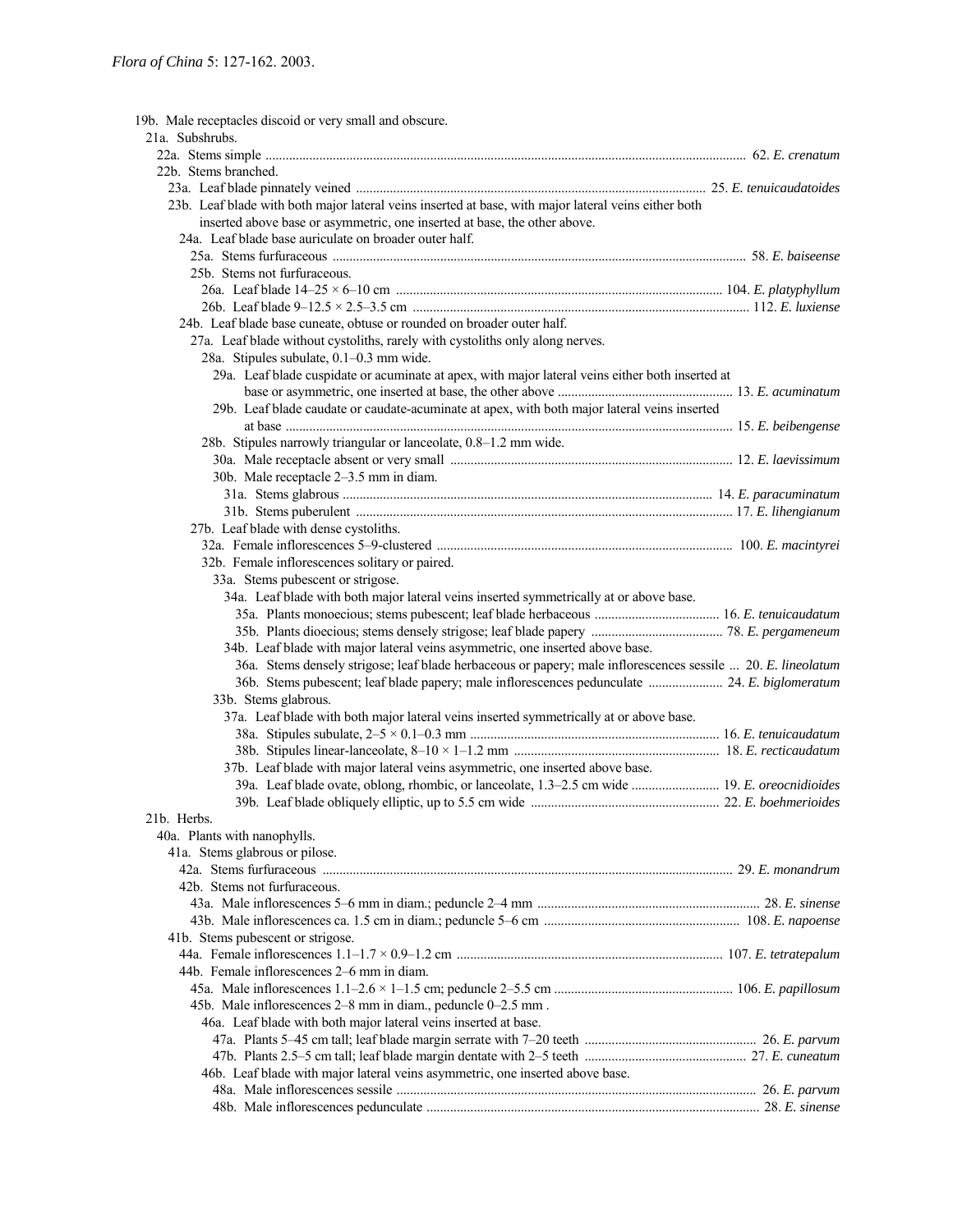| 40b. Plants without nanophyll.                                                                    |  |
|---------------------------------------------------------------------------------------------------|--|
| 49a. Male receptacle very small, obscure, not discoid.                                            |  |
| 50a. Female inflorescences with 1-20 flowers; receptacle obscure.                                 |  |
|                                                                                                   |  |
|                                                                                                   |  |
| 50b. Female inflorescences with 30 flowers or more; receptacle conspicuous.                       |  |
| 52a. Leaf blade with major lateral veins either both inserted at base or asymmetric, one inserted |  |
| at base, the other above.                                                                         |  |
| 53a. Stems glabrous.                                                                              |  |
|                                                                                                   |  |
| 54b. Leaf blade membranous, herbaceous, or papery.                                                |  |
| 55a. Male bracts 6, unequal, larger two 1.2-1.5 cm, smaller four 5-7 mm  44. E. ichangense        |  |
| 55b. Male bracts same or unequal, 1.5–7 mm.                                                       |  |
| 56a. Stipules 1.5–3.5 mm wide.                                                                    |  |
|                                                                                                   |  |
| 57b. Male peduncle 0.3–6 cm.                                                                      |  |
|                                                                                                   |  |
|                                                                                                   |  |
| 56b. Stipules 0.1-1 mm wide.                                                                      |  |
| 59a. Stems furfuraceous.                                                                          |  |
|                                                                                                   |  |
|                                                                                                   |  |
| 59b. Stems not furfuraceous.                                                                      |  |
|                                                                                                   |  |
| 61a. Leaf blade with major lateral veins asymmetric, one inserted above base.                     |  |
|                                                                                                   |  |
|                                                                                                   |  |
| 61b. Leaf blade with both major lateral veins inserted at base.                                   |  |
| 63a. Male inflorescences sessile or subsessile.                                                   |  |
|                                                                                                   |  |
|                                                                                                   |  |
| 63b. Male inflorescences pedunculate.                                                             |  |
| 65a. Stems branched.                                                                              |  |
| 66a. Leaf blade strigose on abaxial surface, with cystoliths only near                            |  |
|                                                                                                   |  |
| 66b. Leaf blade glabrous, with dense cystoliths on both surfaces  57. E. pseudodissectum          |  |
| 65b. Stems simple.                                                                                |  |
|                                                                                                   |  |
| 67b. Plants monoecious.                                                                           |  |
| 68a. Leaf blade margin dentate; female inflorescences 3–4 mm in diam.;                            |  |
|                                                                                                   |  |
| 68b. Leaf blade margin serrulate; female inflorescences 1-2 mm in diam.;                          |  |
|                                                                                                   |  |
| 53b. Stems pubescent, puberulent, pilose, villous, or strigose.                                   |  |
|                                                                                                   |  |
| 69b. Leaf blade herbaceous or papery.                                                             |  |
| 70a. Stipules 1.5-5.2 mm wide.                                                                    |  |
| 71a. Leaf blade with both major lateral veins inserted at base.                                   |  |
|                                                                                                   |  |
|                                                                                                   |  |
| 71b. Leaf blade with major lateral veins asymmetric, one inserted above base.                     |  |
|                                                                                                   |  |
| 73b. Plants dioecious.                                                                            |  |
|                                                                                                   |  |
|                                                                                                   |  |
| 70b. Stipules 0.1–1 mm wide.                                                                      |  |
|                                                                                                   |  |
| 75b. Stems simple or 1-branched.                                                                  |  |
| 76a. Stems furfuraceous.                                                                          |  |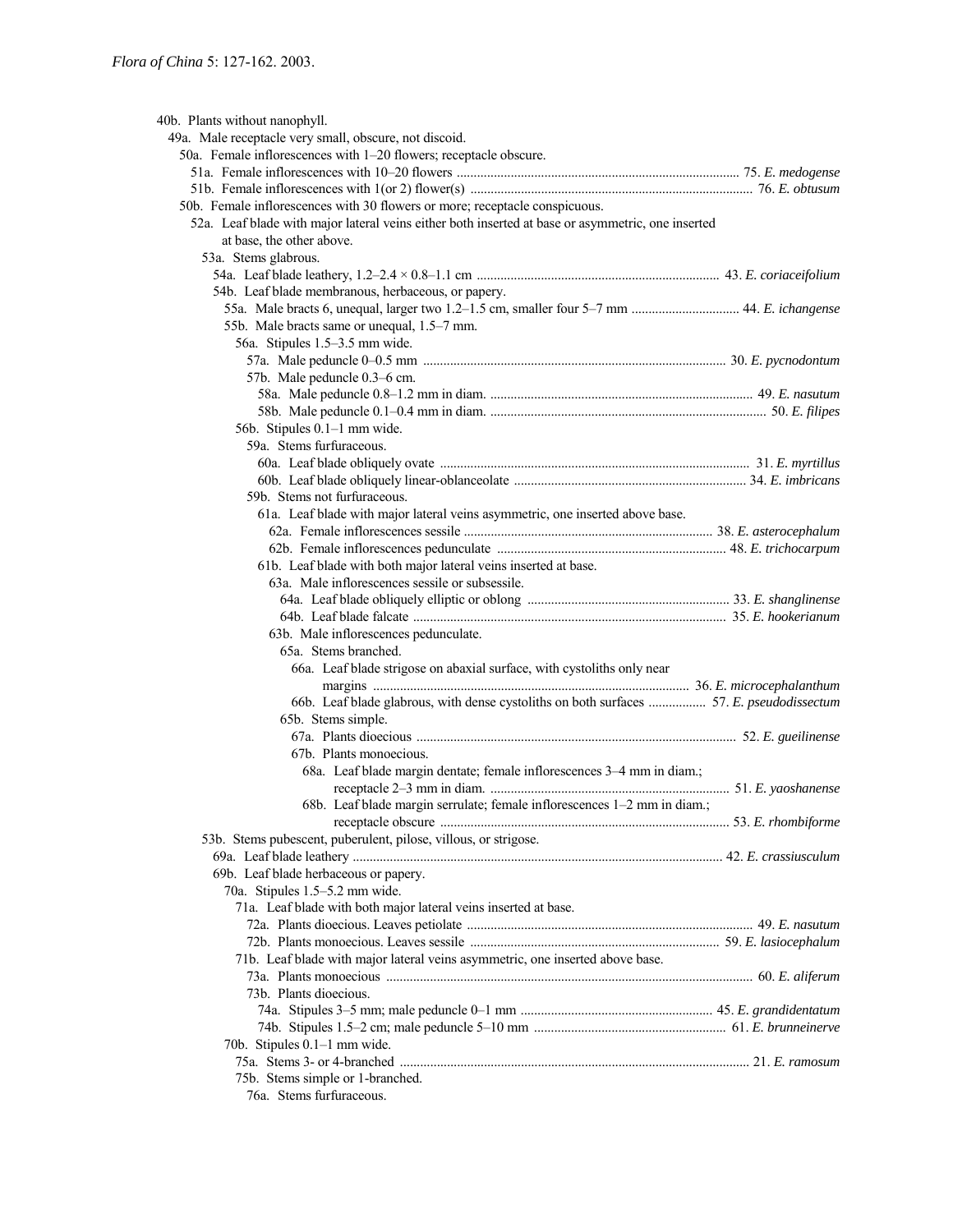| 77a. Leaf blade obliquely oblanceolate or narrowly obovate, 2.5–6.5 × 1–2 cm  39. E. liboense                 |  |
|---------------------------------------------------------------------------------------------------------------|--|
|                                                                                                               |  |
| 76b. Stems not furfuraceous.                                                                                  |  |
|                                                                                                               |  |
| 78b. Female peduncle 0-1.5 mm.                                                                                |  |
| 79a. Stipules strigillose or hirtellous.                                                                      |  |
|                                                                                                               |  |
|                                                                                                               |  |
| 79b. Stipules glabrous.                                                                                       |  |
|                                                                                                               |  |
| 81b. Male inflorescences pedunculate.                                                                         |  |
|                                                                                                               |  |
|                                                                                                               |  |
| 52b. Leaf blade pinnately veined.                                                                             |  |
|                                                                                                               |  |
| 83b. Plants without bulbil.                                                                                   |  |
| 84a. Stems glabrous.                                                                                          |  |
|                                                                                                               |  |
| 85b. Stipules linear or triangular, $3-7 \times 1.5-2$ mm.                                                    |  |
| 86a. Stipules without cystolith.                                                                              |  |
|                                                                                                               |  |
|                                                                                                               |  |
| 86b. Stipules with cystoliths.                                                                                |  |
|                                                                                                               |  |
|                                                                                                               |  |
| 88b. Leaf blade $4.5-19 \times 2-6$ cm, cuspidate, acuminate, or caudate at apex.                             |  |
|                                                                                                               |  |
|                                                                                                               |  |
| 84b. Stems pubescent, puberulent, villous, or strigose.                                                       |  |
| 90a. Stipules subulate, 0.1-0.2 mm wide.                                                                      |  |
|                                                                                                               |  |
|                                                                                                               |  |
| 90b. Stipules lanceolate, linear, or triangular, 1.5-2 mm wide.                                               |  |
| 92a. Stems branched.                                                                                          |  |
| 93a. Stems glabrous or sparsely puberulent; leaf blade $4.5-16(-19) \times 2-4.5(-6)$ cm  66. E. involucratum |  |
|                                                                                                               |  |
| 92b. Stems simple.                                                                                            |  |
|                                                                                                               |  |
| 94b. Stipules with cystoliths.                                                                                |  |
| 95a. Leaf blade obliquely oblanceolate-oblong or oblong, $4.5-19 \times 2-6$ cm; male                         |  |
|                                                                                                               |  |
| 95b. Leaf blade obliquely oblanceolate or linear-oblanceolate, $6-10.5 \times 1.2-2.8$ cm;                    |  |
|                                                                                                               |  |
| 49b. Male receptacle discoid or pyriform.                                                                     |  |
| 96a. Leaf blade pinnately veined.                                                                             |  |
| 97a. Stems pubescent, pilose, or strigose.                                                                    |  |
| 98a. Stems branched.                                                                                          |  |
|                                                                                                               |  |
|                                                                                                               |  |
| 98b. Stems simple.                                                                                            |  |
|                                                                                                               |  |
| 100b. Leaf blade green after drying.                                                                          |  |
|                                                                                                               |  |
|                                                                                                               |  |
|                                                                                                               |  |
| 97b. Stems glabrous.                                                                                          |  |
| 102a. Plants monoecious.                                                                                      |  |
|                                                                                                               |  |
| 103b. Stems branched.                                                                                         |  |
| 104a. Male peduncle 1-3 mm; female inflorescences 5-9 mm in diam.  136. E. pseudobrachyodontum                |  |
| 104b. Male peduncle 1.4–1.8 cm; female inflorescences 2–3.5 mm in diam.  142. E. wenxienense                  |  |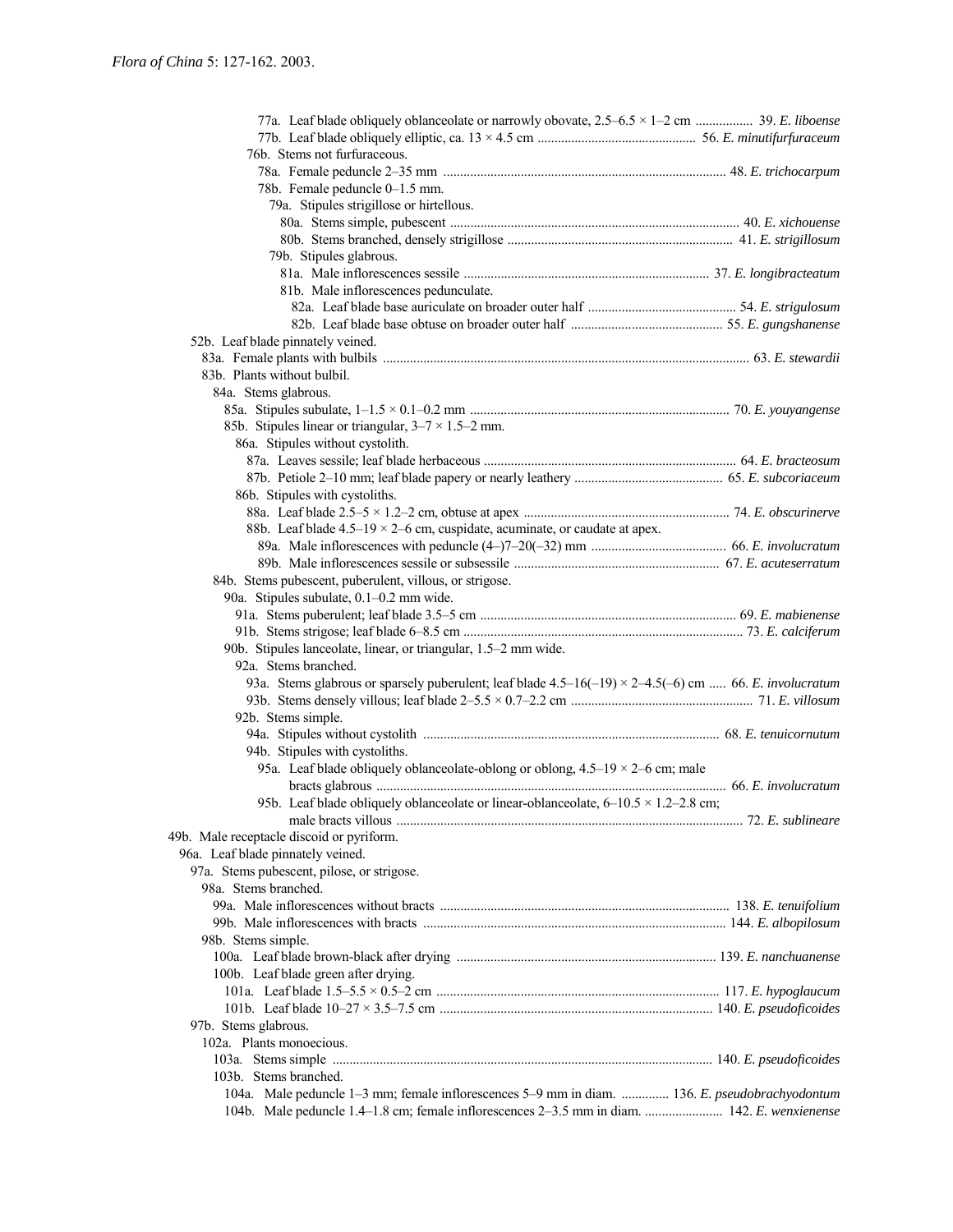| 102b. Plants dioecious.                                                                              |  |
|------------------------------------------------------------------------------------------------------|--|
| 105a. Leaf blade papery; stipules subulate, 0.1-0.2 mm wide; female receptacle                       |  |
|                                                                                                      |  |
| 105b. Leaf blade herbaceous or papery; stipules narrowly linear or triangular, 0.8-3 mm              |  |
| wide; female receptacle not lobed.                                                                   |  |
| 106a. Stems simple.                                                                                  |  |
| 107a. Leaf blade herbaceous, puberulent on abaxial surface; cystoliths obscure  133. E. acutitepalum |  |
|                                                                                                      |  |
| 106b. Stems branched.                                                                                |  |
|                                                                                                      |  |
|                                                                                                      |  |
| 96b. Leaf blade with both major lateral veins inserted at base, with major lateral veins either both |  |
| inserted above base or asymmetric, one inserted at base, the other above.                            |  |
| 109a. Stems furfuraceous.                                                                            |  |
| 110a. Stipules 0.1-1 mm wide.                                                                        |  |
|                                                                                                      |  |
|                                                                                                      |  |
| 110b. Stipules 1.5–6 mm wide.                                                                        |  |
|                                                                                                      |  |
| 112a. Leaf blade with both major lateral veins inserted at base.                                     |  |
|                                                                                                      |  |
|                                                                                                      |  |
| 112b. Leaf blade with major lateral veins asymmetric, one inserted above base.                       |  |
|                                                                                                      |  |
| 114b. Male bracts obscure.                                                                           |  |
| 115a. Male inflorescences 4–8 mm in diam.; receptacle 2.5–5.5 mm in diam.  88. E. yangbiense         |  |
|                                                                                                      |  |
| 109b. Stems not furfuraceous.                                                                        |  |
|                                                                                                      |  |
| 116b. Leaf blade obliquely elliptic, oblong, ovate, or obovate.                                      |  |
| 117a. Leaf blade margin crenulate or crenate.                                                        |  |
|                                                                                                      |  |
| 118a. Leaf blade with major lateral veins asymmetric, one inserted above base.                       |  |
|                                                                                                      |  |
|                                                                                                      |  |
|                                                                                                      |  |
| 118b. Leaf blade with both major lateral veins inserted at base.                                     |  |
|                                                                                                      |  |
| 120b. Stems branched.                                                                                |  |
|                                                                                                      |  |
|                                                                                                      |  |
| 117b. Leaf blade margin dentate, denticulate, or serrate.                                            |  |
| 122a. Stipules 0.1-1 mm wide.                                                                        |  |
| 123a. Stems pilose, puberulent, pubescent, or strigose.                                              |  |
|                                                                                                      |  |
| 124b. Male inflorescences 6–13 mm in diam.                                                           |  |
|                                                                                                      |  |
|                                                                                                      |  |
| 123b. Stems glabrous.                                                                                |  |
| 126a. Plants monoecious.                                                                             |  |
|                                                                                                      |  |
| 127b. Stems simple.                                                                                  |  |
|                                                                                                      |  |
|                                                                                                      |  |
| 126b. Plants dioecious.                                                                              |  |
|                                                                                                      |  |
| 129b. Leaf blade sparsely strigillose on adaxial surface.                                            |  |
|                                                                                                      |  |
| 130b. Male peduncle 1.8-6 mm.                                                                        |  |
|                                                                                                      |  |
| 122b. Stipules 1.5–8 mm wide.                                                                        |  |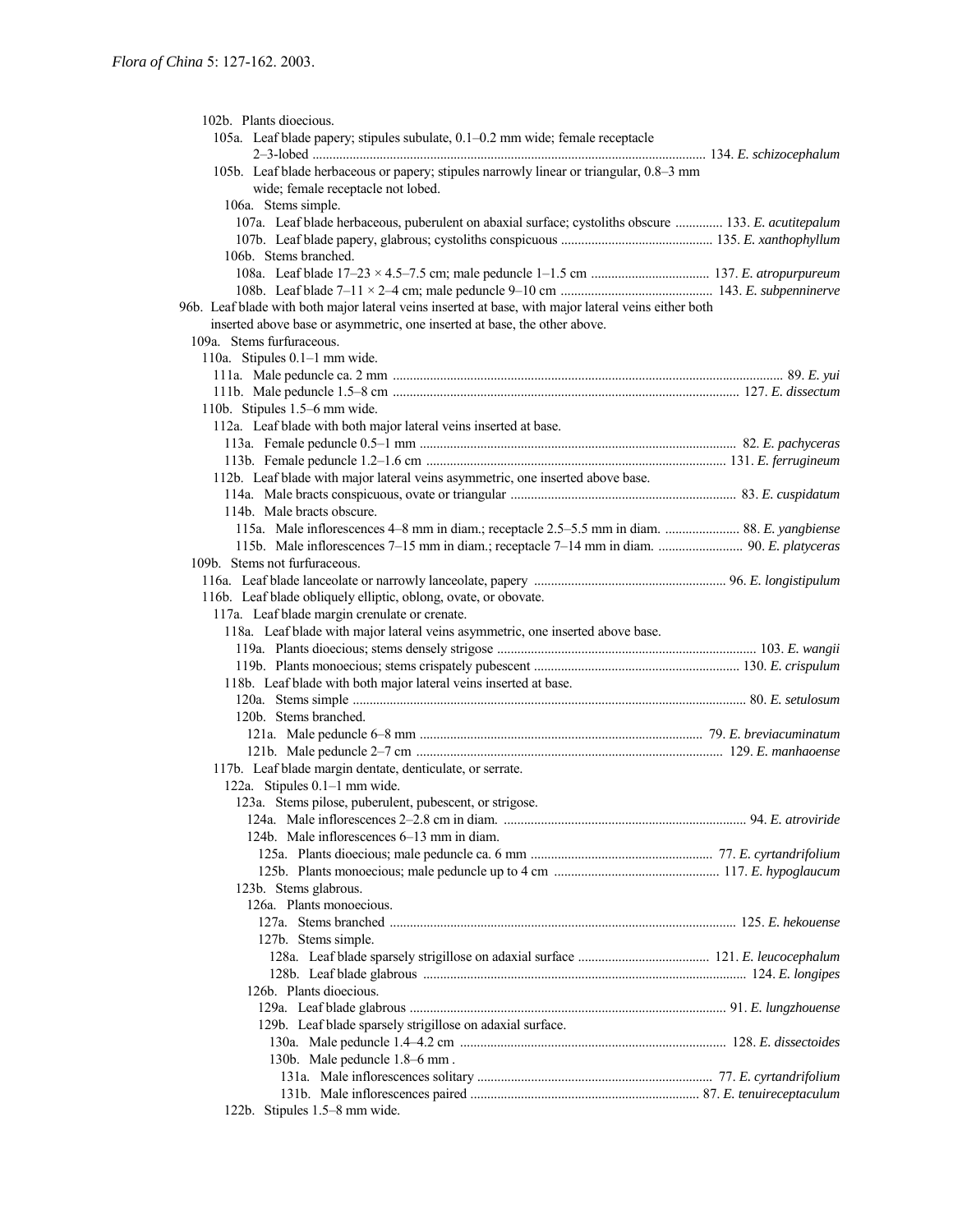132a. Stems glabrous. 133a. Leaf blade with both major lateral veins inserted symmetrically at or above base. 134a. Leaf blade base rounded or cuneate on broader outer half. 135a. Male peduncle 0.1ñ0.2 cm ...................................................................................... 97. *E. balansae* 135b. Male peduncle 1.3ñ2.5 cm ............................................................................. 126. *E. procridioides* 134b. Leaf blade base auriculate or cordate on broader outer half. 136a. Female inflorescences paired ........................................................................... 105. *E. auriculatum* 136b. Female inflorescences solitary. 137a. Stems simple; female inflorescence ca. 3 mm in diam. ....................... 81. *E. pseudocuspidatum* 137b. Stems branched; female inflorescence ca. 12 × 8 mm ....................... 98. *E. multicanaliculatum* 133b. Leaf blade with major lateral veins asymmetric, one inserted above base. 138a. Male peduncle  $0.5-10$  mm. 139a. Leaf blade base auriculate on broader outer half ............................................ 86. *E. yungshunense* 139b. Leaf blade base cuneate or rounded on broader outer half. 140a. Plants monoecious ...................................................................................... 85. *E. angustitepalum* 140b. Plants dioecious. 141a. Leaves petiolate, petiole 1.5ñ12 mm ...................................................... 99. *E. megacephalum* 141b. Leaves sessile or subsessile. 142a. Leaf blade glabrous on adaxial surface; stipules 18–20 mm ........... 93. *E. didymocephalum* 142b. Leaf blade sparsely strigillose on adaxial surface; stipules 5-14 mm .......... 97. *E. balansae* 138b. Male peduncle 1.8–12 cm. 143a. Leaf blade 10ñ13.5 × 4.5ñ5.5 cm; petiole 5ñ11 mm ...................................... 111. *E. laxisericeum* 143b. Leaf blade  $4-8 \times 1.5-3$  cm; petiole 0-2 mm. 144a. Stems branched; male peduncle 3.2 ñ7.5 cm ..................................................... 122. *E. omeiense* 144b. Stems simple; male peduncle 9ñ12 cm .......................................................... 123. *E. jinpingense* 132b. Stems pubescent, puberulent, hirtellous, hirsute, villosulous, or strigose. 145a. Leaf blade base rounded, obtuse, or cuneate on broader outer half. 146a. Stems densely strigose ............................................................................................... 101. *E. rupestre* 146b. Stems pubescent or puberulent. 147a. Male peduncle 0.1ñ0.2 cm ...................................................................................... 97. *E. balansae* 147b. Male peduncle  $1-12.5$  cm. 148a. Peduncle as long as staminate inflorescences ................................................. 110. *E. cuneiforme* 148b. Peduncle  $2-10 \times$  as long as staminate inflorescences. 149a. Plants monoecious ...................................................................................... 116. *E. dulongense* 149b. Plants dioecious. 150a. Peduncle glabrous ................................................................................. 119. *E. microtrichum* 150b. Peduncle puberulent. 151a. Male inflorescences 5<sup>-7</sup> mm in diam.; peduncle 1 -1.3 cm ................ 114. *E. tianlinense* 151b. Male inflorescences 7–13 mm in diam.; peduncle 8 – 12.5 cm ......... 118. *E. stigmatosum* 145b. Leaf blade base auriculate, cordate, or subcordate on broader outer half. 152a. Plants monoecious ...................................................................................................... 113. *E. pubipes* 152b. Plants dioecious. 153a. Leaf blade with both major lateral veins inserted at base. 154a. Leaf blade obliquely oblong-obovate ........................................................... 105. *E. auriculatum* 154b. Leaf blade obliquely elliptic. 155a. Stems puberulent ................................................................................... 109. *E. subcuspidatum* 155b. Stems densely strigose. 156a. Leaf blade 3ñ7.5 × 1.5ñ4 cm ..................................................................... 95. *E. retrohirtum* 156b. Leaf blade 10ñ22.5 × 4.5ñ11 cm ......................................................... 102. *E. eriocephalum* 153b. Leaf blade with major lateral veins asymmetric, one inserted above base. 157a. Stems densely strigose; stipules strigose on abaxial surface ................................. 103. *E. wangii* 157b. Stems hirsute, hirtellous, puberulent, or villosulous; stipules glabrous, ciliate, or hirsute. 158a. Plants up to 80 cm tall; stipules 13ñ17.5 × 2ñ5 mm ........................................ 120. *E. rivulare* 158b. Plants 14–40 cm tall; stipules  $4-8 \times 1.6-2.2$  mm. 159a. Male peduncle 1ñ1.5 mm ........................................................................ 84. *E. menglunense* 159b. Male peduncle ca. 4.5 cm .................................................................. 115. *E. goniocephalum*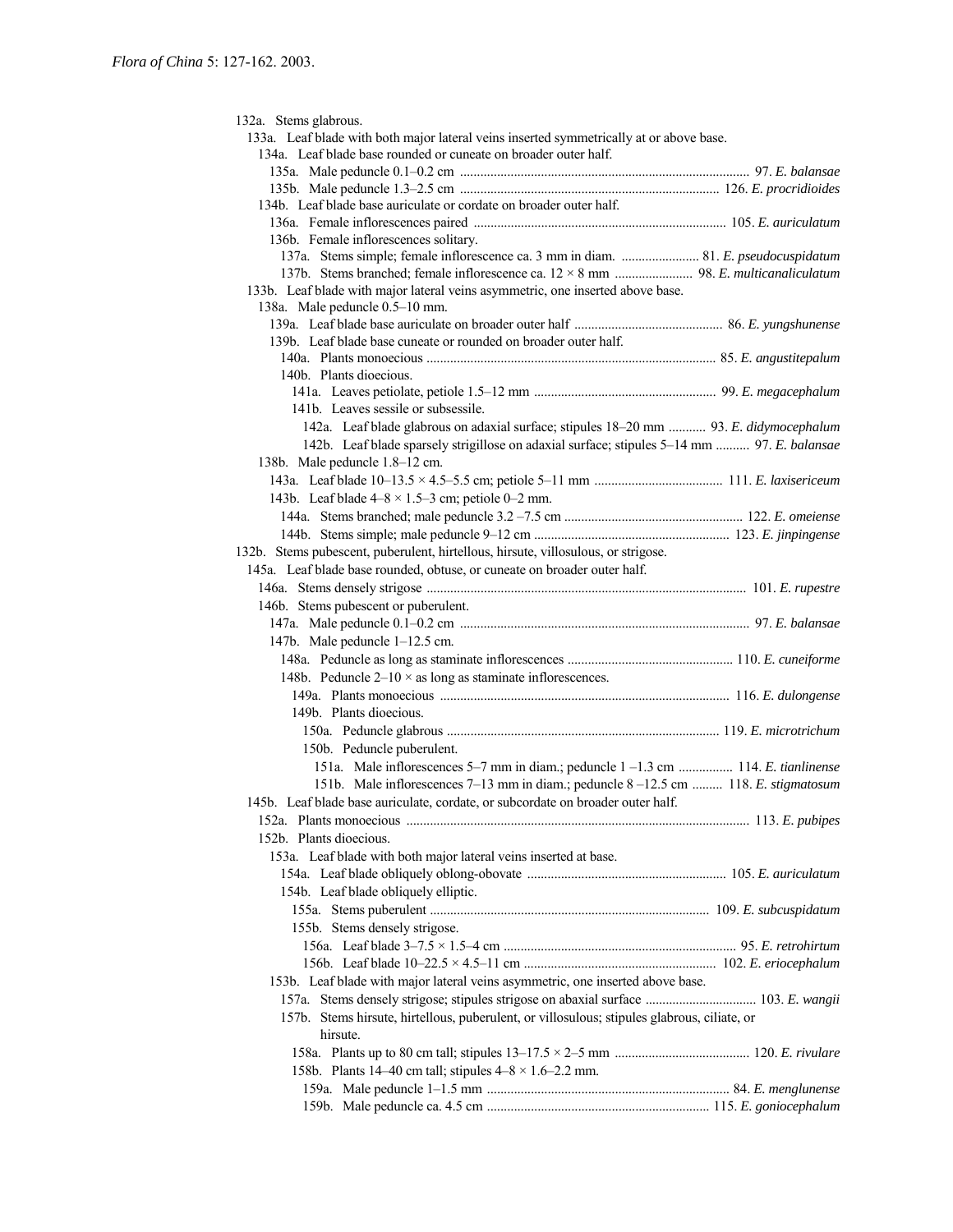**1. Elatostema brevipedunculatum** W. T. Wang, Bull. Bot. Lab. N. E. Forest. Inst., Harbin 7: 22. 1980.

# 短梗楼梯草 duan geng lou ti cao

Herbs perennial, dioecious, 10-25 cm tall, glabrous. Stems ascending, branched. Leaves alternate; nanophylls absent; stipules narrowly linear,  $3-5 \times 0.6-1$  mm, without cystoliths; petiole 0–1 mm; leaf blade oblong-elliptic,  $7-13 \times 1-3.2$  cm, herbaceous, major basal lateral veins asymmetric, 1 basal, the other arising above base, cystoliths absent; base with broader half obtuse, margin dentate, apex acuminate or cuspidate. Male inflorescences ca. 5-clustered, many branched, 2.5–5 mm in diam.; peduncle  $1-1.5$  mm; receptacle absent; bracts alternate, narrowly oblong or triangular, 0.8-1.2 mm. Male flowers 5merous. Fl. May.

● Evergreen broad-leaved forests on mountain slopes; ca. 2600 m. W Yunnan.

**2. Elatostema laxicymosum** W. T. Wang, Acta Phytotax. Sin. 17(1): 106. 1979.

# 疏伞楼梯草 shu san lou ti cao

Herbs perennial, dioecious, 40–50 cm tall, glabrous. Stems ascending or erect, simple or branched. Leaves alternate; nanophylls absent; stipules subulate,  $4-7 \times 0.1-0.2$  mm, with cystoliths; petiole  $0-3$  mm; leaf blade obliquely elliptic or obovateelliptic,  $5.5-13 \times 2.5-5$  cm, herbaceous or papery, major basal lateral veins asymmetric, 1 basal, the other arising above base, cystoliths conspicuous, dense; base with broader half broadly cuneate, margin serrate, apex acuminate. Male inflorescences solitary, branched,  $10-22$  mm in diam.; peduncle  $30-65$  mm; receptacle absent; bracts alternate, narrowly linear, 2.5-4 mm. Female inflorescences solitary,  $5-11 \times 4-7$  mm; peduncle ca. 1.2 mm; receptacle nearly oblong, ca.  $8 \times 6$  mm; bracts linear; bracteoles spatulate-linear. Male flowers 4-merous. Achenes narrowly ovoid, 10-ribbed. Fl. Aug-Dec.

Evergreen broad-leaved forests or lake banks; 600-2200 m. SE Xizang [N India].

**3. Elatostema hirtellipedunculatum** B. L. Shih & Yuen P. Yang, Bot. Bull. Acad. Sin. 36: 160. 1995.

# 糙梗楼梯草 cao geng lou ti cao

Herbs perennial, monoecious, to 1 m tall. Stems ascending or erect, often simple, hirtellous or glabrescent. Leaves alternate; nanophylls absent; stipules subulate,  $2-5 \times 0.1-0.2$ mm, glabrous; petiole to 2 mm or absent; leaf blade papery, obliquely elliptic to obliquely ovate, ca.  $20 \times 1.5-7$  cm, semitriple-nerved, cystoliths conspicuous, sparse; base broadly cuneate or rounded, margin dentate or crenate, apex acuminate or caudate. Male inflorescences ellipsoidal,  $7-18 \times 7-12$  mm, branched; peduncle  $(1–)1.5–4.5(-5)$  mm; receptacle absent; bracts ovate or elliptic; bracteoles cymbiform. Female inflorescences solitary or paired, ellipsoidal, ca.  $8 \times 6$  mm; peduncle to 2(-8) mm; receptacle elliptic, ca.  $8 \times 6$  mm; bracts ovate or elliptic; bracteoles linear. Male flowers: perianth lobes 5; stamens 5. Achenes ovoid. Fl. Oct.

● Streamsides, ravines, moist forests or rocky places at low to medium elevations. Taiwan.

**4. Elatostema hirtellum** (W. T. Wang) W. T. Wang, Acta Phytotax. Sin. 28: 307. 1990.

### 硬毛楼梯草 ying mao lou ti cao

*Elatostema subtrichotomum* var. *hirtellum* W. T. Wang, Bull. Bot. Res., Harbin 2(1): 4. 1982.

Shrubs dioecious, ca. 100 cm tall. Stems erect, branched, densely hirtellous. Leaves alternate; nanophylls absent; stipules subulate,  $1.5-2 \times 0.1$  mm, glabrous; petiole 0.6–1.8 mm; leaf blade obliquely elliptic,  $1.8-10 \times 1-3.5$  cm, papery, major basal lateral veins asymmetric, 1 basal, the other arising above base, abaxial surface sparsely strigillose along nerves; cystoliths conspicuous, dense; base with broader half rounded, margin denticulate, apex caudate-acuminate or acuminate. Male inflorescences solitary, branched, 12-14 mm in diam.; peduncle 0.5-1 mm; receptacle absent; bracts alternate, triangular, 0.4-0.6 mm. Male flowers 5-merous. Fl. Jan.

● Dark damp places in ravines; ca. 800 m. NW Guangxi.

**5. Elatostema polystachyoides** W. T. Wang, Bull. Bot. Lab. N. E. Forest. Inst., Harbin 7: 23. 1980.

# 多歧楼梯草 duo qi lou ti cao

Herbs perennial, dioecious, 50–70 cm tall. Stems ascending or erect, branched or simple, glabrous. Leaves alternate; nanophylls absent; stipules narrowly lanceolate,  $8-12 \times 1-2$ mm, glabrous, with cystoliths; petiole 1–4 mm; leaf blade obliquely oblong-oblanceolate or oblong,  $16-24.5 \times 3.5-5.5$ cm, herbaceous, major basal lateral veins absent and venation pinnate, cystoliths conspicuous, dense; base obliquely cuneate, margin crenate, apex acuminate. Male inflorescences in pairs, branched, 12–20 mm in diam., sessile; receptacle absent; bracts alternate, triangular to lanceolate,  $0.5-1.2$  mm. Female inflorescences solitary or in pairs,  $5-6$  mm in diam.; peduncle  $0-1$  mm; receptacle ca. 5 mm in diam.; bracts triangular; bracteoles narrowly linear. Male flowers 5-merous. Achenes narrowly ellipsoid, 6-ribbed. Fl. Nov-Apr.

● Evergreen broad-leaved forests or forest margins on limestone mountains; 1000-1800 m. SE Yunnan.

**6. Elatostema microdontum** W. T. Wang, Bull. Bot. Lab. N. E. Forest. Inst., Harbin 7: 24. 1980.

### 微齿楼梯草 wei chi lou ti cao

Herbs perennial, dioecious, 40–50 cm tall. Stems ascending or erect, simple, glabrous. Leaves alternate, glabrous; nanophylls absent; petiole  $2-7$  mm; leaf blade obliquely oblong,  $15 21 \times 5.5$ –7 cm, papery, major basal lateral veins absent and venation pinnate, cystoliths conspicuous, dense; base obliquely cuneate, margin denticulate (denticulations ca. 0.5 mm), apex acuminate. Female inflorescences solitary, 4–6 mm in diam., sessile; receptacle 2–4 mm in diam.; bracts alternate, triangular; bracteoles linear. Achenes nearly ellipsoid, 8-ribbed. Fl. May-Jun.

• Tropical rain forests in valleys; 300–400 m. SE Yunnan.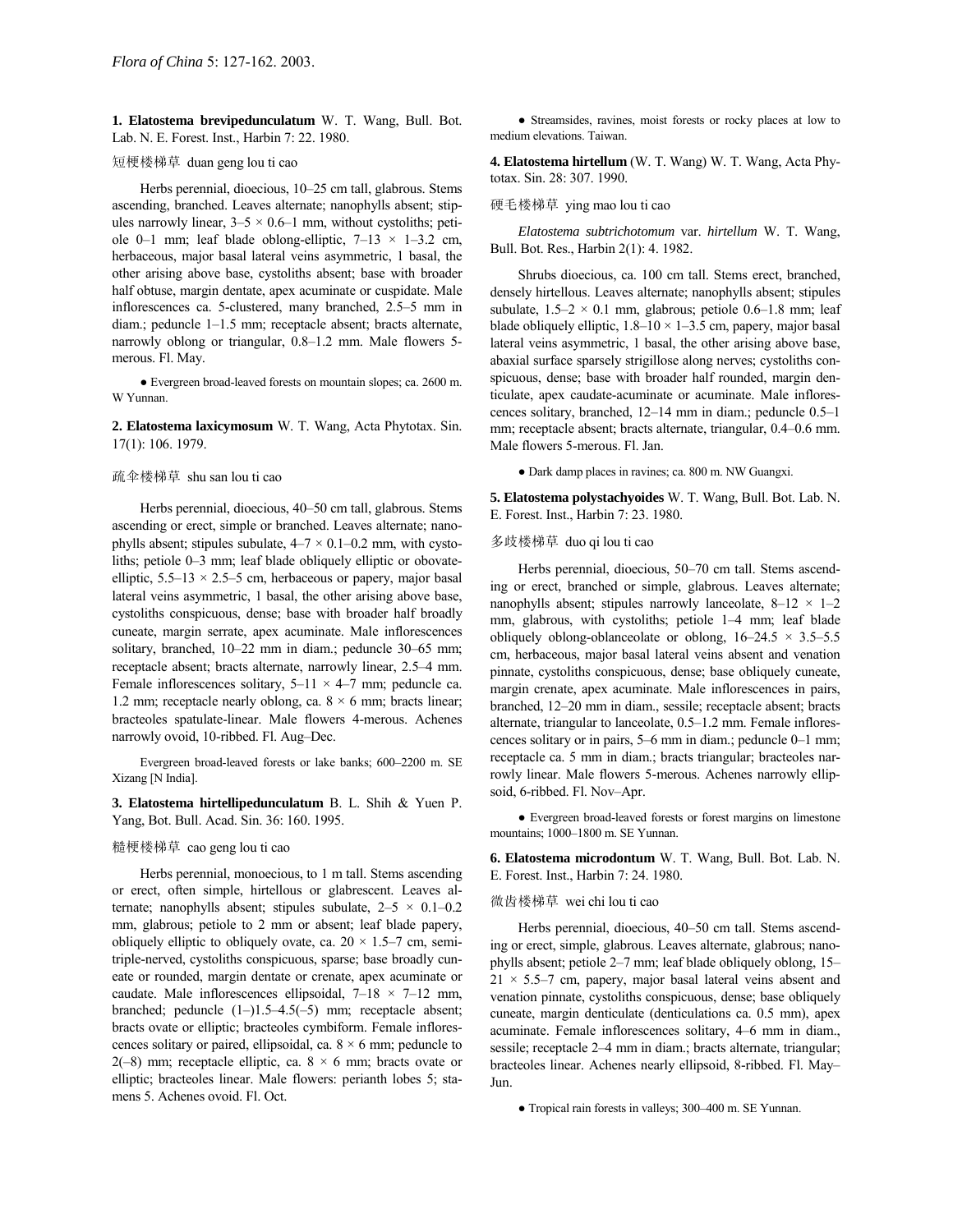**7. Elatostema subtrichotomum** W. T. Wang, Bull. Bot. Lab. N. E. Forest. Inst., Harbin 7: 25. 1980.

#### 歧序楼梯草 qi xu lou ti cao

*Elatostema subtrichotomum* var. *corniculatum* W. T. Wang.

Herbs perennial, monoecious or dioecious, ca. 50 cm tall. Stems ascending or erect, simple or branched, glabrous. Leaves alternate, glabrous; nanophylls absent; stipules linear,  $3-4 \times$ 0.8–1 mm; petiole 2–14 mm; leaf blade obliquely oblong,  $12$ –  $17 \times 3.5$ –5 cm, herbaceous or nearly papery, major basal lateral veins  $\pm$  absent and venation pinnate, cystoliths conspicuous, dense; base with broader half cuneate or nearly rounded, margin denticulate, apex acuminate. Male inflorescences in pairs, branched, ca. 10 mm in diam.; peduncle  $2-3$  mm; receptacle absent; bracts alternate, narrowly ovate or narrowly triangular,  $0.8-1.2$  mm. Female inflorescences in pairs, ca. 2 mm in diam., sessile; receptacle ca. 1.2 mm in diam.; bracts narrowly triangular; bracteoles lanceolate-linear. Male flowers 5-merous; perianth lobes with apex corniculate or not. Fl. Apr.

• Valley forests, streamsides, rock crevices; 1700-1900 m. N Guangdong, C Hunan, SE Yunnan.

**8. Elatostema obtusidentatum** W. T. Wang, Bull. Bot. Lab. N. E. Forest. Inst., Harbin 7: 28. 1980.

### 钝齿楼梯草 dun chi lou ti cao

Subshrubs, dioecious, ca. 30 cm tall. Stems ascending or erect, branched, glabrous. Leaves alternate; nanophylls absent; stipules subulate,  $1-2 \times 0.1-0.2$  mm, glabrous; petiole 0-1 mm; leaf blade obliquely oblong or oblong-oblanceolate,  $6-12 \times$ 1.5<sup> $-3$ </sup> cm, herbaceous or papery, major basal lateral veins absent and venation pinnate, or  $\pm$  asymmetric with 1 basal and the other arising above base, abaxial surface sparsely strigillose along nerves, adaxial surface sparsely hirtellous, cystoliths conspicuous, dense; base with broader half obtuse, margin obtusely denticulate, apex cuspidate or acuminate. Male inflorescences solitary, branched, 8-10 mm in diam.; peduncle 2-4.5 mm; receptacle absent; bracts alternate, linear-lanceolate, ca. 0.8 mm. Male flowers 4-merous. Fl. Nov.

● Mountain forests. N Guangxi.

**9. Elatostema prunifolium** W. T. Wang, Bull. Bot. Lab. N. E. Forest. Inst., Harbin 7: 27. 1980.

### 樱叶楼梯草 ying ye lou ti cao

# *Elatostema quinquecostatum* W. T. Wang.

Herbs perennial, dioecious, 25-35 cm tall. Stems ascending or erect, simple or branched, glabrous. Leaves alternate; nanophylls absent; stipules narrowly ovate to narrowly lanceolate,  $4-7 \times 1-2.5$  mm, glabrous; with cystoliths, petiole absent; leaf blade obliquely oblong,  $5-11 \times 1.5-4$  cm, herbaceous, major basal lateral veins absent and venation pinnate, abaxial surface sparsely strigillose, adaxial surface pilose or glabrescent; cystoliths conspicuous, dense; base with broader half nearly auriculate, margin densely serrate, apex acuminate. Male inflorescences in pairs or solitary, branched, 4–6 mm in diam.;

peduncle 3-6 mm; receptacle absent; bracts alternate, narrowly oblong or linear, 2.5-4 mm. Female inflorescences in pairs or solitary, 3.5–6.5 mm in diam., sessile; receptacle 2.5–5.5 mm in diam. Male flowers 4- or 5-merous. Fl. Apr.

• Mountain forests or streamsides; 700-1900 m. Guizhou, S Sichuan, NE Yunnan.

**10. Elatostema angulosum** W. T. Wang, Bull. Bot. Lab. N. E. Forest. Inst., Harbin 7: 27. 1980.

# 翅棱楼梯草 chi leng lou ti cao

Herbs perennial, dioecious, 15–20 cm tall. Stems ascending, simple, winged or sharply, longitudinally angled, glabrous. Leaves alternate; nanophylls absent; stipules narrowly linear, ca. 3.5 mm, glabrous; petiole  $0-1$  mm; leaf blade obliquely elliptic or oblong,  $4-8 \times 1.5-2.5$  cm, herbaceous or papery, major basal lateral veins absent and venation pinnate, abaxial surface glabrous, adaxial surface sparsely strigillose, cystoliths conspicuous, dense; base with broader half nearly cordate, margin dentate, apex acuminate. Male inflorescences usually in pairs, branched, 5–20 mm in diam.; peduncle 20–50 mm; receptacle absent; bracts alternate, lanceolate-linear, 4-5 mm. Female inflorescences solitary, ca. 4 mm in diam., sessile; receptacle ca. 1.5 mm in diam.; bracts triangular; bracteoles oblong. Male flowers 5-merous. Fl. Jan-Mar.

● Valleys; 900-1400 m. Sichuan (Emei Shan).

**11. Elatostema oblongifolium** Fu ex W. T. Wang, Bull. Bot. Lab. N. E. Forest. Inst., Harbin 7: 26. 1980.

长圆楼梯草 chang yuan lou ti cao

*Pellionia bodinieri* H. LÈveillÈ.

Herbs perennial, monoecious or dioecious, 20–50 cm tall. Stems ascending or erect, branched or simple, glabrous. Leaves alternate; nanophylls absent; stipules narrowly triangular to subulate,  $2.5-5 \times 0.2-0.5$  mm, glabrous, without cystoliths; petiole 0–2 mm; leaf blade obliquely oblong,  $6-16 \times 1.5-4.5$ cm, herbaceous or papery, major basal lateral veins absent and venation pinnate, both surfaces glabrous, or adaxial surface sparsely strigillose; cystoliths conspicuous, dense; base with broader half rounded, margin dentate, apex acuminate. Male inflorescences in pairs or solitary, branched, 5–15 mm in diam.; peduncle 0.5–3 mm; receptacle absent; bracts alternate, ovate to linear,  $2-3$  mm. Female inflorescences in pairs or solitary,  $3-9$ mm in diam.; peduncle ca. 1 mm; receptacle obscure; bracts lanceolate to linear; bracteoles lanceolate. Male flowers 5 merous. Achenes ellipsoid or ovoid, 8-ribbed. Fl. Apr-Aug.

· Dark damp places in valleys; 400-900 m. Guizhou, W Hubei, NW Hunan, Sichuan.

**12. Elatostema laevissimum** W. T. Wang, Bull. Bot. Lab. N. E. Forest. Inst., Harbin 7: 29. 1980.

光叶楼梯草 guang ye lou ti cao

*Elatostema laevissimum* var. *puberulum* W. T. Wang.

Subshrubs monoecious or dioecious, 50-200 cm tall.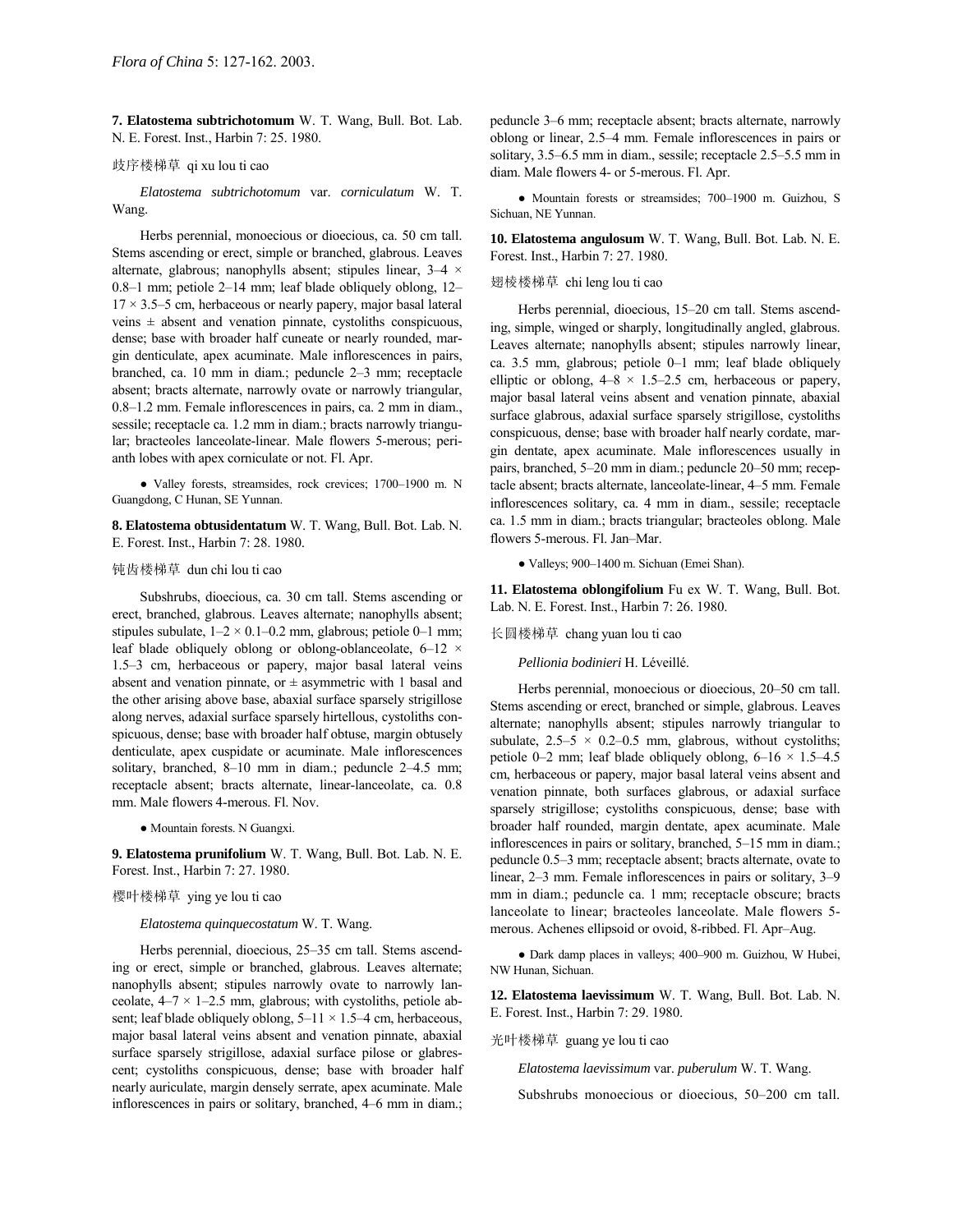Stems erect, branched, glabrous or densely puberulent. Leaves alternate; nanophylls absent; stipules narrowly triangular,  $2-5 \times$  $0.8-1$  mm, glabrous, without cystoliths; petiole  $2-4$  mm; leaf blade obliquely elliptic,  $5.5-12 \times 3-5.5$  cm, herbaceous, major basal lateral veins both arising at base of leaf blade or 1 arising above base, abaxial surface glabrous or pilose along nerves, adaxial surface sparsely strigillose, cystoliths absent or only present along primary nerve and secondary nerves; base with broader half rounded, margin crenate, apex acuminate. Male inflorescences usually  $2$ - or  $3$ -clustered, simple,  $3-4$  mm in diam.; peduncle 1.5–2 mm; receptacle absent or very small; bracts connate, ca. 0.8 mm. Female inflorescences 1.5-2.5 mm in diam.; peduncle 0-1; receptacle absent or very small; bracts broadly ovate; bracteoles oblong or linear. Male flowers 4 merous. Achenes ovoid, 5-ribbed. Fl. Aug-Feb.

Dark damp places or forests in valleys; 1000-2200 m. W Guangxi, Hainan, SE Xizang, Yunnan [N Vietnam].

**13. Elatostema acuminatum** (Poiret) Brongniart in Duperrey, Voy. Monde, 211. 1834.

# 渐尖楼梯草 jian jian lou ti cao

Subshrubs, monoecious or dioecious, 10–50 cm tall, glabrous. Stems erect, branched. Leaves alternate, glabrous; nanophylls absent; stipules subulate,  $1-2.2 \times 0.1-0.2$  mm, without cystoliths; petiole  $0-7$  mm; leaf blade obliquely elliptic or oblong,  $2-10 \times 1-3.5$  cm, herbaceous, major basal lateral veins both arising at base of leaf blade or 1 arising above base, cystoliths absent or very small, sparse, only present along nerves; base with broader half cuneate or broadly cuneate, margin dentate, apex cuspidate or acuminate. Male inflorescences 4 clustered, simple, ca. 5 mm in diam., subsessile; receptacle small; bracts connate,  $1-1.5$  mm. Female inflorescences in pairs, 3-5 mm in diam., sessile; receptacle very small; bracts triangular; bracteoles narrowly linear. Male flowers 5-merous. Achenes ellipsoid, 7-9-ribbed. Fl. Dec-May.

Dense forests in valleys, shaded wet rocks or precipices; 500– 1900 m. W Guangdong, Hainan, Yunnan [Bhutan, Indonesia, Malaysia, Myanmar, Nepal, Sikkim, Thailand, Vietnam].

| 1a. Petiole to 2 mm or absent; leaf blade |
|-------------------------------------------|
| $1-3.5$ cm wide, margin $3-7$ -dentate on |
| broader side of leaf blade; cystoliths    |
|                                           |
| 1b. Petiole to 7 mm; leaf blade to 5 cm   |
| wide, margin ca. 10-dentate on            |
| broader side of leaf blade; cystoliths    |
|                                           |

#### **13a. Elatostema acuminatum** var. **acuminatum**

渐尖楼梯草(原变种) jian jian lou ti cao (yuan bian zhong)

*Procris acuminata* Poiret, Encycl. 5: 629. 1804.

Petiole to 2 mm or absent; leaf blade  $1-3.5$  cm wide, cystoliths absent or obscure, margin of broader side 3–7-dentate. Fl. Dec-May.

Dense forests in valleys; 500-1500 m. W Guangdong, Hainan, Yunnan [Bhutan, Indonesia, Malaysia, Myanmar, Nepal, Sikkim, Thai-

#### land, Vietnam].

**13b. Elatostema acuminatum** var. **striolatum** W. T. Wang, Acta Bot. Yunnan., Suppl. 5: 1. 1992.

### 短齿渐尖楼梯草 duan chi jian jian lou ti cao

Petiole to 7 mm; leaf blade to 5 cm wide, cystoliths conspicuous, margin of broader side ca. 10-dentate. Fl. Mar.

● Shaded wet rocks or precipices; ca. 1900 m. NW Yunnan (Gongshan).

**14. Elatostema paracuminatum** W. T. Wang, Acta Bot. Yunnan., Suppl. 5: 3. 1992.

# 拟渐尖楼梯草 ni jian jian lou ti cao

Subshrubs, dioecious, ca. 100 cm tall. Stems erect, branched, glabrous. Leaves alternate; nanophylls absent; stipules narrowly linear-lanceolate,  $8-10 \times 1-1.2$  mm, sparsely puberulent, without cystoliths; petiole  $1.5-5$  mm; leaf blade obliquely elliptic,  $11-17 \times 3.5-5.5$  cm, papery, major basal lateral veins both arising at base of leaf blade, abaxial surface sparsely strigillose, adaxial surface sparsely hirtellous, cystolith absent; base obliquely cuneate, margin dentate, apex caudate. Male inflorescences solitary, in pairs, or 2-clustered, simple, ca. 6 mm in diam.; peduncle ca. 3 mm; receptacle ca. 2 mm in diam.; bracts connate, 2-3 mm wide; bracteoles cymbiform-linear or cymbiform-oblong. Male flowers 4-merous. Fl. Mar.

Mountain forests; 1400-1500 m. Yunnan (Gongshan) [Laos].

**15. Elatostema beibengense** W. T. Wang, Acta Phytotax. Sin. 28: 308. 1990.

#### 背崩楼梯草 bei beng lou ti cao

Subshrubs, dioecious, 40–80 cm tall, glabrous. Stems ascending or erect, branched. Leaves alternate, glabrous; nanophylls absent; stipules subulate,  $1.5-2.5 \times 0.2-0.3$  mm, without cystoliths; petiole  $0-2.5$  mm; leaf blade obliquely elliptic or oblong-rhombic,  $3.5-8.5 \times 1.5-3$  cm, papery, major basal lateral veins both arising at base of leaf blade, cystoliths absent; base with broader half obtuse, margin dentate, apex caudate or caudate-acuminate. Male inflorescences solitary, simple, ca. 4 mm in diam.; peduncle ca. 0.5 mm; receptacle obscure; bracts connate, 2-3 mm; bracteoles cymbiform or linear. Female inflorescences solitary, ca. 4 mm in diam., subsessile; receptacle ca. 2 mm in diam.; bracts spatulate-linear; bracteoles narrowly linear. Male flowers 5-merous. Fl. May.

● Evergreen broad-leaved forests in valleys, *Pinus bhutanica* forests; 1700–2100 m. SE Xizang.

**16. Elatostema tenuicaudatum** W. T. Wang, Bull. Bot. Lab. N. E. Forest. Inst., Harbin 7: 31. 1980.

### 细尾楼梯草 xi wei lou ti cao

Subshrubs, monoecious or rarely dioecious, 20-100 cm tall. Stems ascending or erect, branched, glabrous or pubescent. Leaves alternate; nanophylls absent; stipules subulate,  $2-5 \times$  $0.1-0.3$  mm, glabrous, without cystoliths; petiole  $0-1$  mm; leaf blade obliquely oblanceolate-oblong or oblong,  $3-9.5 \times 1-2.5$ cm, herbaceous, major basal lateral veins both arising at base of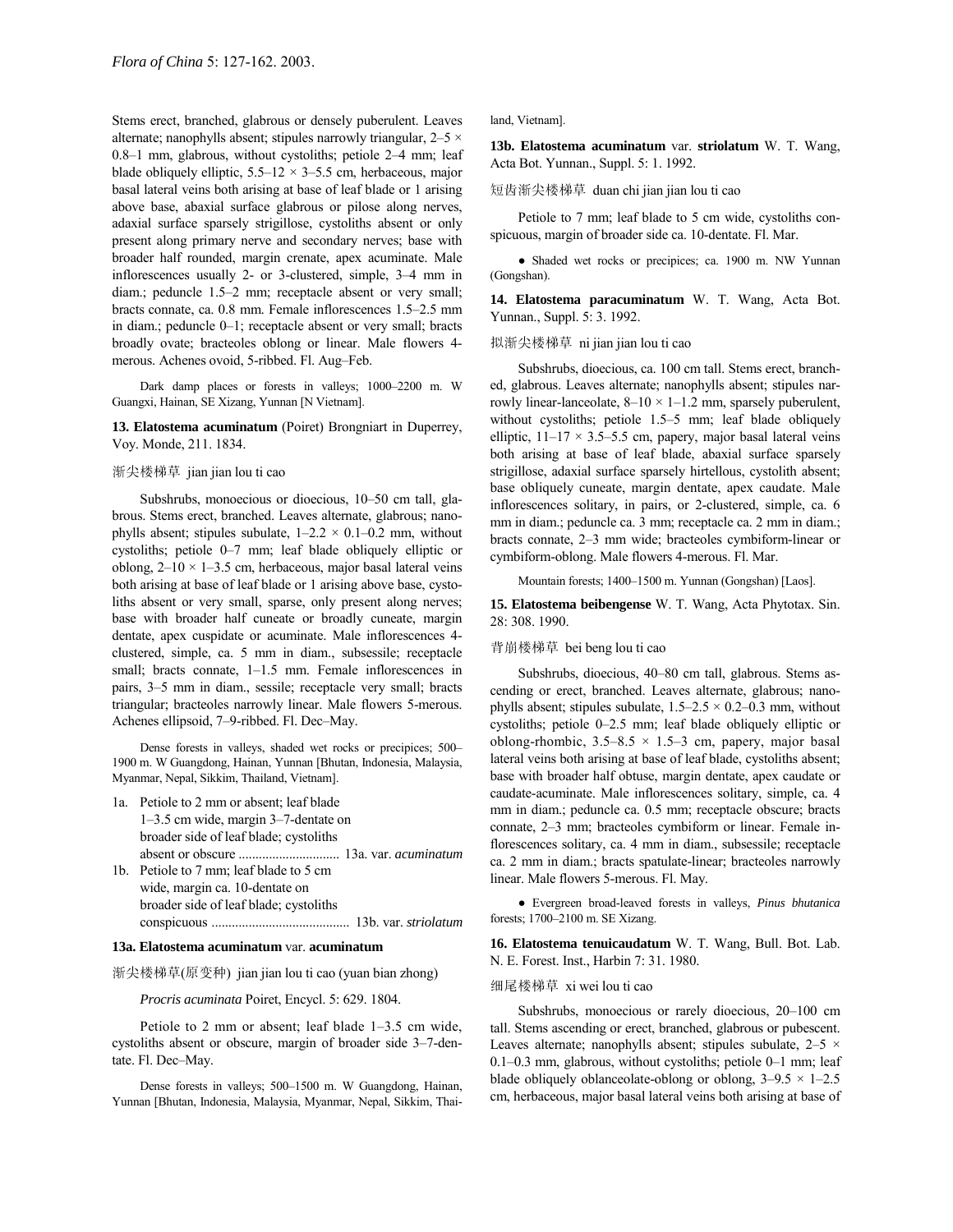leaf blade, sometimes not extending beyond middle of leaf, both surfaces glabrous, or only abaxial surface pubescent; cystoliths conspicuous, dense, very small; base with broader half obtuse or nearly orbicular, margin dentate, apex cuspidate or caudate-cuspidate. Male inflorescences solitary, simple, 3–5 mm in diam., sessile or subsessile; receptacle nearly absent; bracts broadly lanceolate, 1.2-1.5 mm; bracteoles lanceolatelinear. Female inflorescences solitary, 1-4 mm in diam., sessile; receptacle very small; bracts ovate to triangular; bracteoles lanceolate-linear. Male flowers 4-merous. Achenes ellipsoid, 6 ribbed. Fl. Mar-Apr.

Evergreen broad-leaved forests in valleys, dark damp places in forests, valley streamsides; 300-2200 m. NW Guangxi, S Guizhou, S Yunnan [N Vietnam].

- 1a. Branchlets and leaves glabrous .... 16a. var. *tenuicaudatum* 1b. Branchlets and abaxial surface of
- leaf blade pubescent ......................... 16b. var. *lasiocladum*

#### **16a. Elatostema tenuicaudatum** var. **tenuicaudatum**

细尾楼梯草(原变种) xi wei lou ti cao (yuan bian zhong)

Branchlets and leaves glabrous. Leaf blade glabrous. Fl. Mar-Apr.

Dark damp places in forests, valley streamsides; 300-2200 m. NW Guangxi, S Guizhou, SE Yunnan [N Vietnam].

**16b. Elatostema tenuicaudatum** var. **lasiocladum** W. T. Wang, Bull. Bot. Res., Harbin 9(2): 67. 1989.

毛枝细尾楼梯草 mao zhi xi wei lou ti cao

Branchlets pubescent. Leaf blade abaxial surface pubescent. Fl. Mar.

• Evergreen broad-leaved forests in valleys; 1700-1800 m. S Yunnan.

**17. Elatostema lihengianum** W. T. Wang, Acta Bot. Yunnan., Suppl. 5: 2. 1992.

### 李恒楼梯草 li heng lou ti cao

Subshrubs dioecious, 50-100 cm tall. Stems erect, branched, puberulent. Leaves alternate; nanophylls absent; stipules narrowly lanceolate, ca.  $4.5 \times 1$  mm, puberulent, without cystoliths; petiole 1.5–3 mm; leaf blade obliquely elliptic, 7–15.5  $\times$ 2–4.5 cm, papery, major basal lateral veins asymmetric, 1 basal, the other arising above base, abaxial surface sparsely strigillose along veins, adaxial surface sparsely strigillose, cystoliths absent or only present along nerves; base obliquely cuneate, margin dentate, apex cuspidate or caudate. Male inflorescences in pairs or 3- or 4-clustered, simple, 3–4 mm in diam.; peduncle  $1.5-2.5$  mm; receptacle  $3-3.5$  mm in diam.; bracts connate, ca. 1.1 mm; bracteoles triangular. Female inflorescences solitary, in pairs, or 2- or 3-clustered, 2-4 mm in diam.; peduncle ca. 0.5 mm; receptacle 1.8–3 mm in diam.; bracts broadly ovate; bracteoles cymbiform-linear or obovate. Fl. Mar-Jun.

 $\bullet$  Evergreen broad-leaved forests; 1400–1500 m. SE Xizang, NW Yunnan.

**18. Elatostema recticaudatum** W. T. Wang, Acta Phytotax. Sin. 28: 309. 1990.

# 直尾楼梯草 zhi wei lou ti cao

Subshrubs monoecious, 25-40 cm tall, glabrous. Stems erect, branched. Leaves alternate; nanophylls absent; stipules linear-lanceolate,  $8-10 \times 1-1.2$  mm, without cystoliths; petiole 0–1 mm; leaf blade narrowly oblong, oblong-oblanceolate, or narrowly elliptic,  $7-15 \times 2-4$  cm, papery, major basal lateral veins both arising at base of leaf blade, cystoliths conspicuous, dense; base obliquely cuneate, margin denticulate, apex caudate. Male inflorescences solitary, simple, ca. 7 mm in diam., sessile; receptacle obscure; bracts connate, bracteoles cymbiform-oblong. Female inflorescences solitary, 2-5 mm in diam., sessile; receptacle 2–5 mm in diam.; bracts broadly triangular; bracteoles lanceolate-linear. Male flowers 4-merous; perianth lobes oblong. Achenes ellipsoid, 5-ribbed. Fl. Mar.

 $\bullet$  Evergreen broad-leaved forests in valleys; 600–700 m. SE Xizang.

**19. Elatostema oreocnidioides** W. T. Wang, Bull. Bot. Res., Harbin 2(1): 5. 1982.

### 紫麻楼梯草 zi ma lou ti cao

Subshrubs dioecious, 100-160 cm tall, glabrous. Stems erect, branched. Leaves alternate; nanophylls absent; stipules subulate, ca.  $0.6 \times 0.1$  mm, without cystoliths; petiole 0.5-1 mm; leaf blade obliquely ovate, narrowly rhombic, or broadly lanceolate,  $4-8 \times 1.5-2.5$  cm, leathery, major basal lateral veins asymmetric, 1 basal, the other arising above base, cystoliths obscure, dense; base obliquely cuneate, margin crenate, apex acuminate. Male inflorescences 2- or 3-clustered, simple, 4-5 mm in diam., sessile; receptacle obscure; bracts connate, 1.5-2 mm; bracteoles cymbiform-ovate or narrowly ovate. Fl. Feb.

 $\bullet$  Mountain forests; 1500-1600 m. W Yunnan.

**20. Elatostema lineolatum** Wight, Icon. Pl. Ind. Orient. 6: 11, t. 1984. 1853.

狭叶楼梯草 xia ye lou ti cao

*Elatostema lineolatum* var. *majus* Weddell.

Subshrubs monoecious or dioecious, 50-200 cm tall. Stems ascending or erect, branched, densely strigose. Leaves alternate; nanophylls absent; stipules linear or narrowly triangular,  $4-7 \times 0.5-1$  mm, strigose; without cystoliths, petiole 0-1 mm; leaf blade obliquely obovate-oblong or oblong,  $3-15 \times$ 1.2-4 cm, herbaceous or papery, major basal lateral veins asymmetric, 1 basal, the other arising above base, both surfaces strigillose along veins; cystoliths conspicuous or obscure, dense; base obliquely cuneate, margin dentate, apex acuminate or cuspidate. Inflorescences sessile. Male inflorescences solitary, simple,  $5-10$  mm in diam.; pedunculate, receptacle  $1.5$ -3.5 mm in diam.; bracts connate, bracteoles spatulate-linear or cymbiform. Female inflorescences solitary, 2-4 mm in diam.; receptacle 1-2.5 mm in diam.; bracts triangular; bracteoles narrowly oblanceolate. Male flowers 4-merous. Achenes ellipsoid, 7- or 8-ribbed. Fl. Oct-May.

Mountain streamsides, forest margins, thickets; 200-1800 m. Fujian, Guangdong, Guangxi, Taiwan, SE Xizang, S Yunnan [Bhutan, India, Myanmar, Nepal, Sikkim, Sri Lanka, Thailand].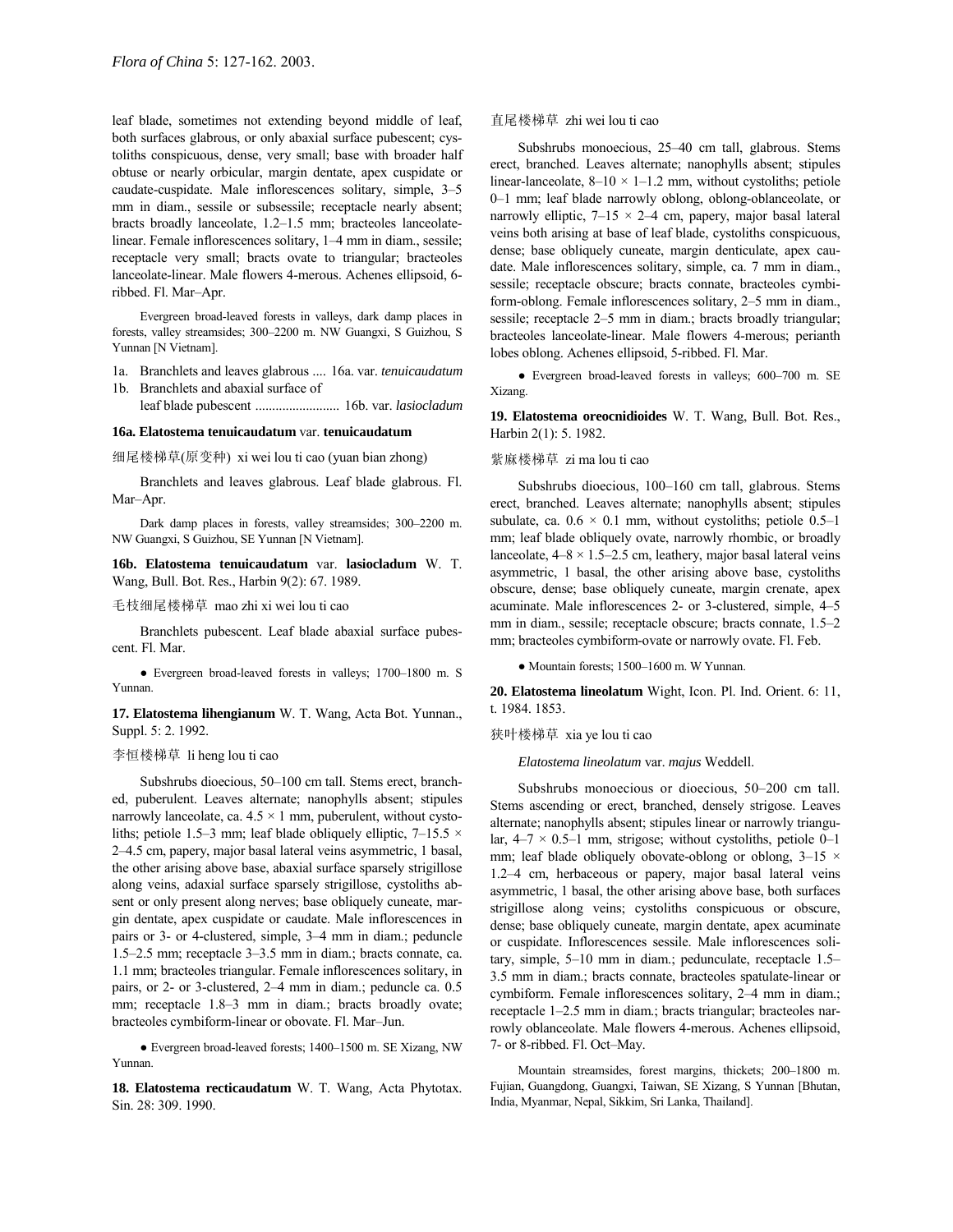**21. Elatostema ramosum** W. T. Wang, Bull. Bot. Lab. N. E. Forest. Inst., Harbin 7: 33. 1980.

### 多枝楼梯草 duo zhi lou ti cao

*Elatostema ramosum* var. *villosum* W. T. Wang.

Herbs perennial, dioecious, 20-30 cm tall. Stems ascending or erect, 3- or 4-branched; branchlets villous. Leaves alternate; nanophylls absent; stipules triangular to linear,  $1-2 \times 0.4$ 0.6 mm, glabrous, with cystoliths; petiole absent; leaf blade obliquely elliptic,  $2-3.5 \times 0.5-1$  cm, herbaceous, major basal lateral veins asymmetric, 1 basal, the other arising above base, abaxial surface sparsely villous or puberulent only along veins, adaxial surface glabrous or strigillose, cystoliths conspicuous, dense; base with broader half auriculate, margin serrate, apex cuspidate or acuminate. Female inflorescences solitary, 30 flowered or more, ca. 3 mm in diam., sessile; receptacle very small; bracts triangular; bracteoles narrowly lanceolate to linear. Achenes narrowly ovoid, 8-ribbed. Fl. Sep-May.

● Mountain forests, rock crevices; ca. 1500 m. SW Guangxi, SW Guizhou.

**22. Elatostema boehmerioides** W. T. Wang, Acta Phytotax. Sin. 28: 311. 1990.

### 苎麻楼梯草 zhu ma lou ti cao

Subshrubs dioecious, 25-40 cm tall. Stems ascending or erect, branched, glabrous. Leaves alternate; nanophylls absent; stipules subulate,  $3-6 \times 0.3$  mm, glabrous, with cystoliths; petiole 1–7 mm; leaf blade obliquely elliptic,  $5-12 \times 2.5-5.5$ cm, papery, major basal lateral veins asymmetric, 1 basal, the other arising above base, abaxial surface sparsely puberulent along veins, adaxial surface glabrous, cystoliths conspicuous, dense; base obliquely cuneate, margin dentate, apex caudate. Male inflorescences solitary or in pairs, simple, ca. 3 mm in diam., sessile; receptacle obscure; bracts connate, ca. 1.2 mm; bracteoles lanceolate. Female inflorescences solitary or in pairs,  $3-6$  mm in diam., sessile; receptacle  $2-2.5$  mm in diam.; bracts obscure; bracteoles linear. Achenes ellipsoid, 6-ribbed. Fl. Feb-May.

● Evergreen broad-leaved forests, valleys; 800–900 m. SE Xizang.

**23. Elatostema integrifolium** (D. Don) Weddell in Candolle, Prodr. 16(1): 179. 1869.

# 全缘楼梯草 quan yuan lou ti cao

Herbs perennial or subshrubs, monoecious or dioecious,  $60-200$  cm tall. Stems erect, branched, glabrous or strigillose. Leaves alternate, glabrous; nanophylls absent; stipules narrowly lanceolate,  $6-10 \times 1.5-2$  mm, with cystoliths; petiole 1.5-6(-10) mm; leaf blade obliquely elliptic to obliquely oblanceolate,  $5-19 \times 2-6$  cm, papery or herbaceous, major basal lateral veins asymmetric, 1 basal, the other arising above base, cystoliths conspicuous, dense; base obliquely cuneate, margin entire or ca. 2-crenate, apex acuminate or caudate. Male inflorescences solitary or in pairs, simple,  $10-18 \times 6-12$  mm, sessile; receptacle  $4-6$  mm in diam.; bracts connate, ca. 1 mm; bracteoles cymbiform. Female inflorescences solitary or in pairs, 5–8 mm in diam.; peduncle 0-1 mm; receptacle very small; bracts

triangular; bracteoles narrowly linear. Male flowers 4-merous. Achenes ellipsoid, 8-ribbed. Fl. Mar-May.

Valley forests, streamsides; below 900 to 1600 m. Hainan, S Yunnan [Bhutan, India, Indonesia, Malaysia, Myanmar, Nepal, Thailand].

1a. Stems glabrous ................................. 23a. var. *integrifolium* 1b. Stems strigillose ................................ 23b. var. *tomentosum*

### **23a. Elatostema integrifolium** var. **integrifolium**

全缘楼梯草(原变种) quan yuan lou ti cao (yuan bian zhong)

*Procris integrifolia* D. Don, Prodr. Fl. Nepal. 61. 1825; *Elatostema sesquifolium* (Reinwardt ex Blume) Hasskarl; *E. sesquifolium* var. *integrifolium* (D. Don) Weddell; *E. viridicaule* W. T. Wang; *Procris sesquifolia* Reinwardt ex Blume.

Stems glabrous. Fl. Mar-May.

Valley forests, streamsides; 900-1600 m. Hainan, S Yunnan [Bhutan, India, Indonesia, Myanmar, Nepal, Thailand].

**23b. Elatostema integrifolium** var. **tomentosum** (J. D. Hooker) W. T. Wang in W. T. Wang & C. J. Chen, Fl. Reipubl. Popularis Sin. 23(2): 227. 1995.

# 朴叶楼梯草 po ye lou ti cao

*Elatostema sesquifolium* var. *tomentosum* J. D. Hooker, Fl. Brit. India 5: 565. 1888.

Stems strigose. Fl. Feb.

Valley forests, streamsides; below 900 m. S Yunnan [India, Malaysia, Thailand].

**24. Elatostema biglomeratum** W. T. Wang, Bull. Bot. Res., Harbin 9(2): 67. 1989.

# 叉序楼梯草 cha xu lou ti cao

Subshrubs dioecious, ca. 50 cm tall. Stems erect, branched, pubescent. Leaves alternate; nanophylls absent; stipules linear-lanceolate,  $3-5 \times 0.5-0.8$  mm, puberulent, without cystoliths; petiole 0.2–2 mm; leaf blade obliquely elliptic, 5.5–11  $\times$ 2.3-4.5 cm, papery, major basal lateral veins asymmetric, 1 basal, the other arising above base, both surfaces sparsely strigillose along nerves; cystoliths conspicuous, dense; base with broader half broadly cuneate, margin dentate, apex caudateacuminate or acuminate. Male inflorescences solitary or in pairs, simple, 2-3 mm in diam.; peduncle 1.2-2.5 mm; receptacle obscure; bracts connate,  $1-1.5$  mm; bracteoles cymbiformlinear. Male flowers 4-merous. Fl. Jan.

Valley thickets; ca. 100 m. Yunnan (Hekou) [Bhutan].

**25. Elatostema tenuicaudatoides** W. T. Wang, Acta Phytotax. Sin. 28: 311. 1990.

#### 拟细尾楼梯草 ni xi wei lou ti cao

Subshrubs dioecious, 25-45 cm tall. Stems ascending or erect, branched, glabrous. Leaves alternate, glabrous; nanophylls absent; stipules subulate, ca.  $3 \times 0.2$  mm, without cystoliths; petiole  $0-2.5$  mm; leaf blade obliquely oblong or oblanceolate-oblong,  $5-18 \times 1.5-4.5$  cm, papery, major basal lateral veins absent and venation pinnate, cystoliths conspicu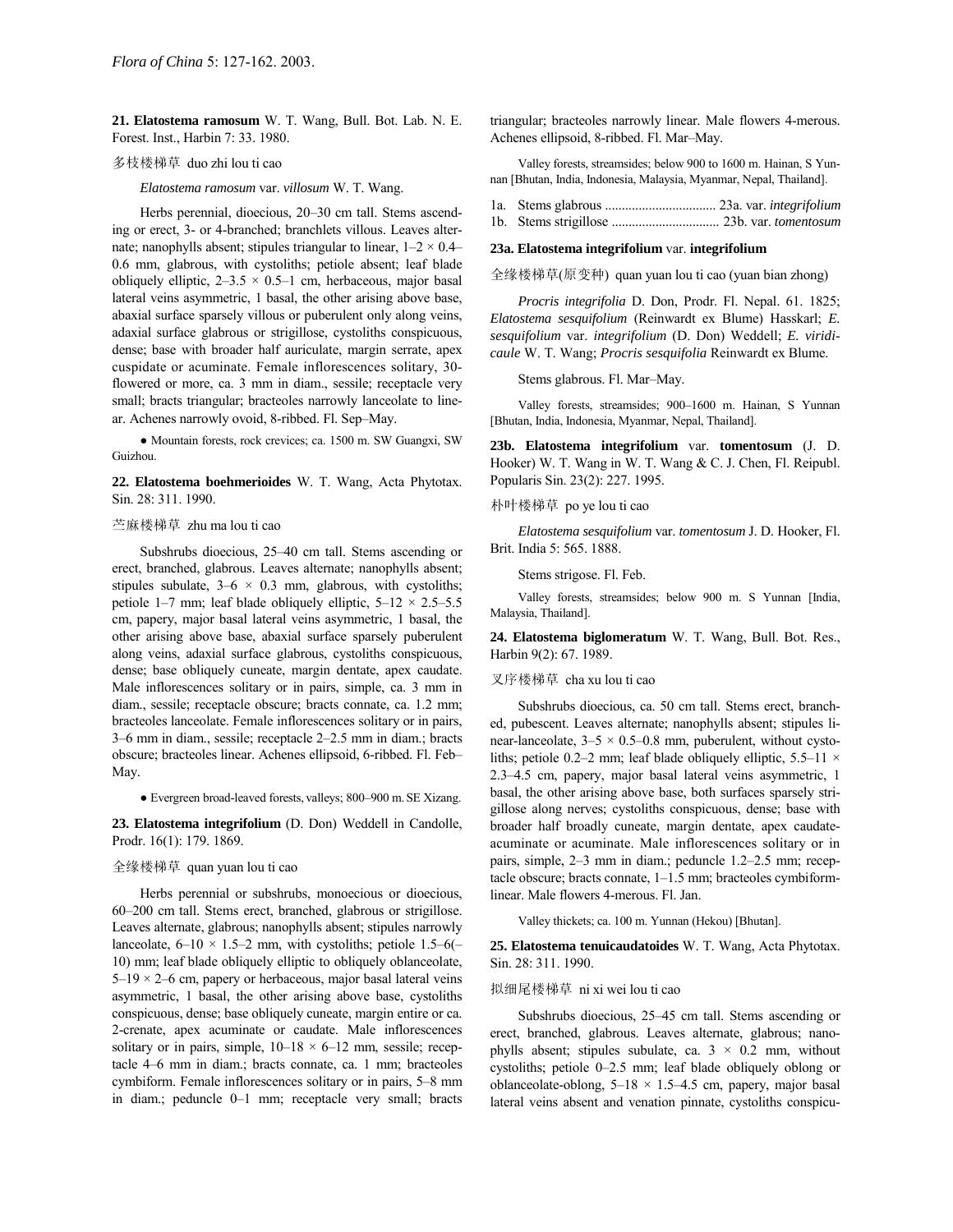ous or obscure; base obliquely cuneate, margin dentate, apex caudate or caudate-acuminate. Male inflorescences solitary, simple, 4-7 mm in diam.; peduncle ca. 1 mm; receptacle obscure; bracts connate, 1-1.8 mm; bracteoles cymbiform-lanceolate. Female inflorescences solitary, 2.5-5 mm in diam.; peduncle 0-1 mm; receptacle 1.2-2.5 mm in diam.; bracts lanceolate-linear; bracteoles linear. Male flowers 5-merous. Achenes ellipsoid, 4-ribbed. Fl. Oct-Jan.

● Evergreen broad-leaved forests in valleys, shaded wet rocks on precipices; 1300-2400 m. SE Xizang, NW Yunnan.

1a. Male tepals with abaxial surface

densely pubescent .................... 25a. var. *tenuicaudatoides*

1b. Male tepals glabrous ............................. 25b. var. *orientale*

# **25a. Elatostema tenuicaudatoides** var. **tenuicaudatoides**

拟细尾楼梯草(原变种) ni xi wei lou ti cao (yuan bian zhong)

Male perianth lobes densely pubescent on abaxial surface. Fl. Oct-Jan, fr. Jun.

 $\bullet$  Evergreen broad-leaved forests in valleys; 2100–2400 m. SE Xizang.

**25b. Elatostema tenuicaudatoides** var. **orientale** W. T. Wang, Acta Bot. Yunnan., Suppl. 5: 5. 1992.

#### 钦朗当楼梯草 qin lang dang lou ti cao

Male perianth lobes glabrous. Fl. Dec-Mar.

• Forests near rivers, shaded wet rocks on precipices; 1300-1900 m. NW Yunnan (Gongshan).

**26. Elatostema parvum** (Blume) Miquel in Zollinger, Syst. Verz. 102. 1854.

### 小叶楼梯草 xiao ye lou ti cao

Herbs perennial, monoecious or dioecious, 5–45 cm tall. Stems ascending or erect, branched or simple, densely retrosestrigose. Leaves alternate; nanophylls oblong, 3-9 mm; stipules lanceolate or linear,  $4-7 \times 1-1.2$  mm, glabrous, with cystoliths; petiole 0–1 mm; leaf blade obliquely obovate, obliquely oblanceolate, or oblong,  $1.5-8 \times 0.5-2.5$  cm, herbaceous, major basal lateral veins both arising at base of leaf blade or 1 arising above base, abaxial surface strigillose along veins, adaxial surface sparsely strigillose or glabrescent, cystoliths conspicuous, dense; base with broader half rounded, margin serrate with  $7-$ 20 teeth, apex acuminate, acute, or shortly cuspidate. Male inflorescences solitary or in pairs, simple,  $3-5$  mm in diam., sessile; receptacle obscure; bracts connate, ca. 5 mm; bracteoles narrowly ovate, lanceolate, or linear. Female inflorescences solitary or in pairs, broadly elliptic, 4–6 mm wide, sessile; receptacle small; bracts narrowly lanceolate or subulate. Male flowers 5-merous. Achenes ovoid, ribbed. Fl. Feb-Aug.

Mountain forests and forest margins, rock crevices, streamsides; 500–2800 m. N Guangdong, NW Guangxi, SW Guizhou, S Sichuan, Taiwan, SE Xizang, S Yunnan [Bhutan, India, Indonesia, Myanmar, Nepal, Philippines, Sikkim].

1a. Leaf blade apex acuminate or acute ........ 26a. var. *parvum* 1b. Leaf blade apex shortly cuspidate ...... 26b. var. *brevicuspis*

#### **26a. Elatostema parvum** var. **parvum**

小叶楼梯草(原变种) xiao ye lou ti cao (yuan bian zhong)

*Procris parva* Blume, Bijdr. Fl. Ned. Ind. 512. 1826; *Elatostema backeri* H. Schroeter; *E. backeri* var. *villosulum* W. T. Wang; *E. merillii* C. B. Robinson; *E. minutum* Hayata; *E. reptans* J. D. Hooker; *E. stracheyanum* Weddell; *Pellionia esquirolii* H. LÈveillÈ.

Leaf blade apex acuminate or acute. Fl. Jul–Aug.

Mountain forests, rock crevices, streamsides; 500-2800 m. N Guangdong, NW Guangxi, SW Guizhou, S Sichuan, Taiwan, S Yunnan [Bhutan, India, Indonesia, Myanmar, Nepal, Philippines, Sikkim].

**26b. Elatostema parvum** var. **brevicuspis** W. T. Wang, Acta Phytotax. Sin. 28: 312. 1990.

骤尖小叶楼梯草 zhou jian xiao ye lou ti cao

Leaf blade apex shortly cuspidate. Fl. Jul.

● Forest margins in mountains; ca. 900 m. SE Xizang.

**27. Elatostema cuneatum** Wight, Icon. Pl. Ind. Orient. 6: 35, t. 2091, f. 3. 1853 [*"cuniata"*].

## 稀齿楼梯草 xi chi lou ti cao

*Elatostema approximatum* Weddell; *E. densiflorum* Franchet & Savatier; *E. nipponicum* Makino.

Herbs dioecious, 2.5–5 cm tall. Stems erect, simple, crispately pubescent. Leaves alternate; nanophylls 3–5 mm. stipules narrowly triangular,  $1-1.5 \times 0.4-0.5$  mm, glabrous, without cystoliths; petiole  $0-1$  mm; leaf blade obliquely rhombicobovate,  $1-3.5 \times 0.5-1.5$  cm, thinly herbaceous, major basal lateral veins both arising at base of leaf blade, abaxial surface puberulent along nerves, adaxial surface sparsely strigillose, cystoliths conspicuous or obscure, sparse; base with broader half rounded, margin dentate with 2-5 teeth, apex acutate or obtuse. Female inflorescences solitary, 2-4 mm in diam., sessile; receptacle 2.5<sup>-4</sup> mm in diam.; bracts triangular; bracteoles spatulate-linear. Achenes ovoid, 8-ribbed. Fl. Jun-Jul.

Valley forests, precipices; 1200-1400 m. S Yunnan [Japan, Korea, India, Indonesia, Laos, Sikkim].

**28. Elatostema sinense** H. Schroeter, Repert. Spec. Nov. Regni Veg. Beih. 83(2): 152. 1936.

### 对叶楼梯草 dui ye lou ti cao

Herbs perennial, dioecious, 20-60 cm tall. Stems ascending or erect, simple or rarely branched, crispately pubescent. Leaves alternate; nanophylls ovate to elliptic, 3–5 mm; stipules lanceolate,  $4-6 \times 0.8-1$  mm, glabrous or ciliate, with cystoliths; petiole  $1-3$  mm; leaf blade obliquely elliptic or oblong,  $3.5-9.9$  $\times$  1.5–3 cm, herbaceous, major basal lateral veins asymmetric, 1 basal, the other arising above base, abaxial surface sparsely puberulent, adaxial surface sparsely strigillose, cystoliths conspicuous, dense; base with broader half broadly cuneate or rounded, margin dentate, apex acuminate or caudate-acuminate. Male inflorescences solitary or in pairs, simple, 2–8 mm in diam.; peduncle  $1-2.5$  mm; receptacle very small or absent; bracts connate,  $2-2.5$  mm; bracteoles oblong or linear. Female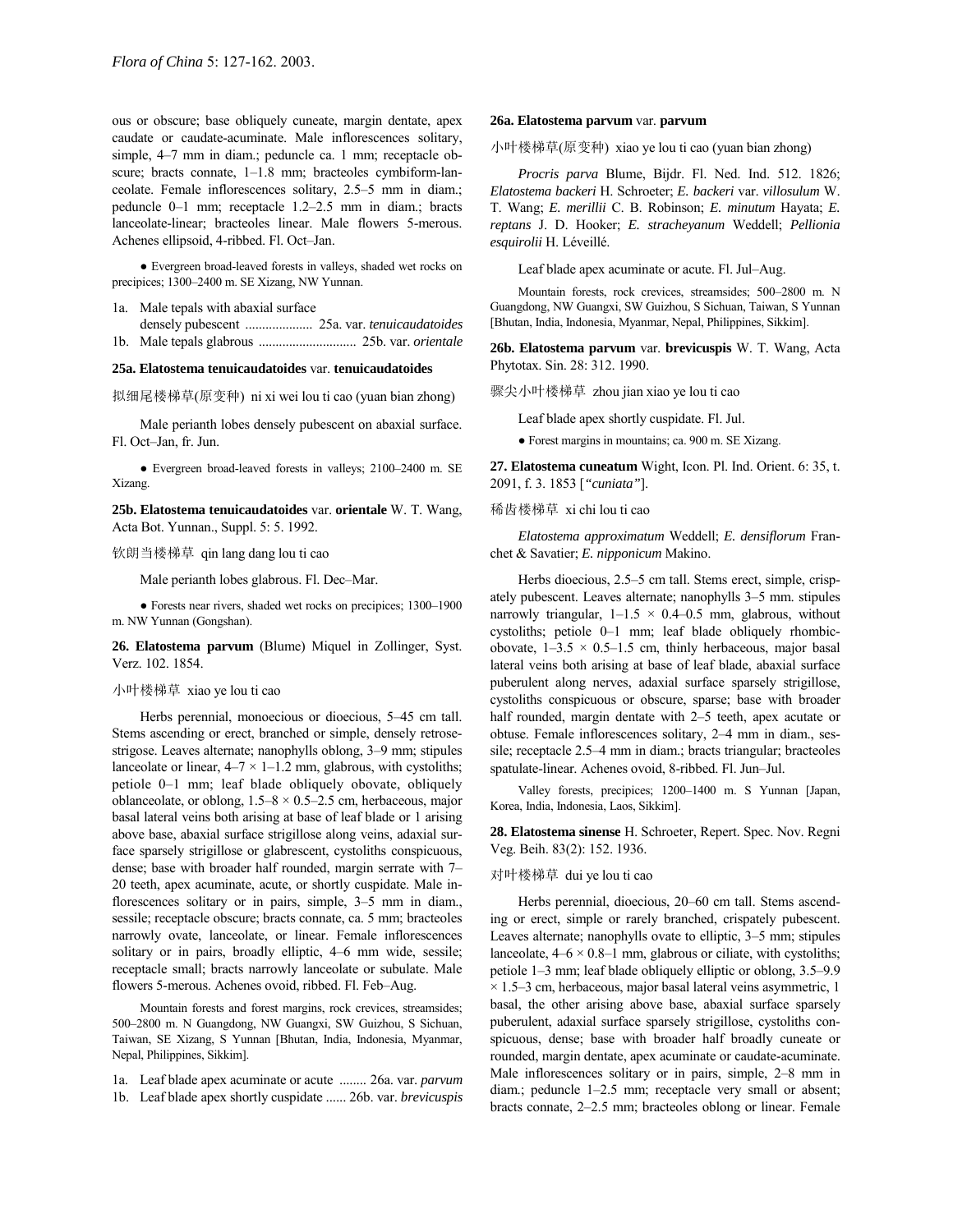inflorescences solitary or in pairs, 4–6 mm in diam.; receptacle small; bracts triangular; bracteoles spatulate-linear. Male flowers 5-merous. Achenes ovoid, 5-ribbed. Fl. Feb-Nov.

• Forests, dark damp places in valleys or at streamsides; 400– 2800 m. S Anhui, Fujian, Guangxi, Guizhou, W Hubei, Hunan, Jiangxi, Sichuan, N Yunnan.

- 1a. Stems glabrous or pilose ................... 28c. var. *xinningense* 1b. Stems crispately pubescent.
	- 2a. Male bracts not subapically
		- corniculate ........................................ 28a. var. *sinense* 2b. Male bracts subapically
			- corniculate ........................... 28b. var. *longecornutum*

# **28a. Elatostema sinense** var. **sinense**

对叶楼梯草(原变种) dui ye lou ti cao (yuan bian zhong)

*Elatostema sinense* var. *trilobatum* W. T. Wang.

Bracts of male inflorescences not cornute at apex. Fl. Jun-Sep.

● Evergreen broad-leaved forests, dense forests, dark damp places in valleys or at streamsides; 400–2600 m. S Anhui, Fujian, Guangxi, Guizhou, W Hubei, Hunan, Jiangxi, E Sichuan, NE Yunnan.

**28b. Elatostema sinense** var. **longecornutum** (H. Schroeter) W. T. Wang, Bull. Bot. Lab. N. E. Forest. Inst., Harbin 7: 37. 1980.

# 角苞楼梯草 jiao bao lou ti cao

*Elatostema longecornutum* H. Schroeter, Repert. Spec. Nov. Regni Veg. Beih. 83(2): 153. 1936.

Bracts of male inflorescences cornute at apex. Fl. Sep.

• Valley forests; 1900-2800 m. Sichuan, N Yunnan.

**28c. Elatostema sinense** var. **xinningense** (W. T. Wang) L. D. Duan & Q. Lin, Acta Phytotax. Sin. 41: 495. 2003.

### 新宁楼梯草 xin ning lou ti cao

*Elatostema xinningense* W. T. Wang, Guihaia 5: 323. 1985.

Stems glabrous or pilose. Fl. Sep-Oct.

 $\bullet$  Valley forests; 900-1100 m. SW Hunan.

**29. Elatostema monandrum** (D. Don) H. Hara, Fl. E. Himal., 3rd. Rep. 21. 1975.

### 异叶楼梯草 yi ye lou ti cao

*Procris monandra* D. Don, Prodr. Fl. Nepal. 61. 1825; *Elatostema diversifolium* Weddell; *E. monandrum* f. *ciliatum* (J. D. Hooker) Hara; *E. monandrum* f. *pinnatifidum* (J. D. Hooker) Hara; *E. monandrum* var. *ciliatum* (J. D. Hooker) Murti; *E. monandrum* var. *pinnatifidum* (J. D. Hooker) Murti; *E. muscicola* W. T. Wang; *E. surculosum* Wight; *E. surculosum* var. *ciliatum* J. D. Hooker; *E. surculosum* var. *elegans* J. D. Hooker; *E. surculosum* var. *pinnatifidum* J. D. Hooker; *Pellionia mairei* H. LÈveillÈ.

Herbs dioecious, 5-20 cm tall. Stems ascending or erect,

usually simple, pilose, furfuraceous. Leaves usually opposite, glabrous or glabrescent; nanophylls elliptic to lanceolate,  $2-6$ mm; stipules obscure; petiole 1-2 mm; leaf blade obliquely cuneate, obliquely elliptic, or lanceolate,  $0.8-4(-6.5) \times 0.4$  $1.2(-2)$  cm, herbaceous or membranous, major basal lateral veins both arising at base of leaf blade, cystoliths conspicuous, sparse or present only along margins; base obliquely cuneate, margin dentate or pinnatifid, apex acutate to acuminate. Male inflorescences solitary, simple,  $1.5-2$  mm in diam.; peduncle 0-1 mm; receptacle obscure; bracts connate, 2-2.5 mm; bracteoles lanceolate to linear. Female inflorescences solitary, 2-5 mm in diam., sessile; receptacle small; bracts broadly ovate; bracteoles spatulate-linear. Male flowers 4-merous. Achenes ellipsoid, 6 ribbed. Fl. Jun-Oct.

Mountain or valley forests, streamsides, dark damp rocks, valley precipices, on tree trunks; 800-3000 m. W Guizhou, SW Shaanxi, SW Sichuan, Xizang, Yunnan [Bhutan, India, N Myanmar, Nepal, Sikkim, Sri Lanka, Thailand].

**30. Elatostema pycnodontum** W. T. Wang, Bull. Bot. Lab. N. E. Forest. Inst., Harbin 7: 36. 1980.

# 密齿楼梯草 mi chi lou ti cao

Herbs perennial, monoecious or dioecious, 10-45 cm. Stems ascending, simple or branched, glabrous. Leaves alternate; nanophylls absent; stipules narrowly ovate or broadly lanceolate,  $4-8 \times 1.5-3.5$  mm, glabrous, without cystoliths; petiole 1–1.5 mm; leaf blade obliquely oblong-lanceolate or rhombic,  $(1.2–)2.5–6 \times 1–2$  cm, herbaceous, major basal lateral veins both arising at base of leaf blade, abaxial surface sparsely puberulent along veins, adaxial surface sparsely strigillose, cystoliths conspicuous, dense; base with broader half broadly cuneate or rounded, margin serrate, apex acuminate. Male inflorescences solitary, simple,  $1.2-3$  mm in diam.; peduncle 0-0.5 mm; receptacle absent; bracts connate, ca. 2.6 mm; bracteoles linear. Female inflorescences solitary, 30-flowered or more, 2-5 mm in diam.; peduncle 1.5-2 mm; receptacle very small; bracts narrowly triangular or lanceolate-linear; bracteoles linear. Male flowers 5-merous. Achenes ovoid, 5-ribbed. Fl. Aug-Sep.

• Valley streamsides, dark damp places; 800-1100 m. Guizhou, SW Hubei, NW Hunan, NE Yunnan.

31. Elatostema myrtillus (H. Léveillé) Handel-Mazzetti, Symb. Sin. 7: 146. 1929.

# 瘤茎楼梯草 liu jing lou ti cao

*Pellionia myrtillus* H. LÈveillÈ, Repert. Spec. Nov. Regni Veg. 11: 552. 1913.

Herbs perennial, monoecious or dioecious, 25-40 cm tall. Stems ascending or erect, usually branched, ferruginous-furfuraceous, tuberculate, glabrous. Leaves alternate, glabrous; nanophylls absent; stipules subulate,  $1-1.5 \times 0.1-0.2$  mm, without cystoliths; petiole absent; leaf blade obliquely ovate, 1–  $3 \times 0.5$ –1 cm, herbaceous, major basal lateral veins both arising at base of leaf blade, cystoliths conspicuous, dense; base with broader half auriculate, margin serrate, apex acuminate. Male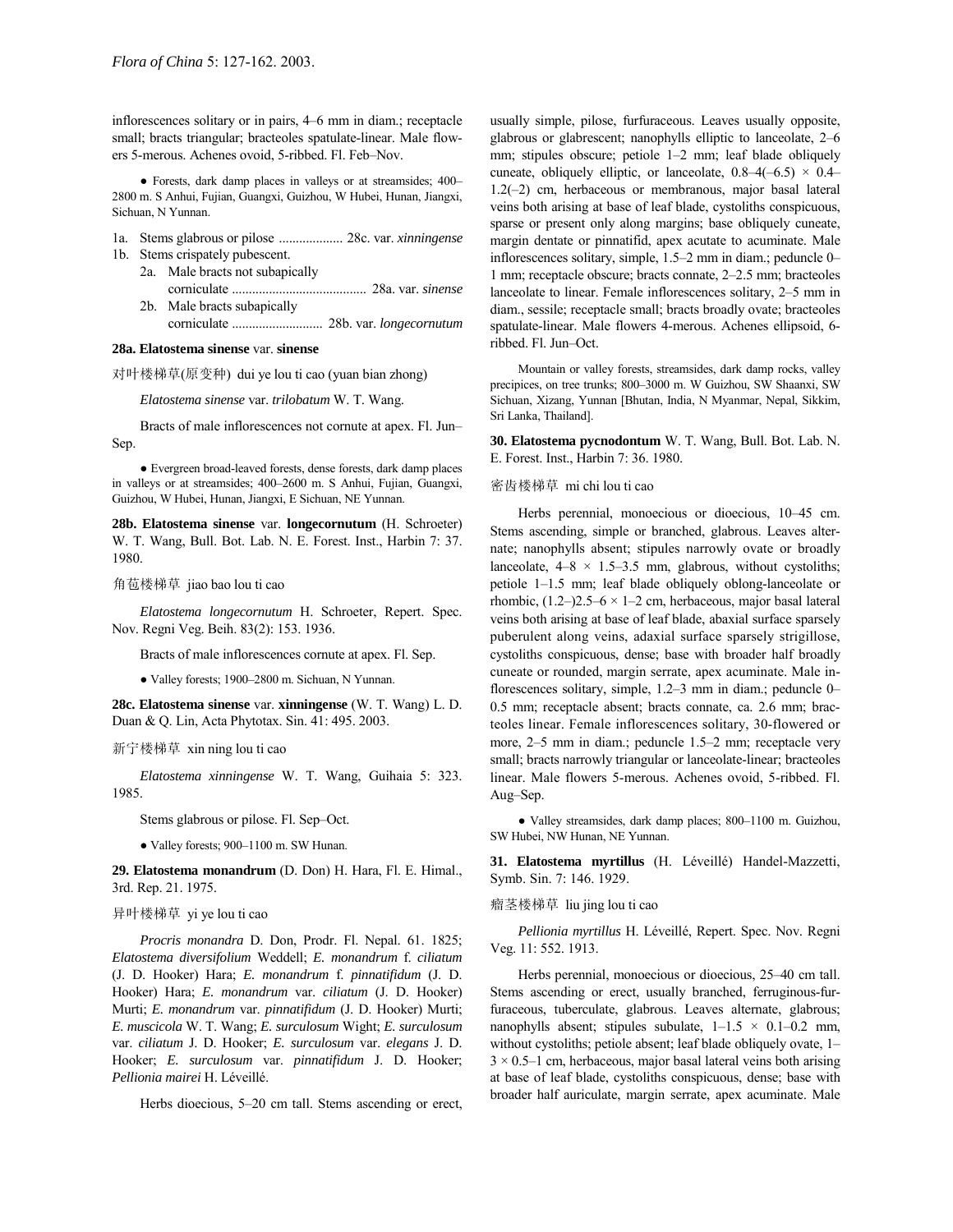inflorescences solitary, simple, 2-5 mm in diam., sessile; receptacle obscure; bracts connate, ca. 2 mm. Female inflorescences solitary, 30-flowered or more, ca. 2 mm in diam., sessile; receptacle obscure; bracts nearly oblong; bracteoles linear. Male flowers 4- or 5-merous. Achenes narrowly ovoid, ribbed. Fl. May-Oct.

• Limestone valleys, streamside rocks; 300-1500 m. W Guangxi, S Guizhou, SW Hubei, NW Hunan, SE Sichuan, SE Yunnan.

# **32. Elatostema glochidioides** W. T. Wang, Acta Phytotax. Sin. 31: 172. 1993.

# 算盘楼梯草 suan pan lou ti cao

Herbs perennial, dioecious, ca. 25 cm tall. Stems ascending, branched, ferruginous-furfuraceous, glabrous. Leaves alternate; nanophylls absent; stipules narrowly triangular, ca.  $0.6 \times 0.2$  mm, glabrous; petiole 0–0.8 mm; leaf blade lanceolate, oblong-lanceolate, narrowly ovate, or elliptic,  $1.1-3 \times 0.4$ 0.9 cm, papery, major basal lateral veins both arising at base of leaf blade, abaxial surface glabrous, adaxial surface strigillose along veins, cystoliths conspicuous, dense; base with broader half rounded or auriculate, margin entire, apex attenuate or acute. Female inflorescences solitary, 2.5-4 mm in diam.; peduncle ca. 0.5 mm; receptacle small, ca. 1.8 mm in diam.; bracts connate, triangular; bracteoles linear-oblanceolate or linear. Achenes nearly ovoid, 7-ribbed. Fl. Apr.

● Mountain forests; ca. 800 m. Guizhou (Libo).

**33. Elatostema shanglinense** W. T. Wang, Guihaia 2: 118. 1982.

### 上林楼梯草 shang lin lou ti cao

Herbs perennial, dioecious, ca. 9 cm tall. Stems ascending or erect, simple, glabrous. Leaves alternate, glabrous; nanophylls absent; stipules narrowly lanceolate,  $2-2.2 \times 0.3-0.7$ mm; petiole  $0-1$  mm; leaf blade obliquely elliptic or oblong,  $1 4.5 \times 0.5$ –1.5 cm, papery, major basal lateral veins both arising at base of leaf blade, cystoliths obscure, sparse; base with broader half auriculate, margin denticulate, apex caudate-acuminate. Male inflorescences solitary, simple, ca. 3.5 mm in diam., sessile; receptacle obscure; bracts connate, 2-3 mm; bracteoles narrowly linear. Male flowers 4-merous. Fl. Aug.

● Valley streamsides, dark damp rocks. Guangxi (Shanglin).

**34. Elatostema imbricans** Dunn, Bull. Misc. Inform. Kew 1920: 209. 1920.

# 刀叶楼梯草 dao ye lou ti cao

Herbs perennial, dioecious, 11-30 cm tall. Stems ascending or erect, simple or branched, ferruginous-furfuraceous, glabrous. Leaves alternate, glabrous; nanophylls absent; stipules linear-lanceolate,  $3-4.5 \times 0.6-0.8$  mm, without cystoliths; petiole 0-1 mm; leaf blade obliquely linear-oblanceolate, 1-3.2  $\times$  0.5–1.2 cm, papery, major basal lateral veins both arising at base of leaf blade, cystoliths conspicuous, dense; base with broader half auriculate, margin dentate, apex short cuspidate. Male inflorescences solitary, simple, ca. 3 mm in diam., sessile; receptacle absent; bracts connate, bracteoles ovate. Female inflorescences solitary, 30-flowered or more, 2.5-5 mm in diam., sessile; receptacle ca. 3 mm in diam.; bracts triangular; bracteoles spatulate-oblanceolate. Male flowers 4-merous. Achenes ellipsoid, 8-ribbed. Fl. Jun.

Mixed forests in mountains; 2200–2300 m. SE Xizang [Bhutan].

**35. Elatostema hookerianum** Weddell, Arch. Mus. Hist. Nat. 9: 309. 1856.

### 疏晶楼梯草 shu jing lou ti cao

*Elatostema subfalcatum* W. T. Wang.

Herbs perennial, dioecious, 20–30 cm tall, glabrous. Stems ascending or erect, simple. Leaves alternate; nanophylls absent; stipules linear-lanceolate,  $6-8 \times 0.6-0.8$  mm, without cystoliths; petiole 0–1 mm; leaf blade falcate,  $2.5-6.5 \times 1.5-2$  cm, papery, major basal lateral veins both arising at base of leaf blade, cystoliths conspicuous, only present along margins; base with broader half cordate, margin denticulate, apex acuminate or caudate. Male inflorescences solitary, simple, 3–4 mm in diam., subsessile; receptacle very small; bracts connate, 2.5–4 mm; bracteoles lanceolate or linear. Female inflorescences solitary, 30-flowered or more, 4-9 mm in diam., subsessile; receptacle  $3.5-7.5$  mm in diam.; bracts oblong or broadly ovate; bracteoles linear or spatulate-linear. Male flowers 4-merous. Achenes ellipsoid, 10-ribbed. Fl. Jan-May.

Streamside rocks, dark damp places, evergreen broad-leaved forests in mountains; 1300–2400 m. S Guangxi, SE Xizang, W Yunnan [Bhutan, NE India, Sikkim, N Vietnam].

**36. Elatostema microcephalanthum** Hayata, Icon. Pl. Formosan. 6: 59. 1916.

#### 微序楼梯草 wei xu lou ti cao

Herbs perennial, monoecious, 10-20 cm tall. Stems ascending, branched, glabrous. Leaves alternate; nanophylls absent; stipules lanceolate or linear,  $0.6-2 \times 0.2-0.6$  mm, glabrous; petiole 0–1 mm; leaf blade obliquely rhombic-elliptic or nearly rhombic,  $1-6 \times 0.8-2$  cm, herbaceous or membranous, major basal lateral veins both arising at base of leaf blade, abaxial surface strigillose along veins, adaxial surface glabrous, cystoliths obscure or conspicuous, sparse, only present along margins; base with broader half rounded, margin obtusely serrate, apex obtusely acute to acutely acuminate. Male inflorescences solitary, simple,  $4-8$  mm in diam., peduncle to  $4 \text{ cm}$ ; receptacle obscure; bracts connate, ca. 4 mm. Female inflorescences solitary, 30-flowered or more, 3-4 mm in diam.; peduncle 0-3 mm; receptacle small; bracts narrowly oblong; bracteoles spatulate or linear. Male flowers 5-merous. Achenes ovoid, 5- or 6-ribbed. Fl. Jun-Jan.

Wet floors in ravines at medium elevations. Taiwan [S Japan].

**37. Elatostema longibracteatum** W. T. Wang, Bull. Bot. Res., Harbin 2(1): 6. 1982.

# 长苞楼梯草 chang bao lou ti cao

Herbs perennial, monoecious, 20-26 cm tall. Stems ascending or erect, simple, rarely branched at base, pubescent.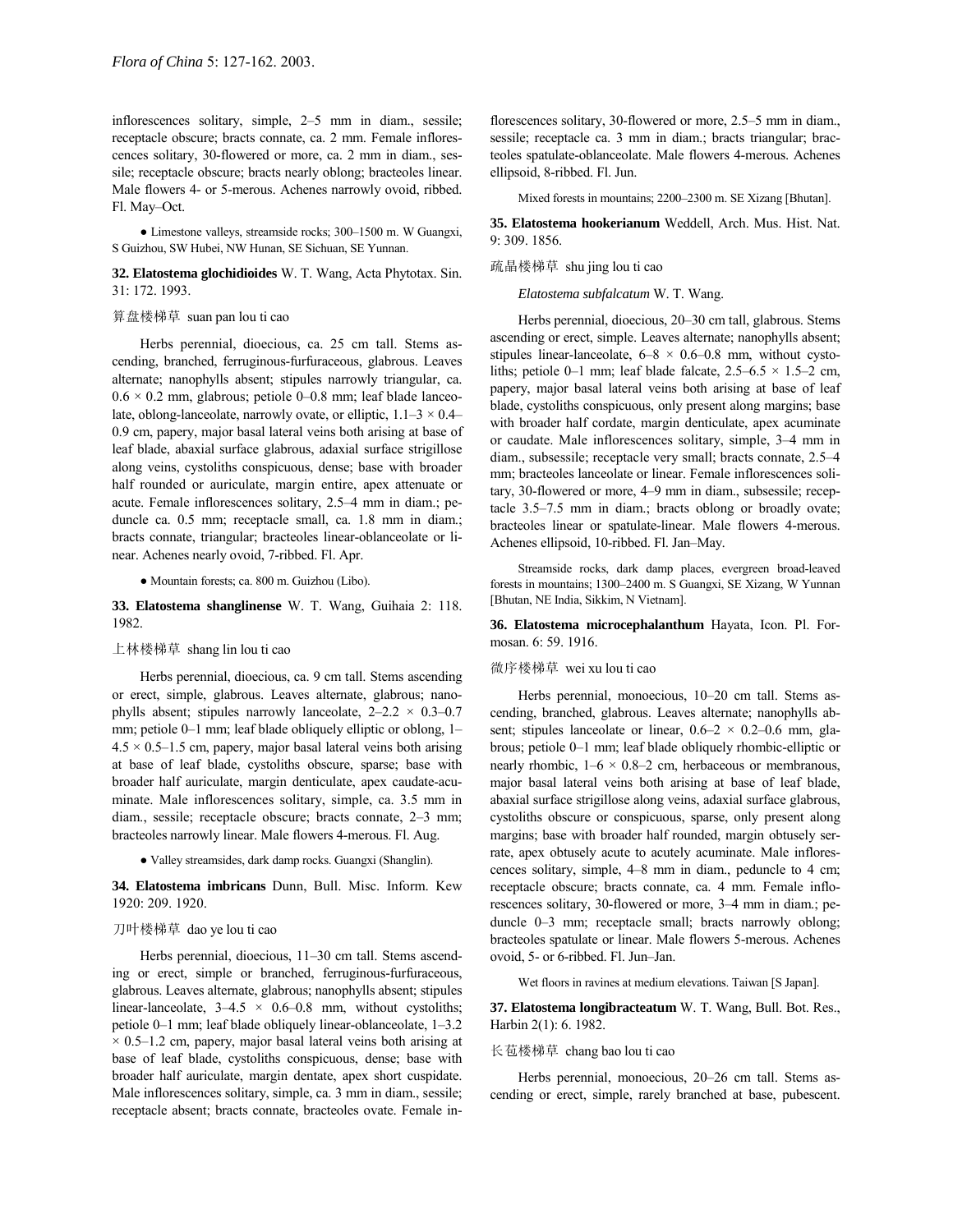Leaves alternate; nanophylls absent; stipules linear, ca.  $3 \times 0.8$ mm, glabrous; without cystoliths, petiole absent; leaf blade obliquely lanceolate,  $1.2-5 \times 0.9-1.5$  cm, herbaceous, major basal lateral veins asymmetric, 1 basal, the other arising above base, abaxial surface sparsely puberulent along veins, adaxial surface glabrous, cystoliths conspicuous, dense; base with broader half auriculate, margin crenate-denticulate, apex caudate-acuminate. Male inflorescences solitary, simple,  $9-12 \times 4$ 6 mm, sessile; receptacle obscure; bracts connate, 9-12 mm; bracteoles narrowly triangular or linear-triangular. Female inflorescences solitary, 30-flowered or more, 2-4 mm in diam., sessile; receptacle ca. 2 mm in diam.; bracts triangular; bracteoles linear or cymbiform. Male flowers 5-merous. Fl. Feb.

#### • Mountain forests; 1200-1300 m. SE Yunnan.

**38. Elatostema asterocephalum** W. T. Wang, Bull. Bot. Lab. N. E. Forest. Inst., Harbin 7: 40. 1980.

# 星序楼梯草 xing xu lou ti cao

Herbs perennial, monoecious or dioecious, 10-14 cm tall, glabrous. Stems ascending or erect, simple. Leaves alternate; nanophylls absent; stipules subulate,  $1.5-2 \times 0.1-0.2$  mm, without cystoliths; petiole  $0-0.5$  mm; leaf blade obliquely elliptic or obovate,  $4-8 \times 1.5-3$  cm, herbaceous, major basal lateral veins asymmetric, 1 basal, the other arising above base, cystoliths conspicuous or obscure, dense; base with broader half nearly auriculate, margin denticulate, apex cuspidate or acuminate. Male inflorescences solitary, simple, 5-7 mm in diam., sessile; receptacle obscure; bracts connate, 5-7 mm; bracteoles cymbiform-ovate. Female inflorescences solitary, 30-flowered or more, 3-4 mm in diam., sessile; receptacle small; bracts narrowly triangular or linear-lanceolate; bracteoles lanceolatelinear. Male flowers 4- or 5-merous. Fl. Feb-Mar.

● Broad-leaved forests in limestone mountains. SW Guangxi.

**39. Elatostema liboense** W. T. Wang, Acta Phytotax. Sin. 31: 174. 1993.

# 荔波楼梯草 li bo lou ti cao

Herbs perennial, dioecious, ca. 18 cm tall. Stems ascending or erect, simple, densely ferruginous-furfuraceous, sparsely puberulent. Leaves alternate; nanophylls absent; stipules small, caducous; petiole 0–2 mm; leaf blade obliquely oblanceolate or narrowly obovate,  $2.5-6.5 \times 1-2$  cm, papery, major basal lateral veins both arising at base of leaf blade, both surfaces strigillose; cystoliths conspicuous, dense; base with broader half obtuse, margin denticulate, apex acuminate or acute. Female inflorescences solitary, 3-flowered or more,  $2.5-4$  mm in diam.; peduncle ca.  $1.5$  mm; receptacle broadly oblong,  $2.5-3.5$  mm in diam.; bracts connate, triangular; bracteoles linear or oblanceolate-linear. Achenes ellipsoid, 6-ribbed. Fl. Apr.

● Rocks under dense forests; 800–900 m. Guizhou (Libo).

**40. Elatostema xichouense** W. T. Wang, Bull. Bot. Lab. N. E. Forest. Inst., Harbin 7: 39. 1980.

#### 西畴楼梯草 xi chou lou ti cao

Herbs perennial, dioecious, 13-30 cm tall. Stems ascend-

ing or erect, simple, pubescent. Leaves alternate; nanophylls absent; stipules broadly lanceolate,  $2.5-3 \times 0.5-1$  mm, strigillose along midvein; without cystoliths, petiole 0-1 mm; leaf blade obliquely oblong-obovate or elliptic,  $3-7.5 \times 1.5-2$  cm, herbaceous, major basal lateral veins asymmetric, 1 basal, the other arising above base, abaxial surface puberulent along nerves, adaxial surface sparsely strigillose, cystoliths obscure, dense; base with broader half auriculate, margin denticulate, apex caudate. Female inflorescences solitary, 30-flowered or more,  $2.5-5$  mm in diam.; peduncle 0–1.5 mm; receptacle  $2-3$ mm in diam.; bracts connate, narrowly lanceolate; bracteoles spatulate-linear. Achenes ovoid or ellipsoid, 6-ribbed. Fl. May.

• Evergreen broad-leaved forests in limestone mountains; 1300– 1400 m. SE Yunnan.

**41. Elatostema strigillosum** B. L. Shih & Yuen P. Yang, Bot. Bull. Acad. Sin. 36: 272. 1995.

#### 微粗毛楼梯草 wei cu mao lou ti cao

Herbs perennial, dioecious, less than 20 cm. Stems prostrate, branched, densely strigillose. Leaves alternate; nanophyll absent; stipules narrowly triangular, ca. 1.5 mm, hirtellous on abaxial surface; petiole  $0-1$  mm; leaf blade obliquely obovate to oblong-obovate,  $0.9-2.5 \times 0.5-1.1$  cm, thickly papery, major basal lateral veins asymmetric, 1 basal, the other arising above base, cystoliths conspicuous, dense; base with broader half obtuse, margin serrate, apex acute. Female inflorescences solitary, ca.  $3.5 \times 2.5$  mm, sessile or subsessile; receptacle obscure; bracts connate into a narrow-elliptic involucre, up to 3  $\times$  1 mm; bracteoles narrowly oblong-cymbiform. Achenes ovoid, ca. 8-ribbed. Fl. Jun-Oct.

● Ravines. Taiwan (Taidong).

**42. Elatostema crassiusculum** W. T. Wang, Bull. Bot. Lab. N. E. Forest. Inst., Harbin 7: 43. 1980.

# 厚叶楼梯草 hou ye lou ti cao

Herbs perennial, dioecious, 4.5-24 cm tall. Stems erect, simple, pilose. Leaves alternate; nanophylls absent; stipules lanceolate,  $3.5-5 \times 1-1.5$  mm, glabrous, with cystoliths; petiole 0-1 mm; leaf blade obliquely elliptic or obliquely obovateoblong,  $1.5-4.5 \times 1-2$  cm, leathery, major basal lateral veins both arising at base of leaf blade or 1 arising above base, abaxial surface glabrous, adaxial surface sparsely strigillose along veins, cystoliths conspicuous, dense; base with broader half broadly cuneate or rounded, margin crenate, apex acuminate or acutate. Inflorescences sessile. Male inflorescences solitary, simple, 3–5 mm in diam.; receptacle absent; bracts connate, 3–8 mm; bracteoles linear or spatulate-linear. Female inflorescences solitary, 30-flowered or more,  $2-2.5$  mm in diam.; receptacle obscure; bracts ovate-triangular; bracteoles linear. Male flowers 4-merous. Achenes narrowly ellipsoid, 5-ribbed. Fl. Feb-May.

● Damp rocks in forests; 400–700 m. SE Yunnan.

**43. Elatostema coriaceifolium** W. T. Wang, Acta Phytotax. Sin. 31: 170. 1993.

革叶楼梯草 ge ye lou ti cao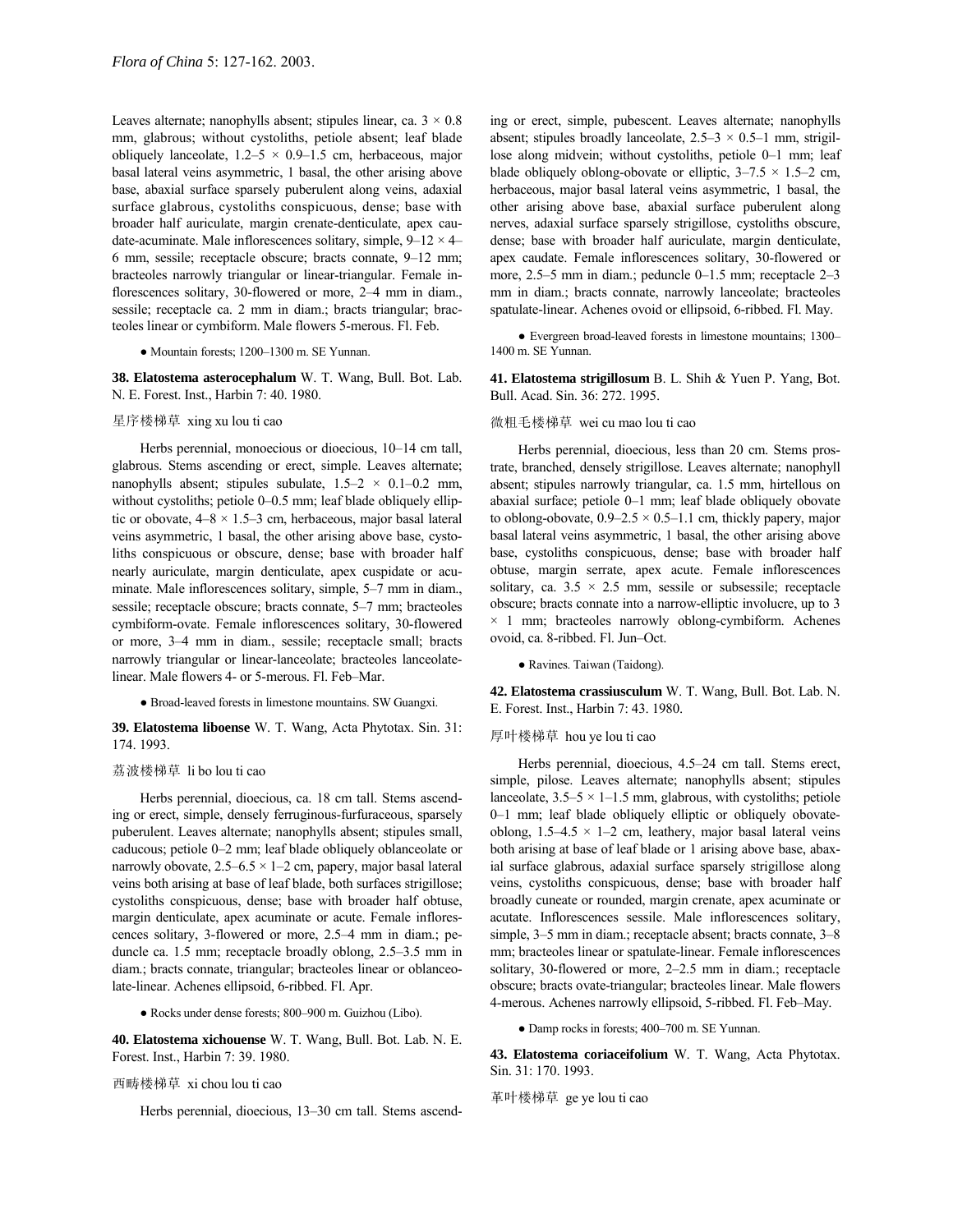Herbs perennial, dioecious, 14-18.5 cm tall. Stems erect, simple, furfuraceous, glabrous. Leaves alternate, glabrous; nanophylls absent; stipules linear-lanceolate,  $1-1.6 \times 0.2-0.3$ mm, without cystoliths; petiole  $0-0.5$  mm; leaf blade obliquely elliptic or rhombic-elliptic,  $1.2-2.4 \times 0.8-1.1$  cm, leathery, major basal lateral veins asymmetric, 1 basal, the other arising above base, cystoliths conspicuous, dense; basiscopic half obliquely cuneate or auriculate, margin denticulate, apex acute. Female inflorescences solitary, 30-flowered or more, 3-4 mm in diam.; peduncle ca. 1 mm; receptacle nearly orbicular or broadly oblong, ca. 2 mm in diam.; bracts triangular; bracteoles linear or narrowly linear. Fl. Apr-May.

● Rocks under dense forests, wet places in valleys, caverns in limestone hills; 500-900 m. Guangxi (Leye), Guizhou (Libo).

**44. Elatostema ichangense** H. Schroeter, Repert. Spec. Nov. Regni Veg. 47: 220. 1939.

### 宜昌楼梯草 yi chang lou ti cao

Herbs perennial, monoecious or dioecious, 20-50 cm tall, glabrous. Stems ascending or erect, simple. Leaves alternate; nanophylls absent; stipules linear or oblong,  $2-3.5 \times 0.5$  mm, without cystoliths; petiole  $0-1.5$  mm; leaf blade obliquely obovate-oblong or obliquely oblong,  $6-12.5 \times 2-3$  cm, herbaceous or papery, major basal lateral veins both arising at base of leaf blade or 1 arising above base, cystoliths conspicuous, dense; base with broader half obtuse or rounded, margin crenate, apex caudate-acuminate. Male inflorescences solitary or rarely in pairs, simple,  $3-6$  mm in diam.; peduncle 0-1 mm; receptacle very small; bracts 6, connate, ovate, unequal, 2 outer ones  $1.2-1.5$  cm, 4 inner ones  $5-7$  mm; bracteoles spatulate or cymbiform-linear. Female inflorescences solitary or rarely in pairs, 30-flowered or more,  $6-10 \times 3-7$  mm; peduncle 2–4 mm; receptacle oblong,  $3-8 \times 3-6$  mm; bracts triangular; bracteoles spatulate-linear. Male flowers 5-merous. Achenes ellipsoid, 8 ribbed. Fl. Aug-Sep.

 $\bullet$  Evergreen broad-leaved forests in mountains, rocks; 300–1100 m. N Guangxi, Guizhou, W Hubei, NW Hunan, SE Sichuan.

**45. Elatostema grandidentatum** W. T. Wang, Acta Phytotax. Sin. 17(1): 107. 1979.

#### 粗齿楼梯草 cu chi lou ti cao

Herbs perennial, dioecious, 40–50 cm tall. Stems ascending or erect, simple, sparsely puberulent. Leaves alternate; nanophylls absent; stipules linear-lanceolate, ca.  $3.5 \times 1.5-2$ mm, puberulent on abaxial surface along costa; with cystoliths, petiole 0–2 mm; leaf blade obliquely elliptic,  $6-12 \times 2.5-5$  cm, herbaceous, major basal lateral veins asymmetric, 1 basal, the other arising above base, abaxial surface sparsely puberulent, adaxial surface sparsely strigillose, cystoliths conspicuous, dense; base with broader half auriculate, margin dentate, apex cuspidate. Male inflorescences solitary, simple, ca. 5 mm in diam.; peduncle ca. 1 mm; receptacle very small; bracts connate, ca. 3 mm; bracteoles oblong. Male flowers 4-merous. Fl. Jul.

Mountain forests; 2400-3100 m. Xizang [Bhutan].

**46. Elatostema attenuatum** W. T. Wang, Bull. Bot. Lab. N. E. Forest. Inst., Harbin 7: 44. 1980.

### 渐狭楼梯草 jian xia lou ti cao

Herbs perennial, monoecious,  $20-25$  cm tall, glabrous. Stems ascending or erect, simple. Leaves alternate; nanophylls absent; stipules lanceolate,  $5-15 \times 3-4$  mm, with cystoliths; petiole absent; leaf blade oblanceolate,  $9-15 \times 2-4$  cm, papery, major basal lateral veins asymmetric, 1 basal, the other arising above base, cystoliths conspicuous, dense; base attenuate, margin entire, apex acuminate. Male inflorescences solitary, in pairs, or 2-clustered, simple,  $5-6$  mm in diam.; peduncle  $1-2$ mm; receptacle 4–5 mm in diam.; bracts connate, ca. 2.5 mm; bracteoles cymbiform-oblanceolate. Female inflorescences solitary, in pairs, or 2-clustered, 4-8 mm in diam.; peduncle ca. 1 mm; receptacle 4-7 mm in diam.; bracts triangular; bracteoles linear. Male flowers 4-merous. Fl. May-Jun.

• Dense forests in valleys; 400-800 m. SE Yunnan.

**47. Elatostema salvinioides** W. T. Wang, Bull. Bot. Lab. N. E. Forest. Inst., Harbin 7: 45. 1980.

# 迭叶楼梯草 die ye lou ti cao

*Elatostema salvinioides* var. *angustius* W. T. Wang; *E. salvinioides* var. *robustum* W. T. Wang.

Herbs perennial, dioecious, 12-17 cm tall. Stems erect, simple, pilose. Leaves alternate, glabrous; nanophylls narrowly obovate-oblong,  $4-6 \times 1.2-1.6$  mm; stipules cordate, triangular, or lanceolate,  $1-4 \times 0.5-4$  mm, without cystoliths; petiole 0.2– 1.2 mm; leaf blade obliquely oblong or elliptic,  $1-2.6 \times 0.4-1$ cm, herbaceous, veins obscure, cystoliths conspicuous, sparse; base obliquely cordate, margin entire or 1-2-crenate, apex obtuse or rounded. Male inflorescences solitary, simple,  $0.5-1$ mm in diam., sessile; receptacle obscure; bracts connate, ca. 2 mm; bracteoles broadly linear. Female inflorescences solitary, ca. 1 mm in diam., sessile; receptacle obscure; bracts oblonglanceolate; bracteoles narrowly linear. Achene ellipsoid, ribbed. Fl. Apr-Aug.

Valley forests, rocks; 700-1600 m. Yunnan [Laos, Myanmar, N Thailand].

**48. Elatostema trichocarpum** Handel-Mazzetti, Symb. Sin. 7: 148. 1929.

# 疣果楼梯草 liu guo lou ti cao

Herbs perennial, monoecious or dioecious, 15-50 cm tall. Stems ascending or erect, simple or 1-branched, glabrous or pilose. Leaves alternate; nanophylls absent; stipules subulate,  $0.6-1 \times 0.1$  mm, glabrous, without cystoliths; petiole 0.5–2 mm; leaf blade obliquely elliptic-ovate or elliptic,  $2-5 \times 1.2-2$ cm, herbaceous, major basal lateral veins asymmetric, 1 basal, the other arising above base, abaxial surface glabrous, adaxial surface sparsely strigose, cystoliths obscure, sparse; base with broader half cordate or nearly auriculate, margin denticulate, apex acutate or nearly obtuse. Male inflorescences solitary, simple, 5–10 mm in diam., sessile; receptacle obscure; bracts connate, to 5 mm. Female inflorescences solitary, 30-flowered or more,  $2-5$  mm in diam.; peduncle  $2-12(-35)$  mm; receptacle small; bracts connate, narrowly ovate or narrowly lanceolate;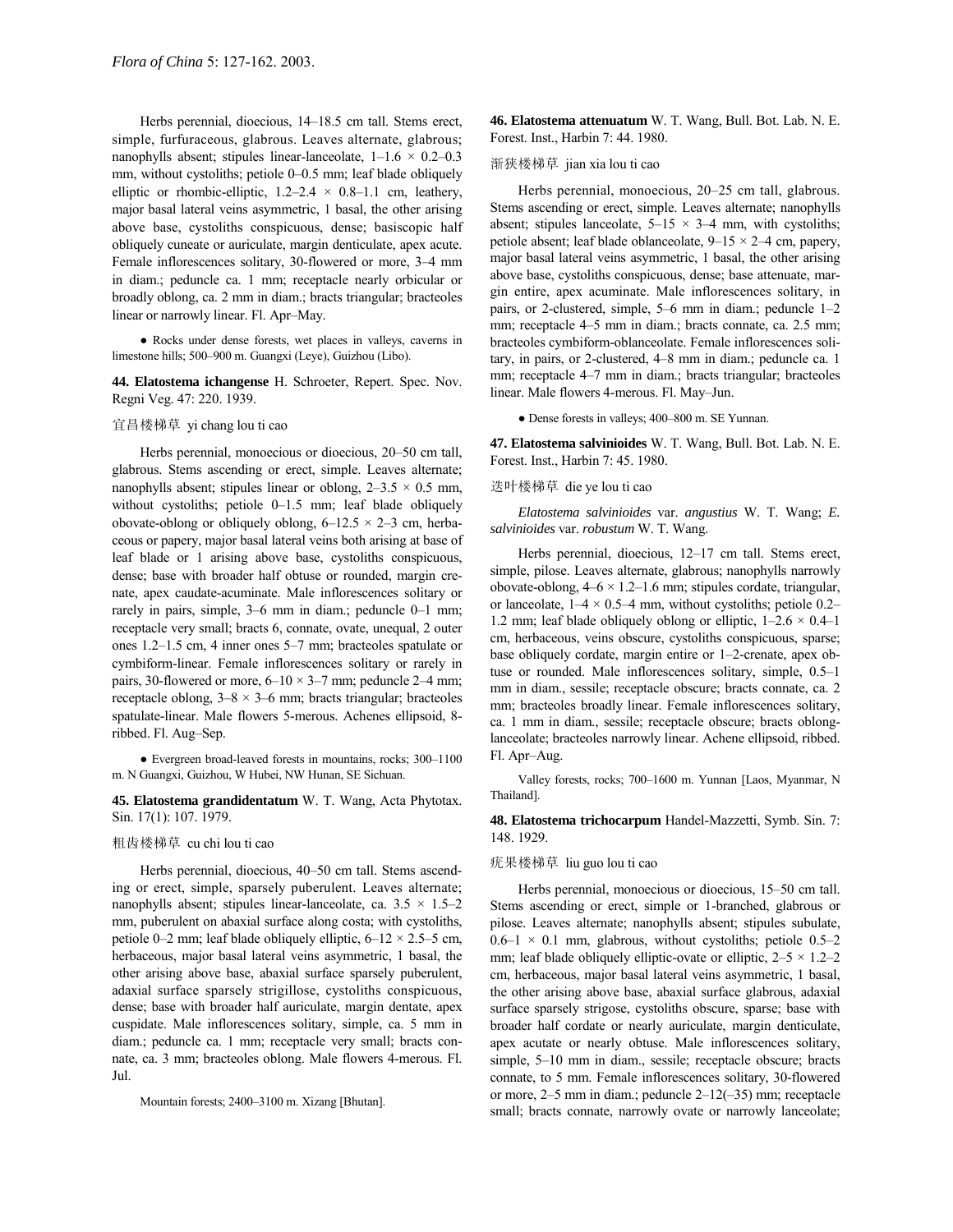bracteoles lanceolate-linear. Male flowers 4-merous. Achenes narrowly ovoid, ribbed, tuberculate. Fl. May-Aug.

• Dark damp places in mountains; 1000-1800 m. Guizhou, SW Hubei, NW Hunan, Sichuan, NE Yunnan.

**49. Elatostema nasutum** J. D. Hooker, Fl. Brit. India 5: 571. 1888.

# 托叶楼梯草 tuo ye lou ti cao

Herbs perennial, dioecious, 15-45 cm tall. Stems ascending or erect, simple or branched, glabrous or puberulent. Leaves alternate; nanophylls absent; stipules narrowly ovate or linear,  $9-18 \times 1.5-4.5$  mm, glabrous, without cystoliths; petiole 1–4 mm; leaf blade obliquely elliptic or elliptic-ovate,  $3-9(-18) \times$  $2-3.5(-6.5)$  cm, herbaceous, major basal lateral veins both arising at base of leaf blade, rarely 1 arising above base, both surfaces glabrous, or adaxial surface sparsely strigillose; cystoliths obscure, sparse; base with broader half cordate, margin dentate, apex acuminate. Male inflorescences solitary, simple, 4 $-14$  mm in diam.; peduncle 3 $-60$  mm, 0.8 $-1.2$  mm in diam.; receptacle 2-6 mm in diam.; bracts 6, in 1 whorl, connate, cymbiform-ovate, equal, 2-5 mm; bracteoles linear. Female inflorescences solitary, 30-flowered or more, 3-9 mm in diam.; peduncle  $0-1$  mm; receptacle  $2-5$  mm in diam.; bracts triangular; bracteoles narrowly oblong. Male flowers 4-merous. Achenes ellipsoid, 10-ribbed. Fl. May-Oct.

Mountain forests, sparse forests, shaded areas on grassy slopes or in valleys; 400–2400 m. N and W Guangdong, N Guangxi, Guizhou, Hainan, Hubei, Hunan, W Jiangxi, Sichuan, SE Xizang, Yunnan [Bhutan, India, Sikkim, Nepal, Thailand].

- 1a. Stems and male peduncles glabrous ...... 49a. var. *nasutum* 1b. Stems and male peduncles puberulent
- ............................................................. 49b. var. *puberulum*

# **49a. Elatostema nasutum** var. **nasutum**

托叶楼梯草(原变种) tuo ye lou ti cao (yuan bian zhong)

*Elatostema hainanense* W. T. Wang; *E. stipulosum* Handel-Mazzetti.

Stems and peduncles of male inflorescences glabrous. Fl. Jul-Oct.

Mountain forests, shaded areas on grassy slopes; 400-2400 m. N Guangdong, N Guangxi, Guizhou, Hainan, Hubei, Hunan, W Jiangxi, Sichuan, SE Xizang, Yunnan [Bhutan, Nepal].

**49b. Elatostema nasutum** var. **puberulum** (W. T. Wang) W. T. Wang, Bull. Bot. Res., Harbin 12: 207. 1992.

# 短毛楼梯草 duan mao lou ti cao

*Elatostema stipulosum* var. *puberulum* W. T. Wang, Bull. Bot. Lab. N. E. Forest. Inst., Harbin 7: 48. 1980.

Stems and peduncles of male inflorescences puberulent. Fl. May-Jul.

• Shaded wet areas in valleys, sparse forests; 600-700 m. W Guangdong, N Guangxi, W Jiangxi, SE Yunnan.

**50. Elatostema filipes** W. T. Wang, Bull. Bot. Lab. N. E.

Forest. Inst., Harbin 7: 49. 1980.

丝梗楼梯草 si geng lou ti cao

Herbs perennial, dioecious, 11–25 cm tall, glabrous. Stems ascending or erect, simple. Leaves alternate; nanophylls absent; stipules lanceolate,  $4-9 \times 1.5-2$  mm, with cystoliths; petiole absent; leaf blade obliquely oblong or oblong-lanceolate,  $(2-)$  $6-11 \times 1.4-3$  cm, herbaceous or papery, major basal lateral veins both arising at base of leaf blade, cystoliths obscure; base with broader half auriculate, margin dentate, apex acuminate. Male inflorescences solitary, simple, 3–9 mm in diam.; peduncle  $1-3$  cm,  $0.1-0.4$  mm in diam.; receptacle  $1-1.5$  mm in diam.; bracts connate, ca. 2.5 mm; bracteoles broadly linear. Female inflorescences solitary, 30-flowered or more, ca. 5.5 mm in diam.; peduncle ca. 1 mm; receptacle ca. 2 mm in diam.; bracts triangular; bracteoles spatulate or spatulate-linear. Male flowers 4-merous. Achenes ellipsoid, 10-ribbed. Fl. Jun-Oct.

 $\bullet$  Streamside rocks in mountains; 900–1200 m. Guangxi.

- 1a. Staminate inflorescences 3–5 mm in diam.
- ..................................................................... 50a. var. *filipes* 1b. Staminate inflorescences 6–9 mm in in diam. ............................................ 50b. var. *floribundum*

#### **50a. Elatostema filipes** var. **filipes**

丝梗楼梯草(原变种) si geng lou ti cao (yuan bian zhong)

Male inflorescences 3–5 mm in diam. Fl. Jun.

 $\bullet$  Streamside rocks in mountains; 900–1200 m. N Guangxi.

**50b. Elatostema filipes** var. **floribundum** W. T. Wang, Bull. Bot. Res., Harbin 2(1): 7. 1982.

多花丝梗楼梯草 duo hua si geng lou ti cao

Male inflorescences 6–9 mm in diam. Fl. Oct.

● S Guangxi.

**51. Elatostema yaoshanense** W. T. Wang, Bull. Bot. Lab. N. E. Forest. Inst., Harbin 7: 51. 1980.

瑶山楼梯草 yao shan lou ti cao

Herbs perennial, monoecious, 10-16 cm tall, glabrous. Stems ascending or erect, simple. Leaves alternate; nanophylls absent; stipules lanceolate-linear,  $2-4 \times 0.5-1$  mm; petiole absent; leaf blade obliquely elliptic or rhombic-elliptic,  $1.5-4.5 \times$ 1-1.5 cm, herbaceous or membranous, major basal lateral veins both arising at base of leaf blade, cystoliths conspicuous, slightly dense; base obliquely cuneate, margin dentate, apex cuspidate. Male inflorescences solitary, simple, ca. 3 mm in diam.; peduncle 0.8–2 cm; receptacle absent; bracts connate, ca. 2.5 mm; bracteoles cymbiform. Female inflorescences solitary, 30-flowered or more,  $3-4$  mm in diam., sessile; receptacle  $2-3$ mm in diam.; bracts triangular; bracteoles linear or narrowly ovate. Male flowers 4-merous. Achenes ellipsoid, 10-ribbed. Fl. Jun.

● N Guangxi.

**52. Elatostema gueilinense** W. T. Wang, Bull. Bot. Lab. N. E. Forest. Inst., Harbin 7: 50. 1980.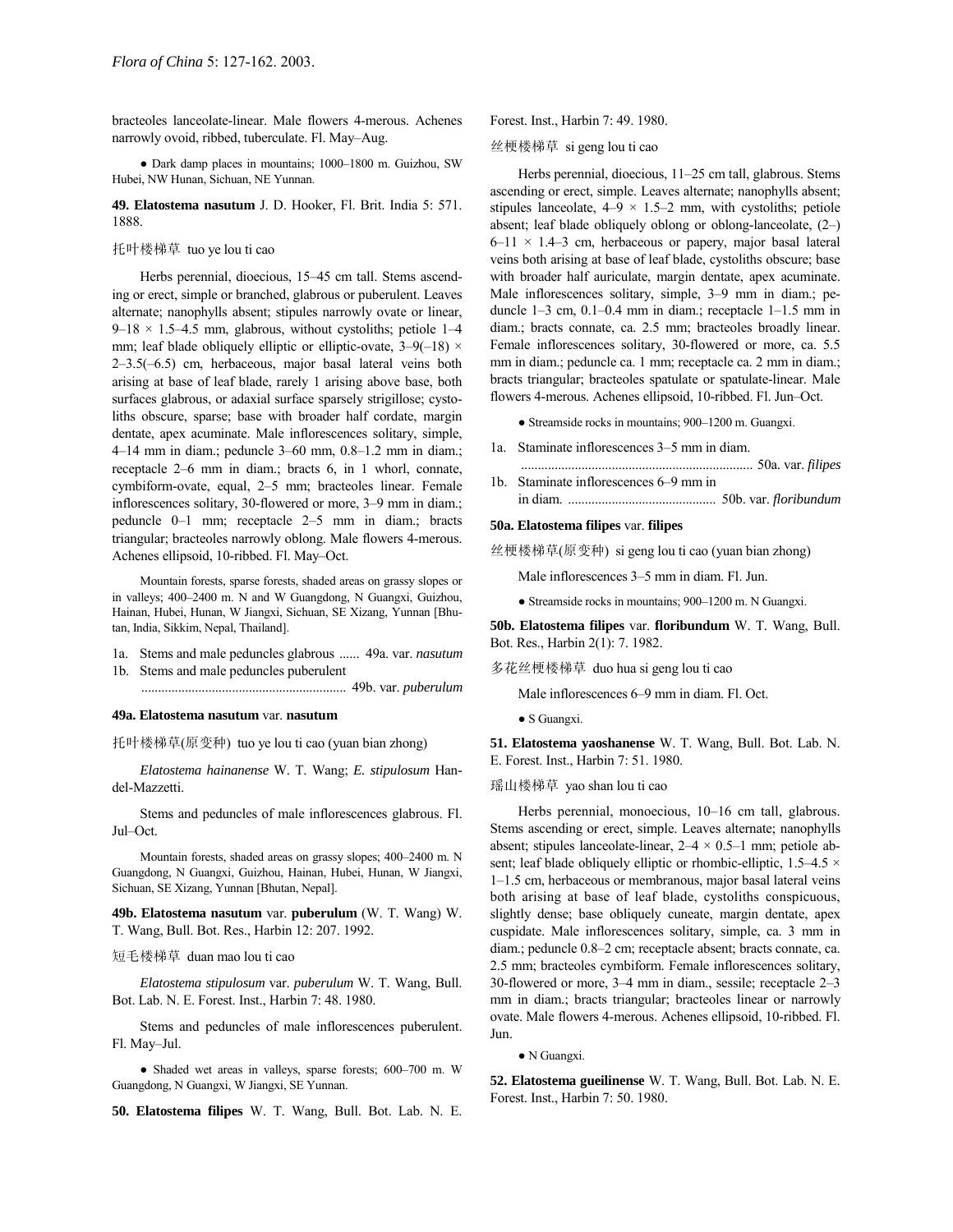# 桂林楼梯草 gui lin lou ti cao

Herbs perennial, dioecious, 14-20 cm tall, glabrous. Stems ascending or erect, simple. Leaves alternate; nanophylls absent; stipules linear-lanceolate,  $1.2-3 \times 0.4-0.9$  mm, ciliate; petiole absent; leaf blade obliquely elliptic,  $2.5-4 \times 0.7-1.2$  cm, herbaceous or membranous, major basal lateral veins both arising at base of leaf blade, cystoliths conspicuous, slightly sparse; base obliquely cuneate, margin denticulate, apex acuminate. Male inflorescences solitary, simple, ca. 3.5 mm in diam.; peduncle 4–6 mm; receptacle very small; bracts connate,  $1.5-2$  mm; bracteoles narrowly lanceolate. Male flowers 4-merous. Fl. Jul.

● Streamside rocks. Guangxi (Lingchuan).

**53. Elatostema rhombiforme** W. T. Wang, Bull. Bot. Lab. N. E. Forest. Inst., Harbin 7: 50. 1980.

#### 菱叶楼梯草 ling ye lou ti cao

*Elatostema caveanum* Grierson & Long.

Herbs perennial, monoecious, 11-16 cm tall, glabrous. Stems ascending or erect, simple. Leaves alternate; nanophylls absent; stipules lanceolate-linear or subulate,  $3-5 \times 0.3-0.5$ mm, without cystoliths; petiole absent; leaf blade obliquely rhombic,  $2-4.5 \times 0.5-1.5$  cm, herbaceous, major basal lateral veins both arising at base of leaf blade, cystoliths conspicuous, dense; base obliquely cuneate, margin serrulate, apex acuminate. Male inflorescences solitary, simple, ca. 8 mm in diam.; peduncle 15-17 mm; receptacle very small; bracts connate, 2-2.5 mm; bracteoles linear. Female inflorescences solitary, 30 flowered or more,  $1-2$  mm in diam.; peduncle  $0-1$  mm; receptacle very small, obscure; bracts narrowly lanceolate. Male flowers 4-merous. Fl. Dec.

Mixed forests in mountains; 1300-1500 m. SE Yunnan [Bhutan, Sikkim].

**54. Elatostema strigulosum** W. T. Wang, Bull. Bot. Lab. N. E. Forest. Inst., Harbin 7: 52. 1980.

# 伏毛楼梯草 fu mao lou ti cao

*Elatostema strigulosum* var. *semitriplinerve* W. T. Wang.

Herbs perennial, monoecious or dioecious, 7-30 cm tall. Stems ascending or erect, usually simple, crispately strigose. Leaves alternate; nanophylls absent; stipules narrowly triangular or subulate, ca.  $1.5 \times 0.1$  mm, glabrous, without cystoliths; petiole 0–0.8 mm; leaf blade obliquely elliptic,  $1.5-5.5 \times 0.5$ 2.5 cm, papery, major basal lateral veins both arising at base of leaf blade or 1 arising above base, abaxial surface sparsely puberulent or glabrescent along veins, adaxial surface glabrous or sparsely strigillose, cystoliths conspicuous, dense; base with broader half auriculate, margin denticulate, apex acutate or acuminate. Male inflorescences solitary, simple,  $2-5$  mm in diam.; peduncle 10-35 mm; receptacle very small; bracts connate, 1.5–3 mm; bracteoles narrowly lanceolate. Female inflorescences solitary, 30-flowered or more, 1.8 mm in diam., sessile; receptacle very small; bracts triangular; bracteoles cymbiformlinear. Male flowers 5-merous. Fl. Feb-Sep.

 $\bullet$  Mountain thickets, wet places along streamsides; 600–1000 m. NW Guizhou, Sichuan, SE Yunnan.

**55. Elatostema gungshanense** W. T. Wang, Acta Bot. Yunnan. 10: 344. 1988.

贡山楼梯草 gong shan lou ti cao

Herbs perennial, monoecious or dioecious,  $12-15$  cm tall. Stems ascending or erect, simple or 1-branched, pubescent. Leaves alternate; nanophylls absent; stipules linear, ca.  $2 \times 0.4$ mm, glabrous, with cystoliths; petiole  $0-0.8$  mm; leaf blade obliquely elliptic,  $2-4.5 \times 0.5-2$  cm, herbaceous, major basal lateral veins asymmetric, 1 basal, the other arising above base, abaxial surface strigillose, adaxial surface sparsely strigose, cystoliths conspicuous, sparse; base with broader half obtuse, margin denticulate, apex caudate-acuminate. Male inflorescences solitary, simple,  $2-3$  mm in diam.; peduncle  $20-23$  mm; receptacle obscure; bracts connate, ca. 2.8 mm; bracteoles linear. Female inflorescences solitary, 30-flowered or more, 2-3 mm in diam.; peduncle  $0-0.3$  mm; receptacle  $0.8-2$  mm in diam.; bracts triangular; bracteoles broadly linear or linearspatulate. Male flowers 4-merous. Fl. Jun.

 $\bullet$  Evergreen broad-leaved forests, rocks; 2400–2600 m. E Xizang, NW Yunnan.

**56. Elatostema minutifurfuraceum** W. T. Wang, Acta Bot. Yunnan. 7: 293. 1985.

# 微鳞楼梯草 wei lin lou ti cao

Herbs perennial, dioecious, ca. 28 cm tall. Stems ascending or erect, simple, ferruginous-furfuraceous or sparsely pubescent. Leaves alternate; nanophylls absent; stipules linear, 1- $1.2 \times 0.3$  cm, puberulent on abaxial surface along costa; petiole absent; leaf blade obliquely elliptic, ca.  $13 \times 4.5$  cm, herbaceous, major basal lateral veins both arising at base of leaf blade, both surfaces glabrous; cystoliths conspicuous, dense; base with broader half nearly auriculate, margin dentate, apex caudate-acuminate. Male inflorescences solitary, simple, 4-7 mm in diam.; peduncle 8-15 mm; receptacle obscure; bracts connate, 5–7 mm; bracteoles broadly linear. Male flowers 4merous. Fl. Jun.

 $\bullet$  Dark damp places in forests; 1600–1700 m. SE Yunnan.

**57. Elatostema pseudodissectum** W. T. Wang, Bull. Bot. Lab. N. E. Forest. Inst., Harbin 7: 55. 1980.

### 滇桂楼梯草 dian gui lou ti cao

Herbs perennial, monoecious, 20-40 cm tall, glabrous. Stems ascending or erect, branched. Leaves alternate; nanophylls absent; stipules narrowly triangular,  $0.7-1.5 \times 0.2-0.4$ mm, without cystoliths; petiole  $1-3$  mm; leaf blade obliquely ovate or elliptic-ovate,  $4-11 \times 1.5-4$  cm, membranous or herbaceous, major basal lateral veins both arising at base of leaf blade, cystoliths conspicuous, dense; base obliquely cuneate, margin denticulate, apex acuminate or cuspidate. Male inflorescences solitary, simple,  $4-7$  mm in diam.; peduncle  $12-40$ mm; receptacle small; bracts connate, broadly ovate. Female inflorescences solitary, 30-flowered or more, 3-6 mm in diam., sessile; receptacle 3-5 mm in diam.; bracts narrowly ovate; bracteoles spatulate-linear. Male flowers 4-merous. Achenes ellipsoid, smooth. Fl. Sep-Oct.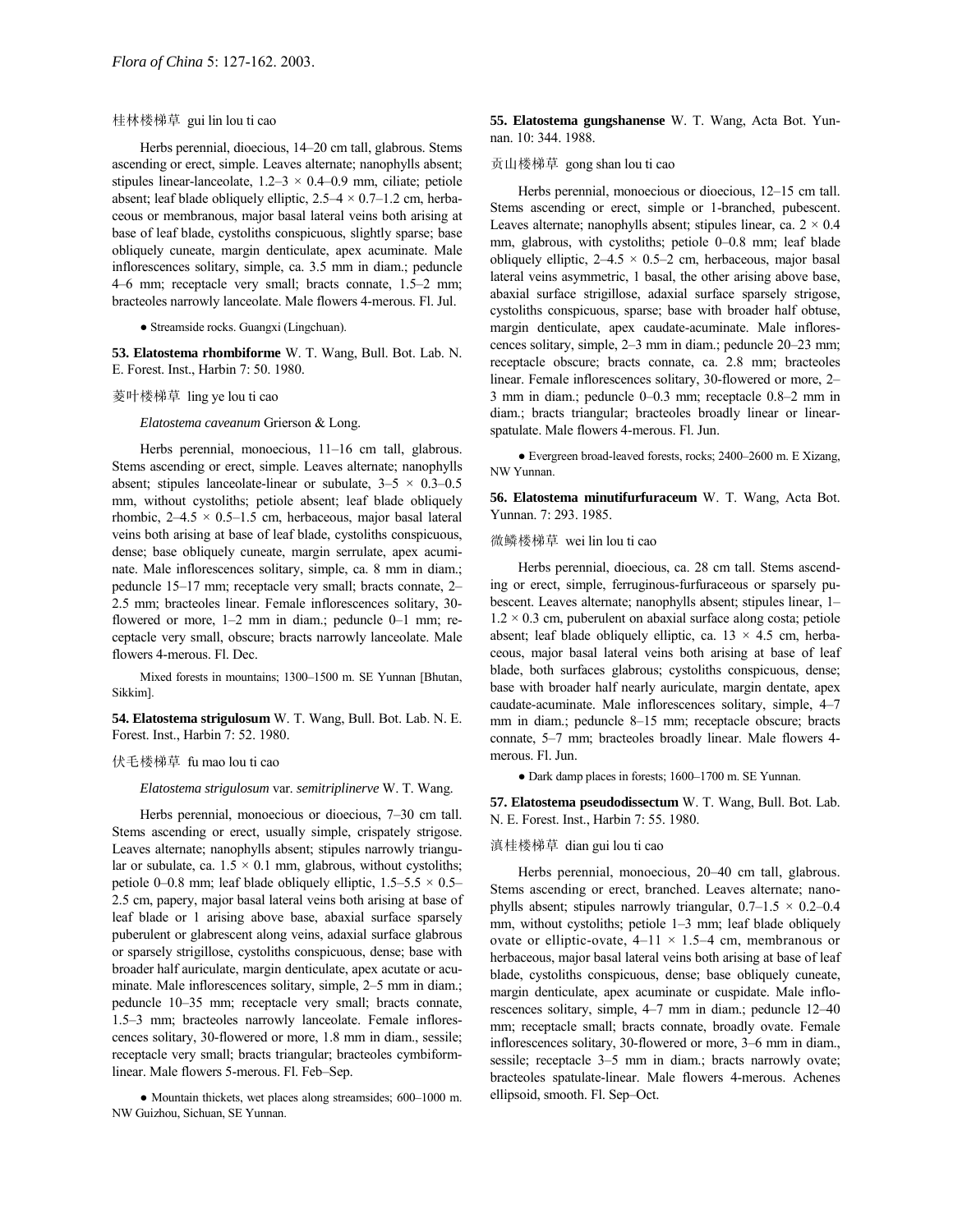• Rocks in valley forests, precipices; 1100-2200 m. Guangxi, SW Guizhou, SE Yunnan.

**58. Elatostema baiseense** W. T. Wang, Acta Phytotax. Sin. 31: 175. 1993.

# 百色楼梯草 bai se lou ti cao

Subshrubs dioecious, 40-50 cm tall. Stems erect, branched, ferruginous-furfuraceous, glabrous. Leaves alternate, glabrous; nanophylls absent; stipules subulate or narrowly linear,  $2-6 \times 0.2-0.5$  mm, without cystoliths; petiole 2-4 mm; leaf blade obliquely elliptic,  $3.5-10 \times 1.5-4$  cm, papery, major basal lateral veins asymmetric, 1 basal, the other arising above base, cystoliths conspicuous, dense; base with broader half auriculate, margin denticulate, apex acuminate. Male inflorescences solitary, simple,  $4-6$  mm in diam.; peduncle  $5-10$  mm; receptacle  $1-1.5$  mm in diam.; bracts connate,  $3-4$  mm; bracteoles ovate or cymbiform-linear. Male flowers 5-merous. Fl. Jun.

● Evergreen forests; ca. 300 m. Guangxi (Bose).

**59. Elatostema lasiocephalum** W. T. Wang, Bull. Bot. Res., Harbin 2(1): 7. 1982.

# 毛序楼梯草 mao xu lou ti cao

Herbs perennial, monoecious, 17-40 cm tall. Stems ascending or erect, simple or branched, pubescent. Leaves alternate; nanophylls absent; stipules lanceolate-linear,  $5 \times 1.5 - 2$ mm, puberulent along costa; petiole absent; leaf blade obliquely elliptic,  $6-8 \times 1.5-3.5$  cm, thinly herbaceous, major basal lateral veins both arising at base of leaf blade, abaxial surface puberulent, adaxial surface strigose, cystoliths conspicuous or obscure, slightly sparse; base with broader half auriculate, margin dentate, apex caudate-acuminate. Male inflorescences solitary, simple,  $5-11$  mm in diam.; peduncle  $15-50$  mm; receptacle small; bracts connate,  $1.5-2.8$  mm; bracteoles subulate. Female inflorescences solitary, 30-flowered or more, 4-7 mm in diam., sessile; receptacle 3–5 mm in diam.; bracts triangular or narrowly triangular; bracteoles linear. Male flowers 3- or 4 merous. Achenes narrowly ovoid, 10-ribbed. Fl. Jun-Jul.

● Dense mountain forests. NW Guangxi.

**60. Elatostema aliferum** W. T. Wang, Bull. Bot. Lab. N. E. Forest. Inst., Harbin 7: 57. 1980.

# 翅苞楼梯草 chi bao lou ti cao

Herbs perennial, monoecious, 10-25 cm. Stems prostrate, branched, strigose. Leaves alternate; nanophylls absent; stipules lanceolate to linear,  $5-7 \times 1.8-2.5$  mm, strigillose, with cystoliths; petiole 0–1 mm; leaf blade obliquely elliptic,  $1-4.5 \times 0.6$ – 2.5 cm, herbaceous, major basal lateral veins asymmetric, 1 basal, the other arising above base, abaxial surface puberulent, adaxial surface sparsely strigose, cystoliths conspicuous or obscure, dense; base with broader half auriculate, margin denticulate-serrate, apex acutate. Male inflorescences solitary, simple,  $3-10$  mm in diam.; peduncle  $4-30$  mm; receptacle small; bracts connate, ca. 3.5 mm; bracteoles spatulate-linear. Female inflorescences solitary, 30-flowered or more, 1.5–2.5 mm in diam.; peduncle 0-1 mm; receptacle small; bracts triangular; bracteoles linear-oblong. Male flowers 5-merous. Fl. May-Jun.

• Valley forests; 2100-2500 m. SE Xizang, W Yunnan.

**61. Elatostema brunneinerve** W. T. Wang, Bull. Bot. Res., Harbin 3(3): 64. 1983.

# 褐脉楼梯草 he mai lou ti cao

Herbs perennial, dioecious, ca. 65 cm. Stems ascending, branched, villous. Leaves alternate; nanophylls absent; stipules broadly lanceolate,  $15-20 \times 4.5-5.2$  mm, glabrous, with cystoliths; petiole 1.5–2 mm; leaf blade obliquely obovate or broadly oblanceolate,  $6.5-9 \times 2.5-4$  cm, papery, major basal lateral veins asymmetric, 1 basal, the other arising above base, abaxial surface puberulent, adaxial surface sparsely strigose, cystoliths obscure, sparse; base with broader half auriculate, margin denticulate or dentate, apex acuminate or cuspidate. Male inflorescences solitary, simple, ca. 5 mm in diam.; peduncle 5-10 mm; receptacle obscure; bracts connate, 3–6 mm; bracteoles oblong or linear-cymbiform. Male flowers 4-merous. Fl. Jun.

● Forests on limestone slopes; ca. 1300 m. W Guangxi.

**62. Elatostema crenatum** W. T. Wang, Bull. Bot. Lab. N. E. Forest. Inst., Harbin 7: 58. 1980.

# 浅齿楼梯草 qian chi lou ti cao

Subshrubs dioecious, 30–50 cm tall, glabrous. Stems erect, simple. Leaves alternate; nanophylls absent; stipules broadly lanceolate or narrowly lanceolate,  $10-12 \times 3-4$  mm, with cystoliths; petiole 4–11 mm; leaf blade obliquely oblong,  $10.5-18 \times$ 4–7.5 cm, papery, major basal lateral veins absent and venation pinnate, cystoliths conspicuous, dense; base with broader half broadly cuneate or rounded, margin crenate, apex acuminate. Male inflorescences solitary, simple,  $15-18$  mm in diam.; peduncle ca. 1.5 mm; receptacle obscure; bracts connate, 7–9 mm; bracteoles cymbiform-linear or spatulate-linear. Male flowers 5-merous. Fl. Jun-Sep.

• Valley forests, streamsides; 200-300 m. Yunnan (Hekou).

**63. Elatostema stewardii** Merrill, Philipp. J. Sci. 27: 161. 1925.

# 庐山楼梯草 lu shan lou ti cao

Herbs perennial, dioecious, 24-70 cm tall, usually with bulbils. Stems ascending or erect, simple or rarely branched, glabrous. Leaves alternate; nanophylls absent; stipules triangular or subulate,  $4 \times 0.3{\text -}0.4$  mm, glabrous, with cystoliths; petiole 1–4 mm; leaf blade obliquely elliptic-obovate or oblong,  $7-16 \times 2.5-4.5$  cm, herbaceous or papery, major basal lateral veins absent and venation pinnate, both surfaces glabrous or adaxial surface hirtellous; cystoliths conspicuous, dense; base with broader half auriculate or rounded, margin dentate, apex cuspidate. Male inflorescences solitary, simple, 7-10 mm in diam.; peduncle 1.5–3 mm; receptacle small; bracts connate, bracteoles linear. Female inflorescences solitary, 30-flowered or more,  $5-12 \times 4-8$  mm in diam., sessile; receptacle ca. 3 mm in diam.; bracts triangular; bracteoles spatulate or oblanceolate. Male flowers 5-merous. Achenes ovoid, obscurely ribbed. Fl. Jul-Sep.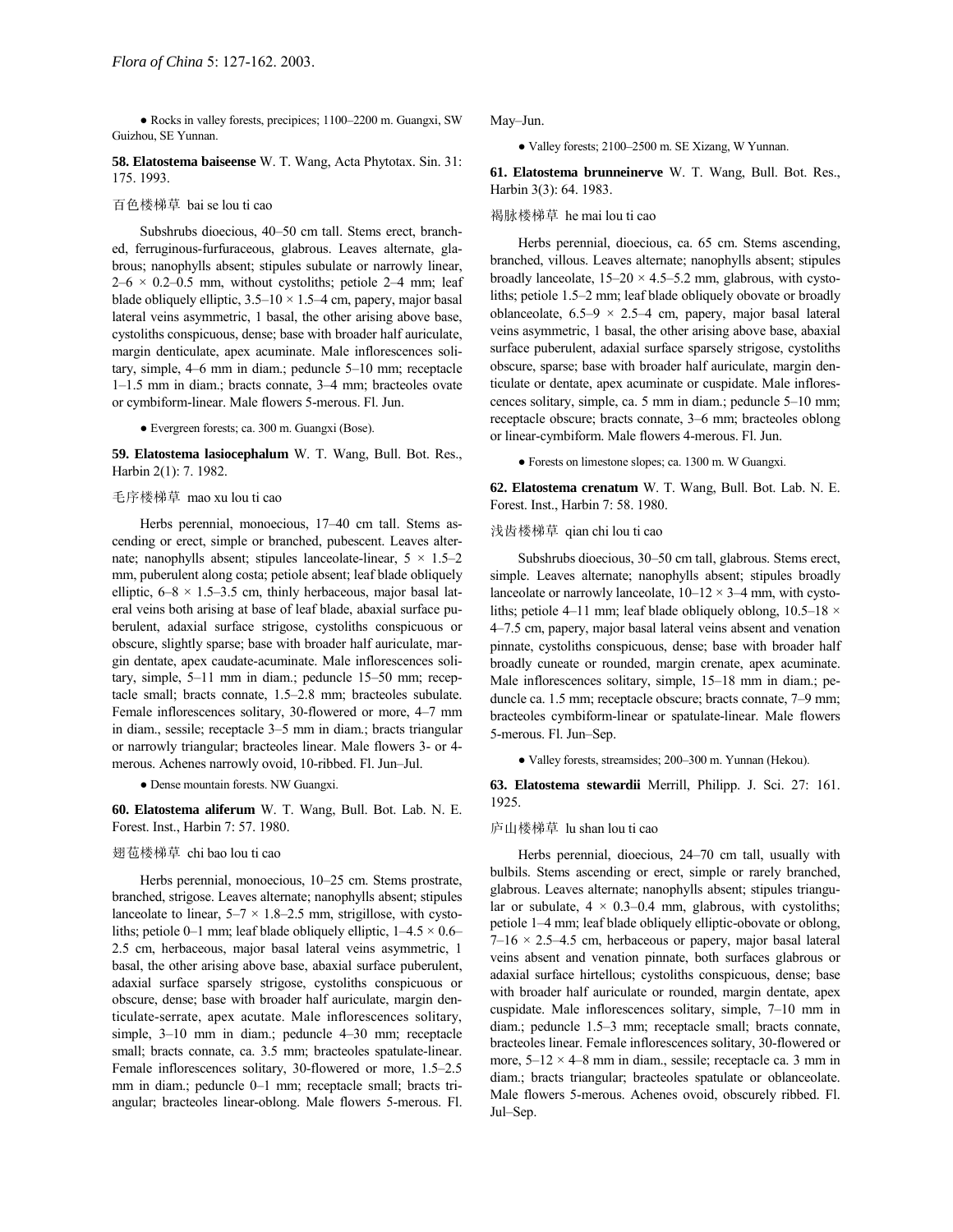• Streamsides in ravines, forests; 400-1500 m. S Anhui, N Fujian, S Gansu, SE Henan, W Hubei, NW Hunan, N Jiangxi, S Shaanxi, E Sichuan, NW Zhejing.

This species is used medicinally, known as 白龙骨 (bai long gu).

**64. Elatostema bracteosum** W. T. Wang, Bull. Bot. Lab. N. E. Forest. Inst., Harbin 7: 59. 1980.

# 显苞楼梯草 xian bao lou ti cao

Herbs perennial, dioecious, ca. 26 cm tall. Stems ascending or erect, simple, glabrous. Leaves alternate; nanophylls absent; stipules linear,  $6-7 \times 1.5-2$  mm, glabrous, without cystoliths; petiole absent; leaf blade obliquely elliptic or obovateelliptic,  $5-15 \times 2.5-5.5$  cm, herbaceous, major basal lateral veins absent and venation pinnate, abaxial surface sparsely puberulent along veins, adaxial surface sparsely strigillose, cystoliths obscure, dense; base with broader half nearly cordate, margin densely dentate, apex cuspidate or caudate-acuminate. Female inflorescences solitary or in pairs, 30-flowered or more, 3–5 mm in diam.; peduncle ca. 1 mm; receptacle small; bracts narrowly triangular or linear; bracteoles linear. Achenes ellipsoid, 4-ribbed. Fl. May.

 $\bullet$  Dark damp places in valleys; 400–500 m. N Guizhou.

**65. Elatostema subcoriaceum** B. L. Shih & Yuen P. Yang, Bot. Bull. Acad. Sin. 36: 272. 1995.

# 近革叶楼梯草 jin ge ye lou ti cao

Herbs perennial, monoecious, up to 70 cm tall. Stems ascending or erect, branched, glabrous. Leaves alternate; nanophyll absent; stipules lanceolate, triangular or narrowly elliptic, up to  $14 \times 3$  mm, without cystolith, glabrous; petiole 2–10 mm; leaf blade obliquely elliptic,  $6-24 \times 3-8$  cm, thickly papery to nearly leathery, major basal lateral veins absent and venation pinnate, cystoliths conspicuous, dense; base with broader half rounded, margin dentate or crenate, apex acuminate or caudate. Male inflorescences solitary, simple, up to  $1.8 \times 1.6$  cm, peduncle  $2-10$  mm; receptacle usually obscure; bracts connate into an oblong involucre, up to  $1.6 \times 0.6$  cm; bracteoles cymbiform. Female inflorescences solitary, up to  $12 \times 6$  mm, sessile or subsessile; receptacle obscure; bracts connate into an oblong involucre, up to  $1.6 \times 0.6$  cm; bracteoles lanceolate. Male flowers 5-merous. Achenes ellipsoidal, ca. 6-ribbed. Fl. Jul-Oct.

● Ravines, moist forests at low elevations. Taiwan (Lan Yu).

**66. Elatostema involucratum** Franchet & Savatier, Enum. Pl. Jap. 1: 439. 1875.

# 楼梯草 lou ti cao

*Elatostema bijiangense* W. T. Wang; *E. umbellatum* (Siebold & Zuccarini) Blume var. *majus* Maximowicz.

Herbs perennial, monoecious or dioecious, 20–60 cm tall. Stems ascending or erect, usually simple, glabrous or sparsely puberulent. Leaves alternate; nanophylls absent; stipules narrowly linear or narrowly triangular,  $3-5 \times 1.5-2$  mm, glabrous, with cystoliths; petiole  $0-2$  mm; leaf blade obliquely oblanceolate-oblong or oblong,  $4.5-16(-19) \times 2-4.5(-6)$  cm, herbaceous, major basal lateral veins absent and venation pinnate, abaxial surface glabrous or sparsely puberulent along nerves, adaxial surface sparsely strigillose, cystoliths conspicuous, dense; base with broader half rounded, margin dentate, apex cuspidate. Male inflorescences solitary or in pairs, simple, 3–9 mm in diam.; peduncle  $(4–)7–20(-32)$  mm; receptacle obscure; bracts connate, ca. 2 mm, glabrous; bracteoles linear. Female inflorescences solitary or in pairs, 30-flowered or more,  $1.5$ –  $4(-14)$  mm in diam.; peduncle 0–1 mm; receptacle 0.5–2(-5) mm in diam.; bracts ovate or triangular; bracteoles linear. Male flowers 5-merous. Achenes ovoid, ribbed. Fl. May-Oct.

Rocks along valley streamsides, forests, thickets; 200-3200 m. S Anhui, Fujian, S Gansu, N Guangdong, W Guangxi, Guizhou, SW Henan, W Hubei, Hunan, S Jiangsu, Jiangxi, S Shaanxi, Sichuan, NE Yunnan, Zhejiang [Japan, S Korea].

This whole plant is used medicinally, known as 赤车使者 (chi che shi zhe).

**67. Elatostema acuteserratum** B. L. Shih & Yuen P. Yang, Bot. Bull. Acad. Sin. 36: 260. 1995.

#### 台湾楼梯草 tai wan lou ti cao

Herbs perennial, monoecious or dioecious, up to 80 cm tall. Stems ascending or erect, branched, glabrous. Leaves alternate; nanophyll absent; stipules narrowly triangular, 1.5– 2.3 mm, with cystoliths, nearly glabrous; petiole  $0-3$  mm; leaf blade lanceolate or narrowly elliptic to elliptic, to  $18 \times 5$  cm, membranous to very thickly papery, major basal lateral veins absent and venation pinnate, cystoliths conspicuous, dense; base with broader half broadly cuneate, margin sharply serrate to dentate, apex acuminate or caudate. Male inflorescences solitary, simple, ca. 12 mm in diam., sessile or subsessile. receptacle obscure; bracts ovate-cymbiform; bracteoles cymbiform. Female inflorescences ca. 7 mm in diam.; receptacle obscure; bracts nearly triangular; bracteoles linear-lanceolate. Male flowers 5-merous. Achenes ellipsoidal, ca. 12-ribbed. Fl. spring-autumn.

● Ravines, moist shady forests. Taiwan (Lan Yu).

**68. Elatostema tenuicornutum** W. T. Wang, Bull. Bot. Lab. N. E. Forest. Inst., Harbin 7: 60. 1980.

# 细角楼梯草 xi jiao lou ti cao

Herbs perennial, dioecious, 20–50 cm tall. Stems erect, simple, densely pubescent. Leaves alternate; nanophylls absent; stipules narrowly linear,  $7-11 \times 1.5-2$  mm, sparsely puberulent, without cystoliths; petiole 2-5 mm; leaf blade obliquely oblong or obovate-oblong,  $7-11.5 \times 2.5-4$  cm, herbaceous, major basal lateral veins absent and venation pinnate, abaxial surface puberulent, adaxial surface sparsely strigillose; cystoliths obscure, dense; base with broader half auriculate, margin densely dentate, apex acuminate or caudate. Male inflorescences solitary, simple,  $6-8$  mm in diam.; peduncle  $6-12$  mm; receptacle obscure; bracts connate, 4.5–7.5 mm; bracteoles lanceolatelinear. Female inflorescences solitary, 30-flowered or more, 3– 6 mm in diam.; peduncle  $0-1$  mm; receptacle  $2-4$  mm in diam.;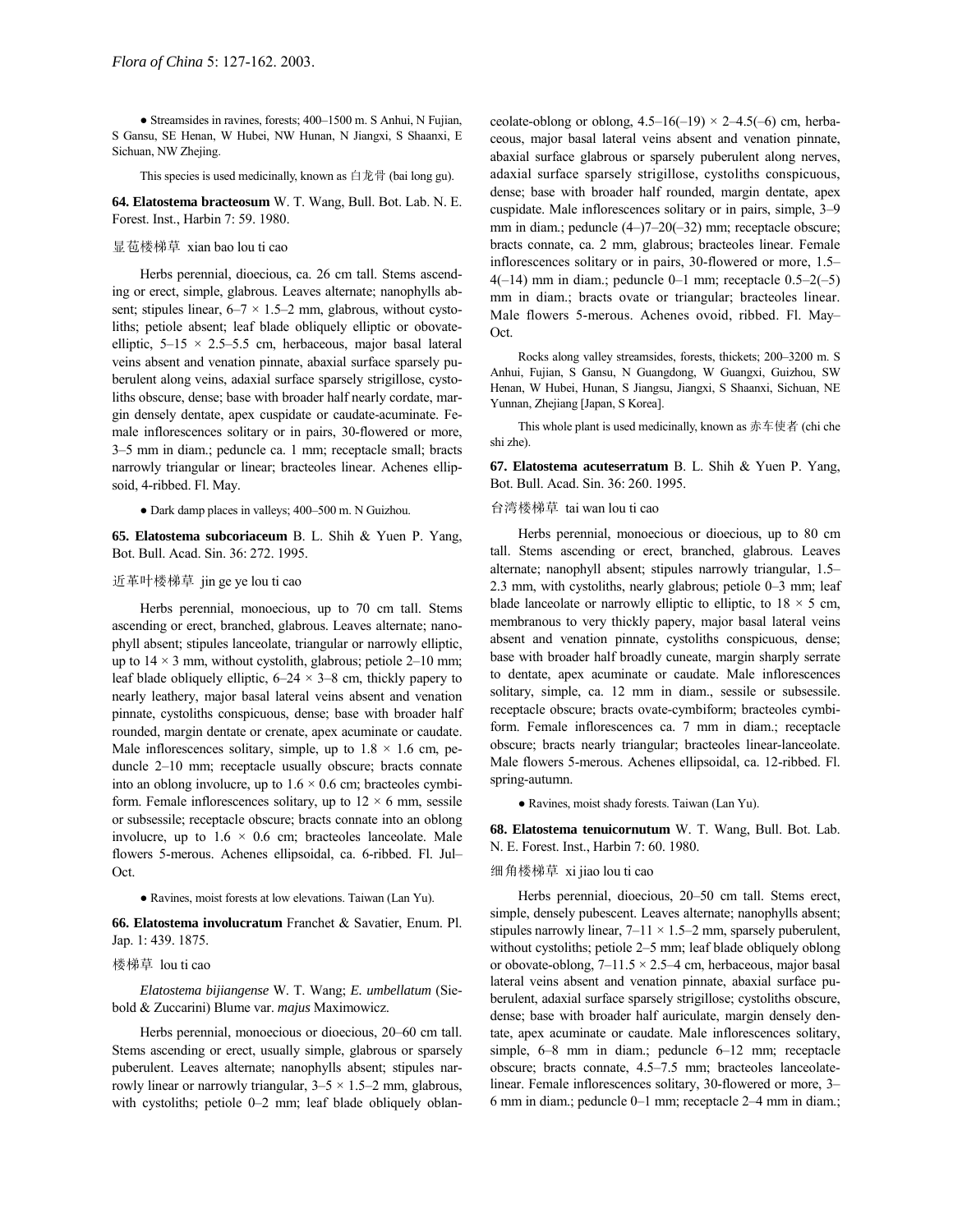bracts broadly ovate; bracteoles spatulate-linear. Male flowers 5-merous. Achenes ellipsoid, ribbed. Fl. Apr-Jun.

• Valley thickets, forests, on rocks; 1100-2200 m. W Sichuan.

**69. Elatostema mabienense** W. T. Wang, Bull. Bot. Lab. N. E. Forest. Inst., Harbin 7: 63. 1980.

#### 马边楼梯草 ma bian lou ti cao

Herbs perennial, dioecious, 14–24 cm tall. Stems ascending or erect, simple or branched, puberulent. Leaves alternate; nanophylls absent; stipules subulate, ca.  $1 \times 0.2$  mm, glabrous, without cystoliths; petiole  $0-1$  mm; leaf blade obliquely elliptic,  $3.5-5 \times 1.5-2$  cm, herbaceous, major basal lateral veins absent and venation pinnate, both surfaces glabrous or strigose; cystoliths conspicuous or obscure, dense; base with broader half auriculate, margin crenate, apex acuminate or cuspidate. Male inflorescences solitary, simple, ca. 4 mm in diam.; peduncle 2– 9.5 mm; receptacle absent; bracts connate,  $2.5-3$  mm; bracteoles linear-lanceolate. Male flowers 5-merous. Fl. Nov-Feb.

• Mountain forests or slopes; 1500-1600 m. W Sichuan, SE Yunnan.

- 1a. Leaf blade glabrous; male peduncle 2-6 mm; bracts ca. 2 .......................... 69a. var. *mabienense*
- 1b. Leaf blade strigose; male peduncle ca. 9.5 mm; bracts 6 ..................... 69b. var. *sexbracteatum*

# **69a. Elatostema mabienense** var. **mabienense**

马边楼梯草(原变种) ma bian lou ti cao (yuan bian zhong)

Leaf blade with both surfaces glabrous. Peduncles of male inflorescences  $2-6$  mm; bracts 2. Fl. Nov.

● Mountain forests; ca. 1600 m. W Sichuan.

**69b. Elatostema mabienense** var. **sexbracteatum** W. T. Wang, Bull. Bot. Res., Harbin 9(2): 69. 1989.

# 六苞楼梯草 liu bao lou ti cao

Leaf blade with both surfaces strigose. Peduncles of male inflorescences ca. 9.5 mm; bracts 6. Fl. Feb.

● Mountain slopes; ca. 1500 m. SE Yunnan.

**70. Elatostema youyangense** W. T. Wang, Bull. Bot. Res., Harbin 4(3): 113. 1984.

#### 酉阳楼梯草 you yang lou ti cao

Herbs perennial, monoecious, ca. 20 cm tall, glabrous. Stems ascending or erect, simple, glabrous. Leaves alternate; nanophylls absent; stipules subulate,  $1-1.5 \times 0.1-0.2$  mm, without cystoliths; petiole absent; leaf blade oblong-lanceolate, 4.5–  $7 \times 1.5 - 2$  cm, papery, major basal lateral veins absent and venation pinnate, cystoliths obscure, dense; base with broader half cordate, margin dentate, apex caudate. Male inflorescences solitary, simple,  $2-6$  mm in diam.; peduncle  $3-15$  mm; receptacle very small; bracts connate, ca. 2 mm; bracteoles lanceolate-linear. Female inflorescences solitary, 30-flowered or more, 1-1.6 mm in diam.; peduncle ca. 0.5 mm; receptacle small; bracts broadly ovate; bracteoles cymbiform. Male flowers 5-merous. Fl. Apr.

● Mountains; ca. 1300 m. Chongqing (Youyang).

**71. Elatostema villosum** B. L. Shih & Yuen P. Yang, Bot. Bull. Acad. Sin. 36: 277. 1995.

# 柔毛楼梯草 rou mao lou ti cao

Herbs perennial, dioecious, up to 45 cm. Stems aggregated, ascending or suspending, branched, densely villous. Leaves alternate; nanophyll absent; stipules narrowly triangular,  $3-5.5$  mm, hirsute on abaxial surface; petiole  $0-1$  mm; leaf blade obliquely obovate-oblanceolate,  $2-5.5 \times 0.7-2.2$  cm, thickly papery, major basal lateral veins absent and venation pinnate, cystoliths conspicuous, dense; base with broader half cordate, margin serrate, apex cuspidate. Female inflorescences solitary, ca. 4.5 mm in diam.; peduncle to 1 mm or absent; receptacle ca.  $3 \times 3$  mm in diam.; bracts connate into a subquadrate involucre; bracteoles narrowly lanceolate. Achenes ovoid, ca. 12-ribbed. Fl. Jun.

● Ravines, moist forests at low to medium elevations. S Taiwan.

**72. Elatostema sublineare** W. T. Wang, Bull. Bot. Lab. N. E. Forest. Inst., Harbin 7: 61. 1980.

### 条叶楼梯草 tiao ye lou ti cao

Herbs perennial, monoecious or dioecious, 15<sup>-40</sup> cm tall. Stems ascending or erect, simple, villous, brown furfuraceous. Leaves alternate; nanophylls absent; stipules lanceolate or linear-lanceolate,  $6-9 \times 1.5-2$  mm, glabrous or sparsely puberulent, with cystoliths; petiole absent; leaf blade obliquely oblanceolate or linear-oblanceolate,  $6-10.5 \times 1.2-2.2(-2.8)$  cm, herbaceous, major basal lateral veins absent and venation pinnate, abaxial surface villous along veins, adaxial surface sparsely pubescent, cystoliths conspicuous, dense; base with broader half cordate, margin denticulate, apex acuminate. Male inflorescences solitary, simple, ca. 9 mm in diam.; peduncle  $6-10$  mm; receptacle obscure; bracts connate, 3–6 mm, villous; bracteoles absent. Female inflorescences solitary or in pairs, 30-flowered or more,  $2-8$  mm in diam.; peduncle  $1-3.5$  mm; receptacle  $2-7$  mm in diam.; bracts triangular; bracteoles spatulate-linear. Male flowers 4- or 5-merous. Achenes ovoid, 8-ribbed. Fl. Mar-May.

Dark damp rocks along valley streamsides, forests; 400-1000 m. Guangxi, Guizhou, SW Hubei, Hunan, SE Sichuan [N Vietnam].

**73. Elatostema calciferum** W. T. Wang, Keys Vasc. Pl. Wuling Mts. 577. 1995.

### 具钙楼梯草 ju gai lou ti cao

Herbs perennial, dioecious, ca. 27 cm tall. Stems ascending or erect, simple, strigose. Leaves alternate; nanophylls absent; stipules subulate, ca.  $4 \times 0.5$  mm, hirtellous, without cystoliths; petiole  $0-1.5$  mm; leaf blade obovate-oblong or broadly oblanceolate,  $6-8.5 \times 1.5-3$  cm, papery, major basal lateral veins absent and venation pinnate, abaxial surface pilose along nerves, adaxial surface strigose, cystoliths obscure, sparse; base cuneate, margin dentate or denticulate, apex acuminate. Female inflorescences solitary, 30-flowered or more, 4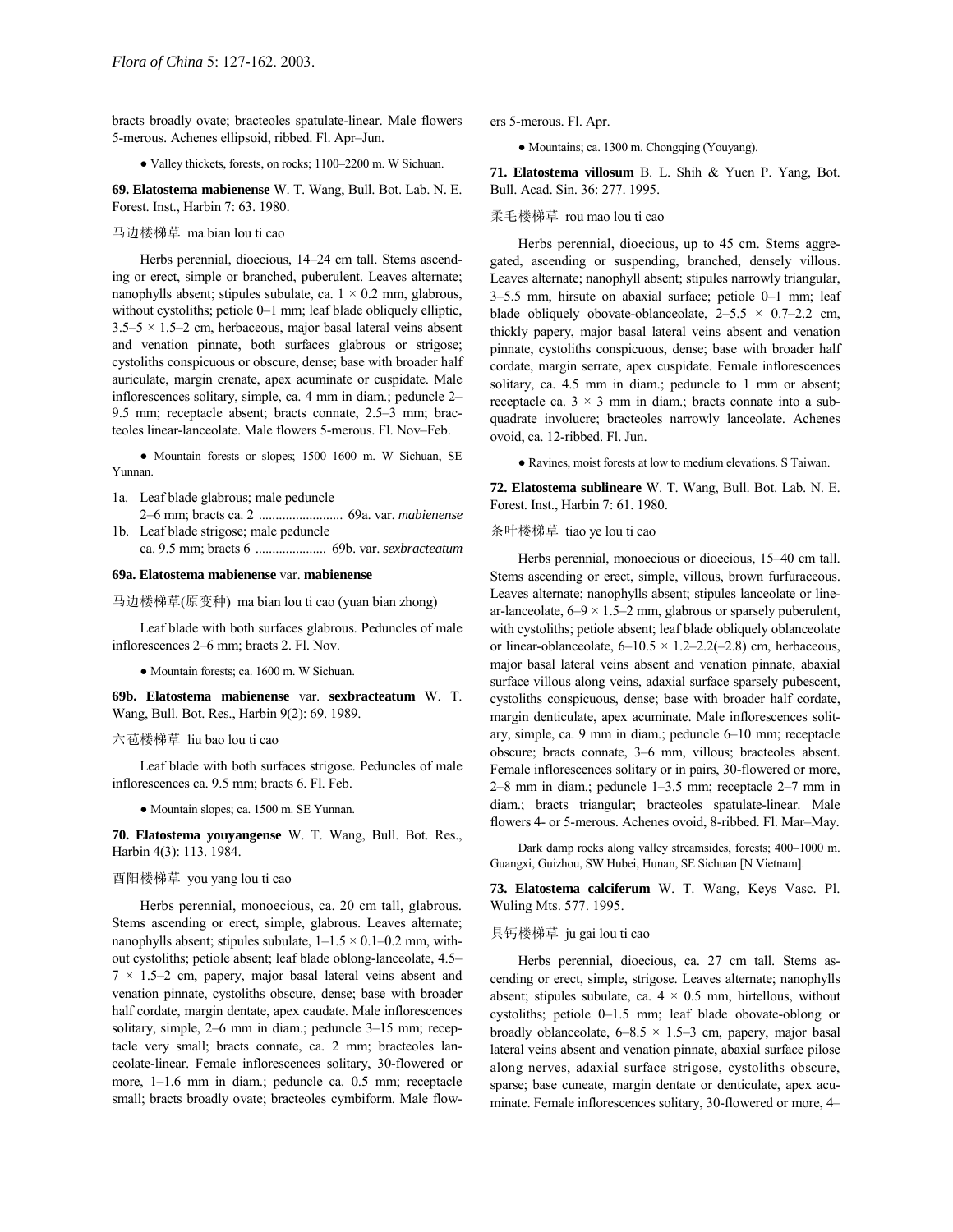5 mm in diam.; peduncle  $0-1.5$  mm; receptacle elliptic,  $3-4$ mm in diam.; bracts narrowly triangular; bracteoles spatulate. Achenes narrowly ovoid, 7-ribbed. Fl. Jun.

● Woodland margins on mountain slopes; ca. 200 m. NW Hunan.

**74. Elatostema obscurinerve** W. T. Wang, Bull. Bot. Lab. N. E. Forest. Inst., Harbin 7: 63. 1980.

# 隐脉楼梯草 yin mai lou ti cao

Herbs perennial, dioecious, ca. 28 cm tall, glabrous. Stems ascending or erect, branched. Leaves alternate; nanophylls absent; stipules ovate-linear,  $4-5 \times 2$  mm, with cystoliths; petiole absent; leaf blade obliquely rhombic-obovate or rhombicoblong,  $2.5-5 \times 1.2-2$  cm, herbaceous or membranous, major basal lateral veins absent and venation pinnate, cystoliths conspicuous, dense; base obliquely cuneate, margin denticulate or crenate, apex obtuse. Male inflorescences solitary, simple, ca. 5 mm in diam.; peduncle  $4-6.5$  mm; receptacle obscure; bracts connate, ca. 3 mm; bracteoles narrowly ovate or linear. Male flowers 5-merous. Fl. Jul.

● Shaded wet areas along rocks in mountains. Guangxi (Fengshan).

**75. Elatostema medogense** W. T. Wang, Bull. Bot. Res., Harbin 2(1): 10. 1982.

### 墨脱楼梯草 mo tuo lou ti cao

*Elatostema medogense* var. *oblongum* W. T. Wang; *E. shuzhii* W. T. Wang.

Herbs perennial, monoecious or dioecious, 7-20 cm tall. Stems ascending or erect, simple or branched, puberulent. Leaves alternate; nanophylls absent; stipules narrowly linear,  $1.5-2 \times 0.2-0.3$  mm, glabrous, without cystoliths; petiole 0-1 mm; leaf blade obliquely elliptic or oblong,  $1-3 \times 0.5-1.5$  cm, herbaceous, major basal lateral veins both arising at base of leaf blade, abaxial surface sparsely strigillose along nerves, adaxial surface glabrous, cystoliths conspicuous or obscure, sparse; base with broader half auriculate, margin crenate-dentate, apex acute. Male inflorescences solitary, simple,  $3-7$  mm in diam.; peduncle 2-5 cm; receptacle elliptic, 1.5-3.5 mm; bracts connate, 2.5–3.5 mm; bracteoles linear. Female inflorescences solitary,  $10-20$ -flowered,  $2-6$  mm in diam.; peduncle ca. 1 mm; receptacle 1.5–3.5 mm in diam.; bracts triangular; bracteoles narrowly linear. Male flowers 4-merous. Achenes ovoid, smooth. Fl. May-Aug.

Mountain forests or evergreen broad-leaved forests in valleys; 1600-2600 m. SE Xizang [India].

**76. Elatostema obtusum** Weddell, Ann. Sci. Nat., Bot., sÈr. 4, 1: 190. 1854.

# 钝叶楼梯草 dun ye lou ti cao

Herbs perennial, dioecious, 10-50 cm tall. Stems ascending or creeping, branched or simple, nearly glabrous, very sparsely retrorse-hirtellous, or crispately strigose. Leaves alternate; nanophylls absent; stipules lanceolate-linear,  $2-3 \times$  0.1–0.2 mm, glabrous, without cystoliths; petiole  $0-1.5$  mm; leaf blade obliquely obovate, obliquely obovate-elliptic, or oblong-obovate,  $0.5-1.5(-3) \times 0.5-1.2(-1.6)$  cm, herbaceous, major basal lateral veins both arising at base of leaf blade, both surfaces glabrous or adaxial surface sparsely strigillose; cystoliths conspicuous or obscure, dense; base with broader half cordate, margin dentate, apex obtuse or rounded. Male inflorescences solitary, simple,  $4-7$  mm in diam.; peduncle  $0.2-2(-6.5)$ cm; receptacle very small; bracts connate, ca. 2.5 mm; bracteoles absent. Female inflorescences solitary, 1(or 2)-flowered, 2-3 mm in diam., sessile; receptacle absent; bracts lanceolate; bracteoles absent. Male flowers 4-merous. Achenes narrowly ovoid, smooth. Fl. Jun-Sep.

Forests, streamsides, rocks; 700-3000 m. Fujian, S Gansu, N Guangdong, N Guangxi, SE Guizhou, W Hubei, NW and SE Hunan, W Jiangxi, S Shaanxi, Sichuan, Taiwan, SE Xizang, Yunnan, S Zhejiang [Bhutan, NE India, Nepal, Philippines, Sikkim, Thailand].

- 1a. Stems crispately strigose ........................ 76a. var. *obtusum*
- 1b. Stems nearly glabrous or very sparsely
	- retrorse-hirtellous ........................... 76b. var. *trilobulatum*

### **76a. Elatostema obtusum** var. **obtusum**

钝叶楼梯草(原变种) dun ye lou ti cao (yuan bian zhong)

Stems crispately strigose. Fl. Jun-Sep.

Mountain forests, streamsides, rocks; 1500-3000 m. S Gansu, W Hubei, NW Hunan, S Shaanxi, Sichuan, SE Xizang, Yunnan [Bhutan, NE India, Nepal, Sikkim, Thailand].

**76b. Elatostema obtusum** var. **trilobulatum** (Hayata) W. T. Wang, Bull. Bot. Lab. N. E. Forest. Inst., Harbin 7: 66. 1980.

### 三齿钝叶楼梯草 san chi dun ye lou ti cao

*Pellionia trilobulata* Hayata, J. Coll. Sci. Imp. Univ. Tokyo 30(1): 280. 1911; *Elatostema filicaulum* C. B. Clarke; *E. obtusum* var. *glabrescens* W. T. Wang; *E. trilobulatum* (Hayata) T. Yamazaki.

Stems glabrescent or very sparsely retrorse-hirtellous. Fl. Jun-Sep.

Forests, valley streamsides; 700-1600 m. Fujian, N Guangdong, N Guangxi, SE Guizhou, W Hubei, SE Hunan, W Jiangxi, Taiwan, S Zhejiang [Philippines].

**77. Elatostema cyrtandrifolium** (Zollinger & Moritzi) Miquel, Pl. Jungh. 1: 21. 1851.

#### 锐齿楼梯草 rui chi lou ti cao

Herbs perennial, dioecious, 14-70 cm tall. Stems ascending or erect, branched or rarely simple, glabrous, pilose, or densely pubescent. Leaves alternate; nanophylls absent; stipules narrowly lanceolate or subulate,  $3-5 \times 0.5-1$  mm, glabrous, with cystoliths; petiole  $0.5-5$  mm; leaf blade obliquely elliptic,  $5-15 \times 2.2-5$  cm, herbaceous or membranous, major basal lateral veins both arising at base of leaf blade or 1 arising above base, abaxial surface sparsely puberulent or glabrescent along veins, adaxial surface sparsely strigillose, cystoliths slightly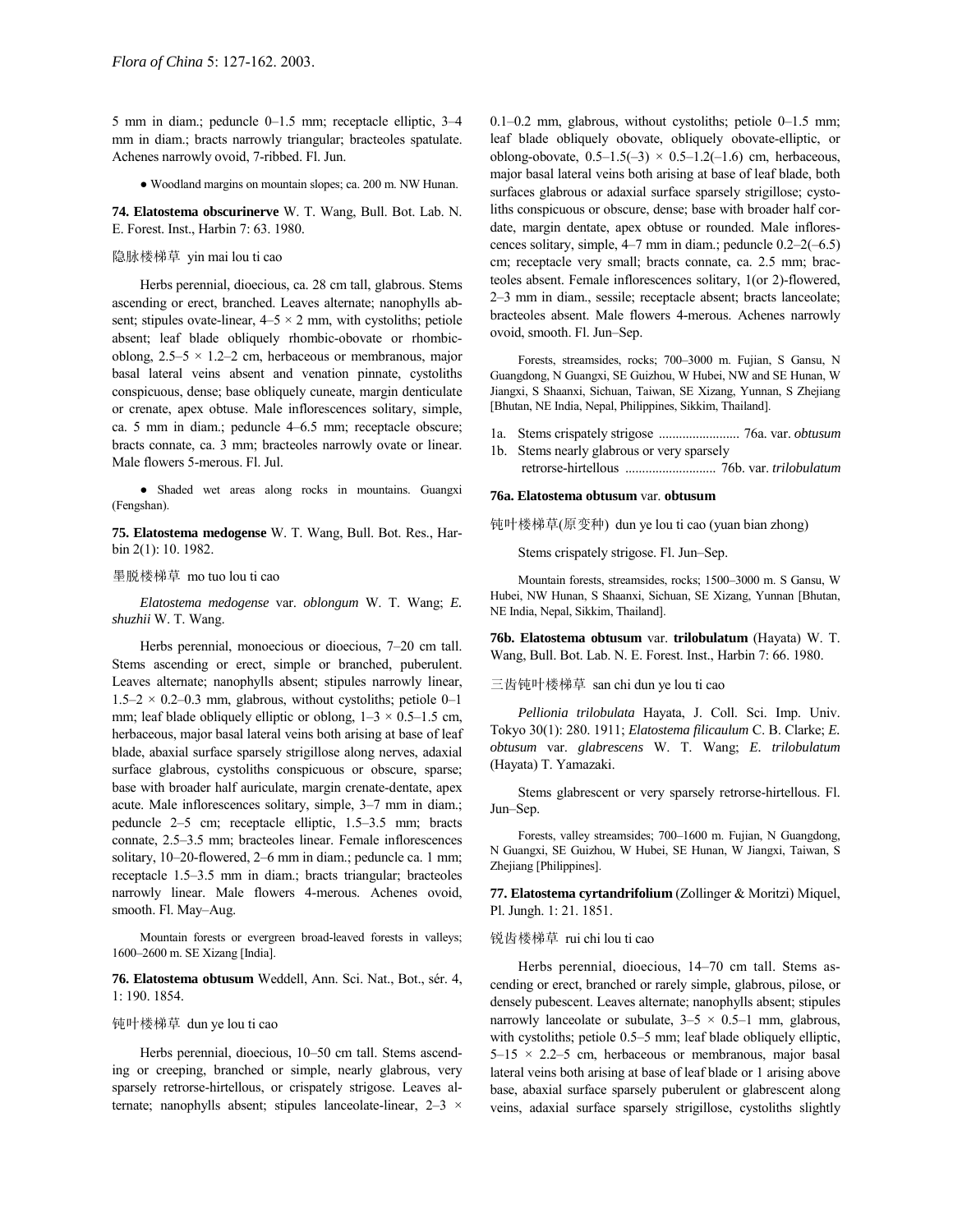conspicuous, dense; base with broader half broadly cuneate or rounded, margin sharply serrate, apex acuminate or short caudate. Male inflorescences solitary, simple,  $6-13$  mm in diam.; peduncle ca. 6 mm; receptacle 5–11 mm in diam.; bracts connate, ca. 2.5 mm; bracteoles cymbiform. Female inflorescences solitary or in pairs,  $3-12$  mm in diam.; peduncle 0.5 $-2$  mm; receptacle 2-10 mm in diam.; bracts ovate; bracteoles spatulate or linear-lanceolate. Male flowers 4-merous. Achenes ovoid or ellipsoid, 6-8-ribbed. Fl. Apr-Oct.

Forests, streamsides; 300-1900 m. Fujian, S Gansu, N Guangdong, N and W Guangxi, Guizhou, W Hubei, Hunan, Jiangxi, Sichuan, Taiwan, SE Yunnan [Bhutan, India, Indonesia, Malaysia, Myanmar].

This species is used medicinally.

- 1a. Stems glabrous or pilose; leaf blade
- apex acuminate ............................ 77a. var. *cyrtandrifolium* 1b. Stems densely pubescent; leaf blade
- apex short caudate ....................... 77b. var. *brevicaudatum*

#### **77a. Elatostema cyrtandrifolium** var. **cyrtandrifolium**

锐齿楼梯草(原变种) rui chi lou ti cao (yuan bian zhong)

*Procris cyrtandrifolia* Zollinger & Moritzi in Moritzi et al., Syst. Verz. 74. 1846; *Elatostema herbaceifolium* Hayata; *E. sessile* J. R. Forster & G. Forster var. *cyrtandrifolium* (Zollinger & Moritzi) Weddell; *E. sessile* var. *pubescens* J. D. Hooker.

Stems glabrous or pilose. Leaf blade apex acuminate. Fl. Apr-Oct.

Forests, rocks near valley streamsides; 300-1900 m. Fujian, S Gansu, N Guangdong, W Guangxi, Guizhou, W Hubei, Hunan, Jiangxi, Sichuan, Taiwan, SE Yunnan [Bhutan, India, Indonesia, Malaysia, Myanmar].

**77b. Elatostema cyrtandrifolium** var. **brevicaudatum** (W. T. Wang) W. T. Wang in W. T. Wang & C. J. Chen, Fl. Reipubl. Popularis Sin. 23(2): 267. 1995.

#### 短尾楼梯草 duan wei lou ti cao

*Elatostema herbaceifolium* var. *brevicaudatum* W. T. Wang, Bull. Bot. Res., Harbin 2(1): 13. 1982.

Stems densely pubescent. Leaf blade apex shortly caudate. Fl. Jul-Aug.

● Mountain forests, streamsides. N Guangxi.

**78. Elatostema pergameneum** W. T. Wang, Bull. Bot. Lab. N. E. Forest. Inst., Harbin 7: 67. 1980.

#### 坚纸楼梯草 jian zhi lou ti cao

Subshrubs dioecious, 10-16 cm tall. Stems erect, branched, densely strigose. Leaves alternate; nanophylls absent; stipules lanceolate,  $2.5-4 \times 0.5-1$  mm; petiole 0-0.5 mm; leaf blade obliquely ovate or elliptic-ovate,  $2-5 \times 1-1.6$  cm, papery, major basal lateral veins both arising at base of leaf blade, abaxial surface densely strigillose along nerves, adaxial surface glabrous, cystoliths conspicuous, dense; base with broader half broadly cuneate or rounded, margin denticulate, apex acuminate or cuspidate. Female inflorescences solitary, 5-10 mm in diam.;

peduncle 2–2.5 mm; receptacle oblong,  $4-7 \times 3.5-5$  mm; bracts broadly triangular to ovate; bracteoles spatulate-linear. Fl. Jun– Jul.

● Guangxi (Longzhou).

**79. Elatostema breviacuminatum** W. T. Wang, Bull. Bot. Lab. N. E. Forest. Inst., Harbin 7: 71. 1980.

# 短尖楼梯草 duan jian lou ti cao

Herbs perennial, dioecious, 20–45 cm tall. Stems ascending, branched, retrorsely strigose. Leaves alternate; nanophylls absent; stipules lanceolate, ca.  $5 \times 2$  mm; petiole 1–3 mm; leaf blade obliquely elliptic,  $8-16 \times 5-8.5$  cm, papery, major basal lateral veins both arising at base of leaf blade, abaxial surface sparsely puberulent along veins, adaxial surface glabrous, cystoliths conspicuous, dense; base with broader half nearly rounded, margin crenulate, apex short acuminate. Male inflorescences solitary, simple,  $13-15$  mm in diam.; peduncle 6–8 mm; receptacle elliptic,  $12-14 \times 8-14$  mm; bracts connate, 8– 15 mm wide; bracteoles cymbiform-oblong. Male flowers 4 merous. Fl. May.

 $\bullet$  Valley forests; 700–800 m. S Yunnan (Jinping).

**80. Elatostema setulosum** W. T. Wang, Guihaia 2: 120. 1982.

#### 刚毛楼梯草 gang mao lou ti cao

Herbs perennial, dioecious, ca. 22 cm tall. Stems ascending or erect, simple, sparsely hispidulous. Leaves alternate; nanophylls absent; stipules lanceolate-linear, ca.  $3 \times 0.4$  mm, glabrous; petiole absent; leaf blade obliquely elliptic,  $3.5-9.5 \times$ 2–5 cm, papery, major basal lateral veins both arising at base of leaf blade, abaxial surface glabrous, adaxial surface sparsely setulose, cystoliths obscure, dense; base with broader half auriculate, margin crenate, apex acuminate. Female inflorescences in pairs, 2-4 mm in diam.; peduncle 1-3 mm; receptacle elliptic, 1–3.5 mm; bracts lanceolate-linear; bracteoles narrowly linear. Achenes ellipsoid, 8-ribbed.

● Guangxi (Tianlin).

**81. Elatostema pseudocuspidatum** W. T. Wang, Acta Bot. Yunnan. 10: 345. 1988.

# 假骤尖楼梯草 jia zhou jian lou ti cao

Herbs perennial, monoecious or dioecious, 30–40 cm tall, glabrous. Stems ascending, usually simple. Leaves alternate; nanophylls absent; stipules lanceolate-linear or triangular,  $4-7 \times$  $1.6-3.2$  mm, with cystoliths; petiole  $0-3$  mm; leaf blade obliquely obovate-elliptic or elliptic,  $3.5-8.5 \times 1.5-3.5$  cm, papery, major basal lateral veins both arising at base of leaf blade, cystoliths conspicuous, dense; base with broader half auriculate, margin denticulate, apex caudate or caudate-acuminate. Male inflorescences solitary, simple, 4-7 mm in diam.; peduncle 2-3 mm; receptacle elliptic, 3.5-6 mm; bracts connate, ca. 1.2 mm; bracteoles oblong. Female inflorescences solitary, ca. 3 mm in diam.; peduncle 0.5-1 mm; receptacle elliptic, ca. 2 mm; bracts broadly ovate; bracteoles obovateoblong or linear. Male flowers 4-merous. Fl. Mar-Jun.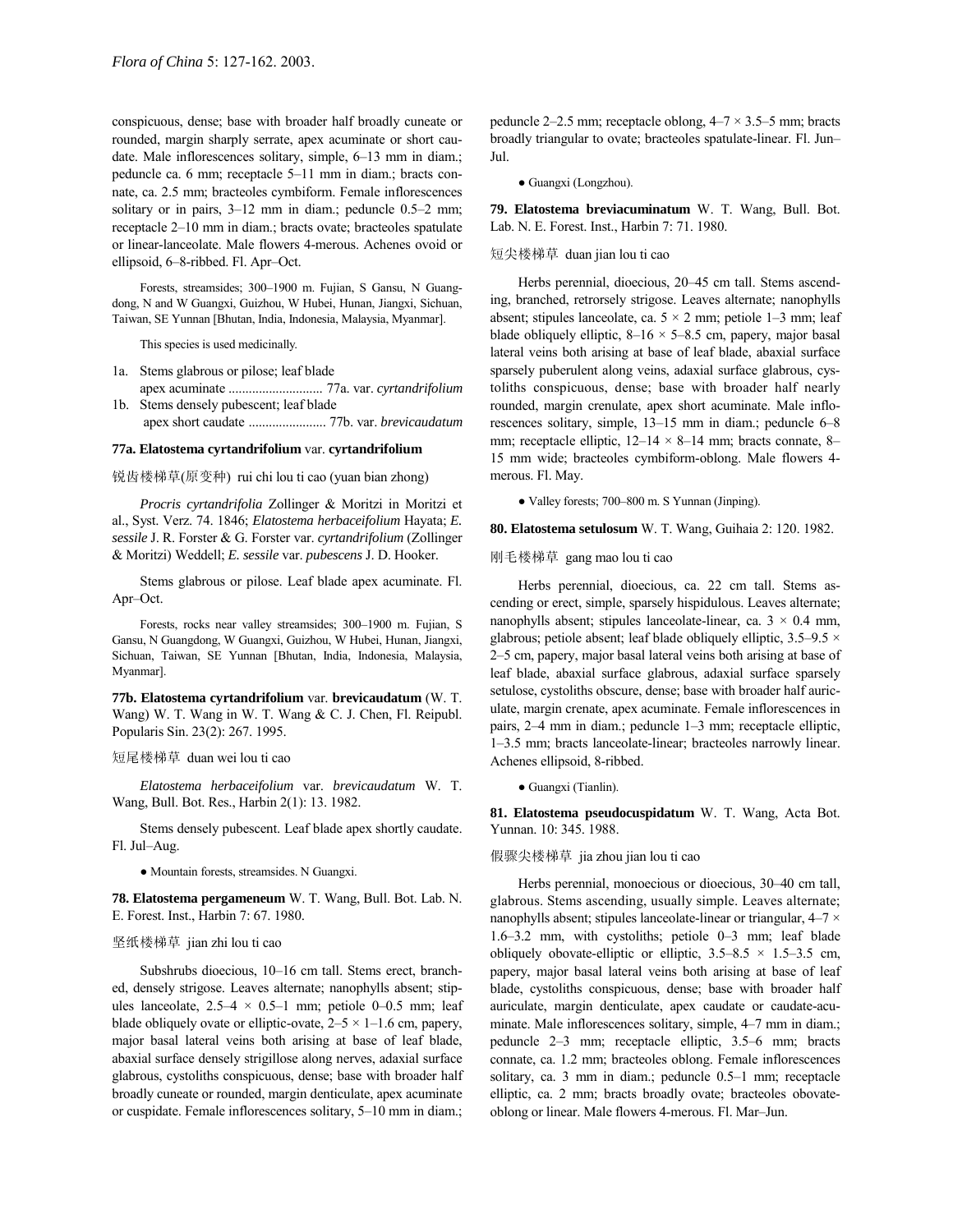• Evergreen broad-leaved forests, streamsides in ravines; 1900-2800 m. NW Yunnan.

**82. Elatostema pachyceras** W. T. Wang, Bull. Bot. Lab. N. E. Forest. Inst., Harbin 7: 70. 1980.

#### 粗角楼梯草 cu jiao lou ti cao

*Elatostema longipetiolatum* W. T. Wang; *E. pachyceras* var. *majus* W. T. Wang.

Herbs perennial, monoecious or dioecious, 20-150 cm tall. Stems ascending or erect, simple or branched, lower stems ferruginous-furfuraceous, glabrous. Leaves alternate; nanophylls absent; stipules lanceolate,  $13-17 \times 4-6$  mm, glabrous, with cystoliths; petiole  $2-6(-15)$  mm; leaf blade obliquely elliptic or oblong,  $9-25(-28) \times 3.5-9$  cm, papery, major basal lateral veins both arising at base of leaf blade, both surfaces glabrous or adaxial surface sparsely puberulent; cystoliths conspicuous, dense; base obliquely cuneate, margin dentate, apex acuminate or caudate-acuminate. Male inflorescences solitary or rarely in pairs, simple,  $7-18 \times 5-9$  mm in diam.; peduncle 1– 3 mm; receptacle elliptic,  $6-12 \times 5-8$ ; bracts connate, 0.5-1 mm; bracteoles linear. Female inflorescences solitary,  $9-13 \times$  $6-9$  mm in diam.; peduncle 0.5 $-1$  mm; receptacle elliptic,  $7-11$  $\times$  4-7 mm; bracts broadly ovate; bracteoles spatulate. Male flowers 4-merous. Achenes narrowly ellipsoid, 9-ribbed. Fl. Apr-Jun.

• Valley forests, forest margins; 1100–2400 m. Yunnan.

**83. Elatostema cuspidatum** Wight, Icon. Pl. Ind. Orient. 6: 11, t. 1983, 2091, f. 1. 1853.

### 骤尖楼梯草 zhou jian lou ti cao

Herbs perennial, monoecious or dioecious, 25–90 cm tall. Stems ascending or erect, simple or rarely branched, lower stems ferruginous-furfuraceous, glabrous. Leaves alternate; nanophylls absent; stipules linear or linear-lanceolate,  $5-10(-20)$  $\times$  2–3 mm, glabrous, with cystoliths; petiole 0–3 mm; leaf blade obliquely elliptic or oblong,  $2-13.5(-23) \times 1-5(-8)$  cm, herbaceous, major basal lateral veins asymmetric, 1 basal, the other arising above base, both surfaces glabrous or adaxial surface sparsely strigillose; cystoliths conspicuous, dense; base with broader half broadly cuneate or nearly auriculate, margin dentate, apex cuspidate. Male inflorescences solitary, simple, 6-12 mm in diam.; peduncle 1.5-4 mm; receptacle oblong, 6- $11 \times 5$ –7 mm; bracts connate, 0.5–1.6 mm; bracteoles oblong or cymbiform-oblong. Female inflorescences solitary, 3-15 mm in diam.; peduncle  $0.5-1$  mm; receptacle  $2-13$  mm in diam.; bracts broadly ovate or triangular; bracteoles narrowly linear. Male flowers 4-merous. Achenes narrowly ellipsoid, 8-ribbed. Fl. May-Oct.

Valley streamsides, rock crevices, forests; 900-2800 m. NW Fujian, W Guangxi, Guizhou, SW Hubei, Hunan, SW Jiangxi, Sichuan, S Xizang, Yunnan [NE India, Myanmar, Nepal].

- 1a. Male bracts with corniculus 0.6–2 mm
- ............................................................ 83a. var. *cuspidatum* 1b. Male bracts with corniculus 3-5 mm .... 83b. *dolichoceras*

#### **83a. Elatostema cuspidatum** var. **cuspidatum**

骤尖楼梯草(原变种) zhou jian lou ti cao (yuan bian zhong)

*Elatostema bodinieri* H. LÈveillÈ; *Elatostema sessile* J. R. Forster & G. Forster var. *cuspidatum* (Wight) Weddell.

Cornus of bracts of male inflorescences  $0.6-2$  mm. Fl. May-Oct.

Valley streamsides, rock crevices, forests; 900-2800 m. NW Fujian, W Guangxi, Guizhou, SW Hubei, Hunan, SW Jiangxi, Sichuan, S Xizang, Yunnan [NE India, Myanmar, Nepal].

**83b. Elatostema cuspidatum** var. **dolichoceras** W. T. Wang, Acta Bot. Yunnan. 10: 346. 1988.

长角骤尖楼梯草 chang jiao zhou jian lou ti cao

Cornus of bracts of male inflorescences 3–5 mm. Fl. Jun.

● Wet areas at valley streamsides; ca. 2300 m. SW Yunnan.

**84. Elatostema menglunense** W. T. Wang, Bull. Bot. Res., Harbin 16: 1. 1996.

#### 勐仑楼梯草 meng lun lou ti cao

Herbs perennial, dioecious, 14–18 cm tall. Stems ascending or erect, branched, puberulent or villosulous. Leaves alternate; nanophylls absent; stipules lanceolate to lanceolatelinear,  $4-8 \times 1.6-2.2$  mm, ciliate, without cystoliths; petiole 0.8–4 mm; leaf blade obliquely oblong or elliptic,  $2.5-12 \times 2-3$ cm, herbaceous, major basal lateral veins asymmetric, 1 basal, the other arising above base, abaxial surface pubescent along nerves, adaxial surface strigose, cystoliths obscure, sparse; base with broader half subcordate, margin dentate, apex cuspidate or caudate. Male inflorescences solitary, simple, ca.  $7 \times 4$  mm; peduncle 1–1.5 mm; receptacle oblong, ca.  $6 \times 4$  mm; bracts connate, 7-9 mm; bracteoles oblong. Male flowers 4-merous. Fl. Jun.

● Rocks under rain forests in valleys; ca. 700 m. Yunnan (Mengla).

**85. Elatostema angustitepalum** W. T. Wang, Acta Phytotax. Sin. 28: 315. 1990.

# 狭被楼梯草 xia bei lou ti cao

Herbs perennial, monoecious, 30–40 cm tall. Stems ascending or erect, usually simple, glabrous. Leaves alternate; nanophylls absent; stipules narrowly triangular,  $11-18 \times 6-8$ mm, glabrous, with cystoliths; petiole  $0-2$  mm; leaf blade obliquely elliptic,  $9-13.5 \times 4.5-6$  cm, papery, major basal lateral veins asymmetric, 1 basal, the other arising above base, abaxial surface puberulent, adaxial surface sparsely strigillose, cystoliths conspicuous, dense; base obliquely cuneate, margin dentate, apex cuspidate. Male inflorescences solitary, simple,  $10-15$  mm in diam.; peduncle  $2-7$  mm; receptacle nearly pentagonal, ca.  $10 \times 15$  mm; bracts obscure; bracteoles spatulatelinear. Female inflorescences solitary, oblong, ca.  $10 \times 7$  mm in diam.; peduncle 0.5–1 mm; receptacle oblong, ca.  $10 \times 7$  mm; bracts absent; bracteoles spatulate-linear. Male flowers 4 merous. Achenes ellipsoid, 6-ribbed. Fl. Apr-May.

 $\bullet$  Valley forests; 1300–1400 m. SE Xizang.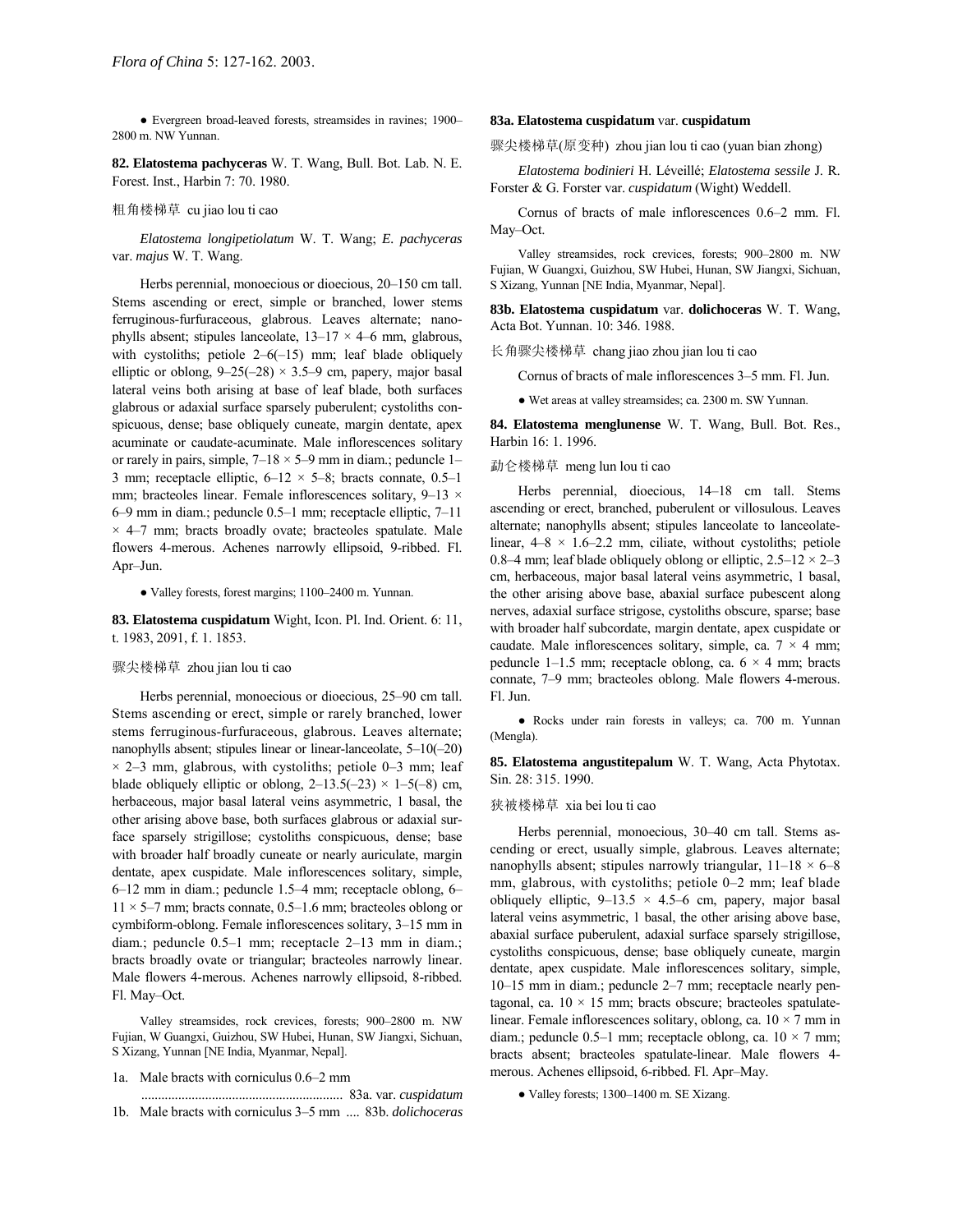**86. Elatostema yungshunense** W. T. Wang, Guihaia 5: 325. 1985.

# 永顺楼梯草 yong shun lou ti cao

Herbs perennial, dioecious, ca. 35 cm tall. Stems ascending, simple, glabrous. Leaves alternate; nanophylls absent; stipules linear-lanceolate, ca.  $7 \times 2$  mm, glabrous, without cystoliths; petiole 0.5–2 mm; leaf blade obliquely oblong, 5–13  $\times$  $2.5-4.5$  cm, papery, major basal lateral veins asymmetric, 1 basal, the other arising above base, abaxial surface glabrous, adaxial surface sparsely strigillose along veins, cystoliths obscure, slightly dense; base with broader half auriculate (auricle 2–4 mm), margin dentate, apex acuminate. Male inflorescences in pairs, simple,  $8-13$  mm in diam.; peduncle  $3-5$  mm; receptacle broadly elliptic,  $4-9 \times 3-7$  mm; bracts obscure; bracteoles broadly linear or linear. Male flowers 4-merous. Fl. Aug.

● Forests along rivers; ca. 400 m. NW Hunan.

### **87. Elatostema tenuireceptaculum** W. T. Wang, Guihaia 11: 1. 1991.

# 薄托楼梯草 bao tuo lou ti cao

Herbs perennial, dioecious, ca. 34 cm tall. Stems ascending or erect, branched, glabrous. Leaves alternate; nanophylls absent; stipules lanceolate-linear or triangular,  $3-5.5 \times$ 0.8 mm, glabrous, without cystoliths; petiole ca. 1.2 mm; leaf blade obliquely elliptic,  $8-11 \times 3-4.5$  cm, herbaceous, major basal lateral veins asymmetric, 1 basal, the other arising above base, abaxial surface glabrous, adaxial surface sparsely strigillose, cystoliths obscure, sparse; base with broader half rounded, margin dentate, apex acuminate. Male inflorescences in pairs, simple, ca.  $9 \times 5$  mm in diam.; peduncle ca. 1.8 mm; receptacle nearly oblong, ca.  $5 \times 2.5$  mm in diam.; bracts connate, 1.5–2.5 mm; bracteoles linear-lanceolate. Male flowers 4-merous. Fl. Apr.

• Evergreen broad-leaved forests in valleys; 1000–1100 m. Guangxi (Leye).

**88. Elatostema yangbiense** W. T. Wang, Acta Bot. Yunnan. 7: 294. 1985.

# 漾濞楼梯草 yang bi lou ti cao

Herbs perennial, dioecious, ca. 33 cm tall. Stems ascending or erect, branched, glabrous, densely ferruginous-furfuraceous. Leaves alternate; nanophylls absent; stipules lanceolate or narrowly ovate,  $10-16 \times 4$  mm, glabrous, with cystoliths; petiole 1–4 mm; leaf blade obliquely oblong,  $3.5-8 \times 1.5-2.5$ cm, herbaceous or papery, major basal lateral veins asymmetric, 1 basal, the other arising above base, abaxial surface sparsely strigillose along veins, adaxial surface sparsely strigillose, cystoliths conspicuous or obscure, dense; base with broader half nearly rounded, margin dentate or denticulate, apex acuminate. Male inflorescences solitary, simple, 4-8 mm in diam.; peduncle 1–2 mm; receptacle 2.5–5.5 mm in diam.; bracts obscure; bracteoles oblong or linear. Male flowers 4-merous. Fl. Jun.

· Woodland margins in valleys; 2100-2400 m. SW Sichuan, W Yunnan.

# **89. Elatostema yui** W. T. Wang, Bull. Bot. Res., Harbin 9(2): 70. 1989.

### 俞氏楼梯草 yu shi lou ti cao

Herbs perennial, dioecious, 23–45 cm tall. Stems ascending or erect, usually simple, densely ferruginous-furfuraceous. Leaves alternate; nanophylls absent; stipules linear-lanceolate,  $5-9 \times 0.5-1$  mm, glabrous, without cystoliths; petiole 0–2 mm; leaf blade obliquely elliptic or obliquely oblong,  $2.5-11 \times 1-3.5$ cm, herbaceous, major basal lateral veins both arising at base of leaf blade or 1 arising above base, abaxial surface strigillose along veins, adaxial surface glabrous, cystoliths conspicuous or obscure, dense; base with broader half auriculate, margin dentate, apex acuminate or caudate-acuminate. Male inflorescences in pairs, simple, ca. 5 mm in diam.; peduncle ca. 2 mm; receptacle  $3-4$  mm in diam.; bracts connate,  $2-6.5$  mm; bracteoles cymbiform-oblong or linear. Female inflorescences solitary, sessile,  $4-7$  mm in diam.; receptacle  $4-6$  mm in diam.; bracts triangular; bracteoles linear. Male flowers 4-merous. Achenes ellipsoid, 6-ribbed. Fl. Jul-Aug.

● Evergreen broad-leaved forests in valleys, *Tsuga chinensis* forests, streamsides; 1900-2800 m. NW Yunnan.

**90. Elatostema platyceras** W. T. Wang, Acta Bot. Yunnan. 10: 346. 1988.

#### 宽角楼梯草 kuan jiao lou ti cao

Herbs perennial, monoecious or dioecious, 44–80 cm tall. Stems ascending or erect, simple, densely ferruginous-furfuraceous. Leaves alternate; nanophylls absent; stipules linear, 14–  $17 \times 4$ –5 mm, ciliolate, without cystoliths; petiole 2–5 mm; leaf blade obliquely elliptic or narrowly ovate,  $5-15 \times 2.5-4.5$  cm, papery, major basal lateral veins asymmetric, 1 basal, the other arising above base, abaxial surface puberulent, adaxial surface glabrous, cystoliths conspicuous, dense; base with broader half broadly cuneate or nearly rounded, margin dentate, apex acuminate or caudate. Male inflorescences solitary, simple,  $7-15$ mm in diam.; peduncle ca. 5 mm; receptacle nearly orbicular, 7-14 mm in diam.; bracts obscure; bracteoles linear. Female inflorescences solitary, 4–6 mm in diam.; peduncle ca. 0.6 mm; receptacle 3–5 mm in diam.; bracts ovate; bracteoles narrowly obovate or linear. Male flowers 4-merous. Fl. Jun.

● Valley streamsides; ca. 1700 m. NW Yunnan.

**91. Elatostema lungzhouense** W. T. Wang, Bull. Bot. Lab. N. E. Forest. Inst., Harbin 7: 68. 1980.

# 龙州楼梯草 long zhou lou ti cao

Herbs perennial, dioecious, ca. 40 cm tall. Stems erect, branched, glabrous. Leaves alternate, glabrous; nanophylls absent; stipules subulate,  $2.5-3.2 \times 0.1-0.2$  mm; petiole 1–4 mm; leaf blade obliquely elliptic,  $7.5-11 \times 3-5$  cm, herbaceous, major basal lateral veins asymmetric, 1 basal, the other arising above base, cystoliths conspicuous, dense; base with broader half broadly cuneate, margin denticulate, apex acuminate. Female inflorescences solitary,  $5-13 \times 4-11$  mm; peduncle 1-4 mm; receptacle oblong,  $4-11 \times 3-10$  mm; bracts obscure or triangular; bracteoles linear. Achenes ellipsoid, 3-ribbed, tuber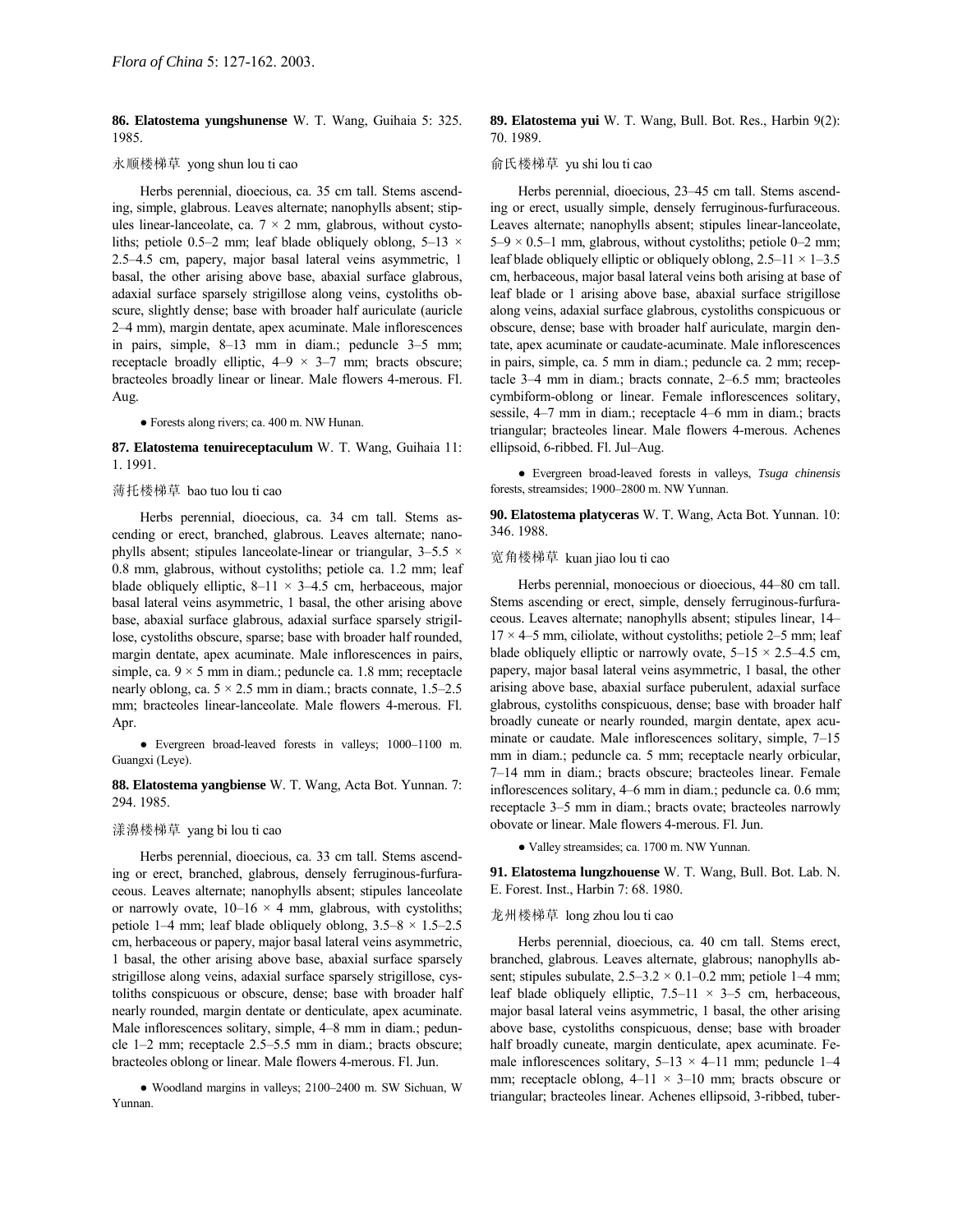culate. Fl. Jul.

● Valleys in hills, rocks in forests; ca. 400 m. Guangxi (Longzhou).

**92. Elatostema litseifolium** W. T. Wang, Acta Phytotax. Sin. 28: 313. 1990.

木姜楼梯草 mu jiang lou ti cao

Herbs perennial, dioecious, 20–30 cm tall, glabrous. Stems erect, branched. Leaves alternate; nanophylls absent; stipules subulate,  $4-6 \times 0.3-0.5$  mm, without cystoliths; petiole 1-5 mm; leaf blade lanceolate,  $6.5-16.5 \times 2-4.5$  cm, papery, major basal lateral veins asymmetric, 1 basal, the other arising above base, cystoliths conspicuous, dense; base cuneate, margin entire, apex caudate-acuminate. Male inflorescences solitary, simple, 7-10 mm in diam.; peduncle 2-2.5 mm; receptacle ca. 6 mm in diam.; bracts connate, 3-7 mm; bracteoles linear or spatulate-linear. Male flowers 4-merous. Fl. Apr.

● Evergreen broad-leaved forests, rocks in ravines; ca. 1600 m. SE Xizang.

**93. Elatostema didymocephalum** W. T. Wang, Acta Phytotax. Sin. 28: 316. 1990.

# 双头楼梯草 shuang tou lou ti cao

Herbs perennial, dioecious, 40–50 cm tall. Stems ascending or erect, simple, glabrous. Leaves alternate; nanophylls absent; stipules linear,  $18-20 \times 2.5-2.8$  mm, glabrous, with cystoliths; petiole 0–1 mm; leaf blade obliquely elliptic, 9–17  $\times$ 4–8 cm, papery, major basal lateral veins asymmetric, 1 basal, the other arising above base, abaxial surface sparsely puberulent along veins, adaxial surface glabrous, cystoliths conspicuous, dense; base with broader half rounded, margin dentate, apex caudate-acuminate. Male inflorescences solitary, simple,  $3-16$  mm in diam.; peduncle  $2-4.5$  mm; receptacle  $12-14$  mm in diam.; bracts connate, 6–8 mm; bracteoles cymbiform. Male flowers 5-merous. Fl. May-Jun.

• *Ficus* forests in valleys, dark damp places 900-1000 m. SE Xizang.

**94. Elatostema atroviride** W. T. Wang, Bull. Bot. Lab. N. E. Forest. Inst., Harbin 7: 83. 1980.

### 深绿楼梯草 shen lü lou ti cao

*Elatostema atroviride* var. *lobulatum* W. T. Wang; *E. leiocephalum* W. T. Wang; *E. papilionaceum* W. T. Wang.

Herbs perennial, monoecious or dioecious, 20-30 cm tall. Stems ascending or erect, branched, pubescent. Leaves alternate; nanophylls absent; stipules linear or linear-lanceolate, 3–  $3.5 \times 0.5 - 0.8$  mm, strigillose, with cystoliths; petiole 2–4.5 mm; leaf blade obliquely elliptic or obovate,  $6-10 \times 2.5-5$  cm, herbaceous, major basal lateral veins asymmetric, 1 basal, the other arising above base, abaxial surface densely puberulent along nerves, adaxial surface sparsely strigillose, cystoliths conspicuous, dense; base obliquely cuneate, margin dentate, apex cuspidate to short acuminate. Male inflorescences solitary, simple, 20–28 mm in diam.; peduncle ca. 15 mm; receptacle elliptic, ca.  $27 \times 17$  mm; bracts absent; bracteoles linear. Female inflorescences solitary, nearly oblong or papilionaceous,

5-14  $\times$  4-10 mm; peduncle 1.5-2(-9) mm; receptacle oblong,  $5-12 \times 3-7$  mm; bracts triangular; bracteoles spatulate-linear. Male flowers 4-merous. Achenes ellipsoid, ribbed, tuberculate. Fl. Aug-Nov.

Forests on limestone hills, shaded wet areas in mountains; 200– 1500 m. SW Guangxi, SW Guizhou [N Vietnam].

**95. Elatostema retrohirtum** Dunn, Bull. Misc. Inform. Kew , Addit. Ser. 10: 249. 1912.

# 曲毛楼梯草 qu mao lou ti cao

Herbs perennial, dioecious, 15-35 cm tall. Stems ascending or erect, branched, densely retrorse-strigose. Leaves alternate; nanophylls absent; stipules linear-lanceolate,  $4-6 \times 1.5-2$ mm, strigillose, with cystoliths; petiole 0-1 mm; leaf blade obliquely elliptic,  $3-7.5 \times 1.5-4$  cm, herbaceous or papery, major basal lateral veins both arising at base of leaf blade, abaxial surface densely puberulent along nerves, adaxial surface sparsely strigillose, cystoliths conspicuous, dense; base with broader half nearly auriculate, margin denticulate, apex short acuminate or acute. Female inflorescences solitary, 3.5-6 mm in diam.; peduncle ca. 1 mm; receptacle 3–5.5 mm in diam.; bracts triangular; bracteoles spatulate-linear. Achenes ovoid or ellipsoid, 6-ribbed. Fl. Jun-Sep.

· Hill or valley forests, woodland margins; 600-700 m. N Guangdong, Guangxi, S Sichuan, Yunnan.

**96. Elatostema longistipulum** Handel-Mazzetti, Anz. Akad. Wiss. Wien, Math.-Naturwiss. Kl. 57: 242. 1920.

### 显脉楼梯草 xian mai lou ti cao

Herbs perennial, dioecious, 50-70 cm tall. Stems ascending or erect, usually simple, strigose. Leaves alternate; nanophylls absent; stipules linear-lanceolate,  $7-11 \times 1-1.5$  mm, strigillose along costa, with cystoliths; petiole  $0-2.5$  mm; leaf blade lanceolate or narrowly lanceolate,  $7-12 \times 1.3-2.5$  cm, papery, major basal lateral veins both arising at base of leaf blade, abaxial surface sparsely strigillose along nerves, adaxial surface glabrous, cystoliths conspicuous, dense; base obliquely cuneate, margin denticulate, apex acuminate or caudate-acuminate. Male inflorescences solitary, simple,  $6-15 \times 5-11$  mm; peduncle ca. 2.5 mm; receptacle oblong, ca.  $7 \times 4$  mm; bracts connate, 3-4 mm; bracteoles cymbiform-linear. Female inflorescences solitary, 5-7 mm in diam.; peduncle ca. 1 mm; receptacle 4–6 mm in diam. Male flowers 5-merous. Fl. Nov-Jan.

Valley streamsides, forest margins; 1000-1300 m. W Guangxi, SE Yunnan [N Vietnam].

**97. Elatostema balansae** Gagnepain, Bull. Soc. Bot. France 76: 80. 1929.

华南楼梯草 hua nan lou ti cao

*Elatostema platyphyllum* var. *balansae* (Gagnepain) Yahara.

Herbs perennial, dioecious,  $20-40(-80)$  cm tall. Stems ascending or erect, simple or branched, glabrous or pubescent. Leaves alternate; nanophylls absent; stipules lanceolate,  $5-14 \times$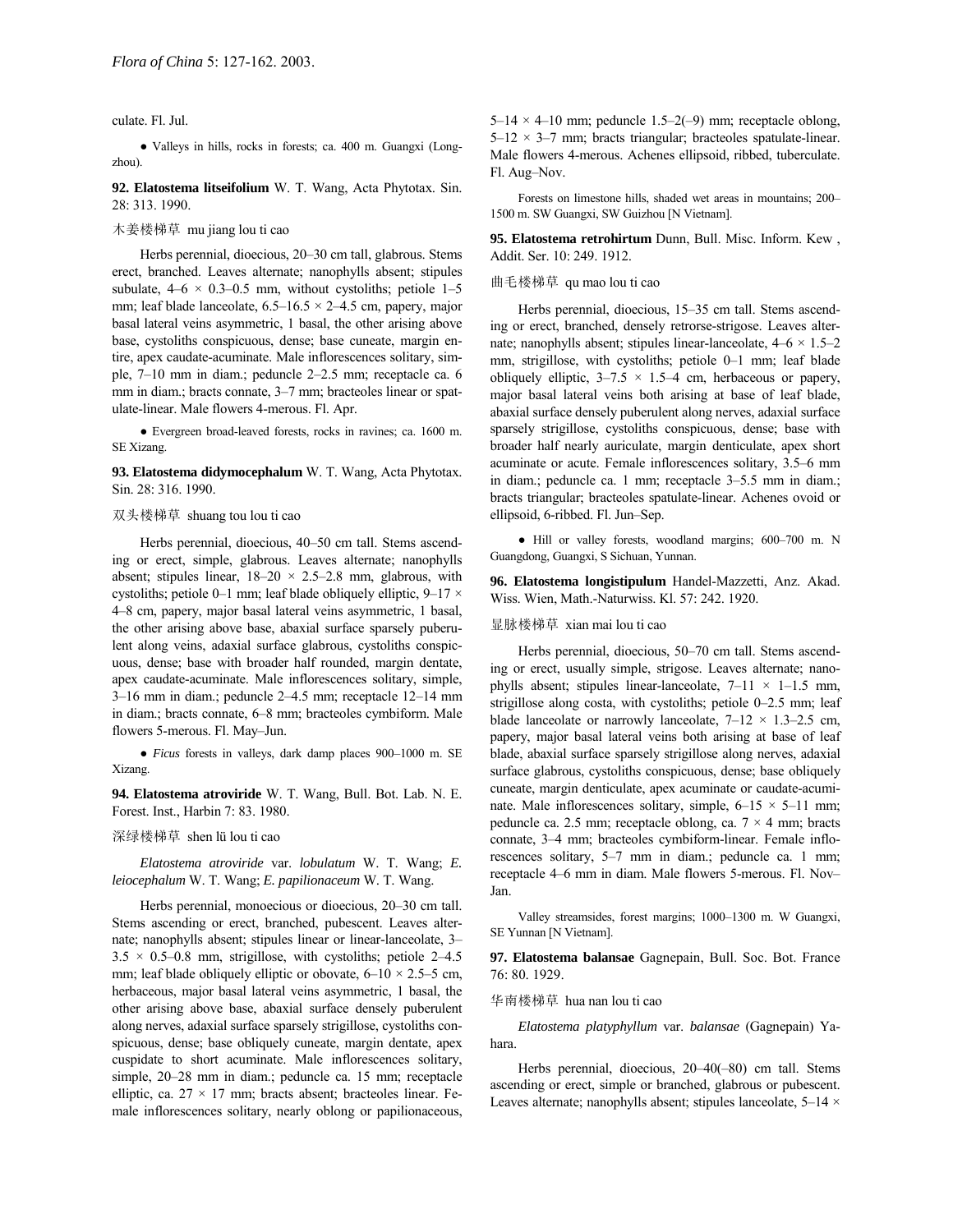3-4 mm, strigillose, without cystoliths; petiole 0-2 mm; leaf blade obliquely elliptic to oblong,  $6-17 \times 3-6$  cm, herbaceous, major basal lateral veins both arising at base of leaf blade or 1 arising above base, abaxial surface sparsely puberulent or glabrous, adaxial surface sparsely strigillose, cystoliths conspicuous, dense; base with broader half broadly cuneate or rounded, margin dentate, apex cuspidate or acuminate. Male inflorescences solitary, simple,  $8-9 \times 4-7$  mm; peduncle 1–2 mm; receptacle 6–7 mm in diam.; bracts connate, 2.5–3 mm; bracteoles linear. Female inflorescences solitary or in pairs, 5–10 mm in diam.; peduncle 0–2 mm; receptacle 3–9 mm in diam.; bracts triangular; bracteoles spatulate-linear. Achenes ellipsoid, 8 ribbed. Fl. Apr-Jun.

Valley forests, shaded wet places along streamsides; 300-2400 m. N Guangdong, NW Guangxi, S Guizhou, NW Hunan, SW Sichuan, SE Xizang, SE Yunnan [Malaysia, Thailand, N Vietnam].

**98. Elatostema multicanaliculatum** B. L. Shih & Yuen P. Yang, Bot. Bull. Acad. Sin. 36: 268. 1995.

### 多沟楼梯草 duo gou lou ti cao

Herbs perennial, dioecious, up to 80 cm. Stems ascending or repent, branched, glabrous. Leaves alternate; nanophyll absent; stipules lanceolate,  $5-7 \times 2$  mm, glabrous; petiole 0–1 mm; leaf blade obliquely elliptic to lanceolate-oblong,  $5-14.5 \times$ 2.5–5.5 cm, membranous, major basal lateral veins both arising above base of leaf blade, rarely absent and venation pinnate, nearly glabrous, cystoliths conspicuous, dense; base with broader half cordate, margin serrulate to coarsely serrate, apex acuminate. Female inflorescences solitary,  $\pm$  4-sided, ca. 12  $\times$  8 mm, sessile or subsessile; receptacle ca.  $10 \times 2.5-6$  mm; bracts connate into a narrowly oblong or lanceolate involucre; bracteoles narrowly lanceolate. Achenes ovoid, 5–6-ribbed. Fl. Sep-Nov.

● Moist ravines at medium elevations. Taiwan (Taoyuan).

**99. Elatostema megacephalum** W. T. Wang, Bull. Bot. Lab. N. E. Forest. Inst., Harbin 7: 73. 1980.

### 巨序楼梯草 ju xu lou ti cao

*Elatostema mollifolium* W. T. Wang.

Herbs perennial, dioecious, 50-100 cm tall. Stems erect, simple, glabrous. Leaves alternate; nanophylls absent; stipules lanceolate or broadly lanceolate,  $10-18 \times 2.5-3$  mm, glabrous, with cystoliths; petiole 1.5-12 mm; leaf blade obliquely elliptic,  $9-25 \times 3.5-10$  cm, nearly papery or herbaceous, major basal lateral veins asymmetric, 1 basal, the other arising above base, abaxial surface glabrous or sparsely puberulent along nerves, adaxial surface sparsely hirtellous, cystoliths conspicuous, dense; base with broader half broadly cuneate, margin denticulate, apex acuminate. Male inflorescences solitary, simple, 10– 25 mm in diam.; peduncle  $5-7$  mm; receptacle  $8-23$  mm in diam.; bracts connate, ca. 5 mm wide; bracteoles cymbiformlinear. Female inflorescences solitary,  $15-25 \times 10-20$  mm; peduncle ca. 5 mm; receptacle oblong,  $14-23 \times 9-18$  mm; bracts triangular; bracteoles spatulate-linear. Male flowers 4-merous. Achenes ellipsoid, 8-ribbed. Fl. Feb-May.

Evergreen broad-leaved forests in ravines; 1000–2000 m. C and S Yunnan [Malaysia, Thailand].

**100. Elatostema macintyrei** Dunn, Bull. Misc. Inform. Kew 1920: 210. 1920.

### 多序楼梯草 duo xu lou ti cao

Subshrubs dioecious, 30-120 cm tall. Stems erect, branched, glabrous or sparsely pubescent. Leaves alternate; nanophylls absent; stipules lanceolate,  $9-14 \times 2-3$  mm, glabrous, with cystoliths; petiole  $1-5$  mm; leaf blade obliquely elliptic or elliptic-obovate,  $(8–)10–18(-21) \times (3.5–)4.5–$  $7.5(-10)$  cm, papery, major basal lateral veins asymmetric, 1 basal, the other arising above base, both surfaces glabrous or abaxial surface sparsely strigillose along nerves, cystoliths conspicuous, dense; base with broader half broadly cuneate, margin crenate, apex cuspidate or acuminate. Male inflorescences  $2-5$ -clustered, simple, ca. 2 mm in diam.; peduncle  $1-2$ mm; receptacle very small; bracts connate, broadly ovate. Female inflorescences 5–9-clustered,  $4-9 \times 3-5$  mm; peduncle 2–6 mm; receptacle  $2-5$  mm in diam.; bracts triangular or ovate; bracteoles spatulate-linear. Male flowers 4-merous. Achenes ellipsoid, 10-ribbed. Fl. Jul–Dec.

Valley forests, dark damp places along streamsides; 200-2000 m. Guangdong, Guangxi, S Guizhou, S Sichuan, SE Xizang, Yunnan [Bhutan, India, Thailand, N Vietnam].

**101. Elatostema rupestre** (Buchanan-Hamilton ex D. Don) Weddell, Arch. Mus. Hist. Nat. 9: 304. 1856.

# 石生楼梯草 shi sheng lou ti cao

*Procris rupestris* Buchanan-Hamilton ex D. Don, Prodr. Fl. Nepal. 60. 1825.

Herbs perennial, dioecious, 45-60 cm tall. Stems ascending or erect, simple, densely strigose. Leaves alternate; nanophylls absent; stipules lanceolate,  $10-15 \times 3-5$  mm, sparsely strigillose, with cystoliths; petiole  $1.5-5.5$  mm; leaf blade obliquely elliptic or obovate-elliptic,  $11–16 \times 3.5–5.5$  cm, herbaceous, major basal lateral veins asymmetric, 1 basal, the other arising above base, abaxial surface sparsely strigillose along nerves, adaxial surface sparsely hirtellous, cystoliths conspicuous, dense; base with broader half obtuse, margin dentate, apex acuminate. Female inflorescences solitary,  $6-11$  mm in diam.; peduncle ca. 1 mm; receptacle nearly quadrate,  $5-9$  mm; bracts triangular; bracteoles spatulate or linear. Achenes ovoid, 8-ribbed. Fl. May.

Valley forests; ca. 1500 m. S Yunnan [NE India, Nepal].

**102. Elatostema eriocephalum** W. T. Wang, Acta Phytotax. Sin. 28: 317. 1990.

# 绒序楼梯草 rong xu lou ti cao

Herbs perennial, dioecious, 80-100 cm tall. Stems ascending or erect, branched, densely strigose. Leaves alternate; nanophylls absent; stipules lanceolate, ca.  $12 \times 3.5$  mm, densely pubescent on abaxial surface along costa, with cystoliths; petiole 0–1 mm; leaf blade obliquely elliptic,  $(5-)10-22.5 \times (2.5-)$  $4.5-11$  cm, papery, major basal lateral veins both arising at base of leaf blade, abaxial surface densely puberulent along nerves, adaxial surface glabrous or glabrescent, cystoliths conspicuous, dense; base with broader half auriculate (auricle ca. 4 mm), margin denticulate, apex caudate-acuminate. Male inflores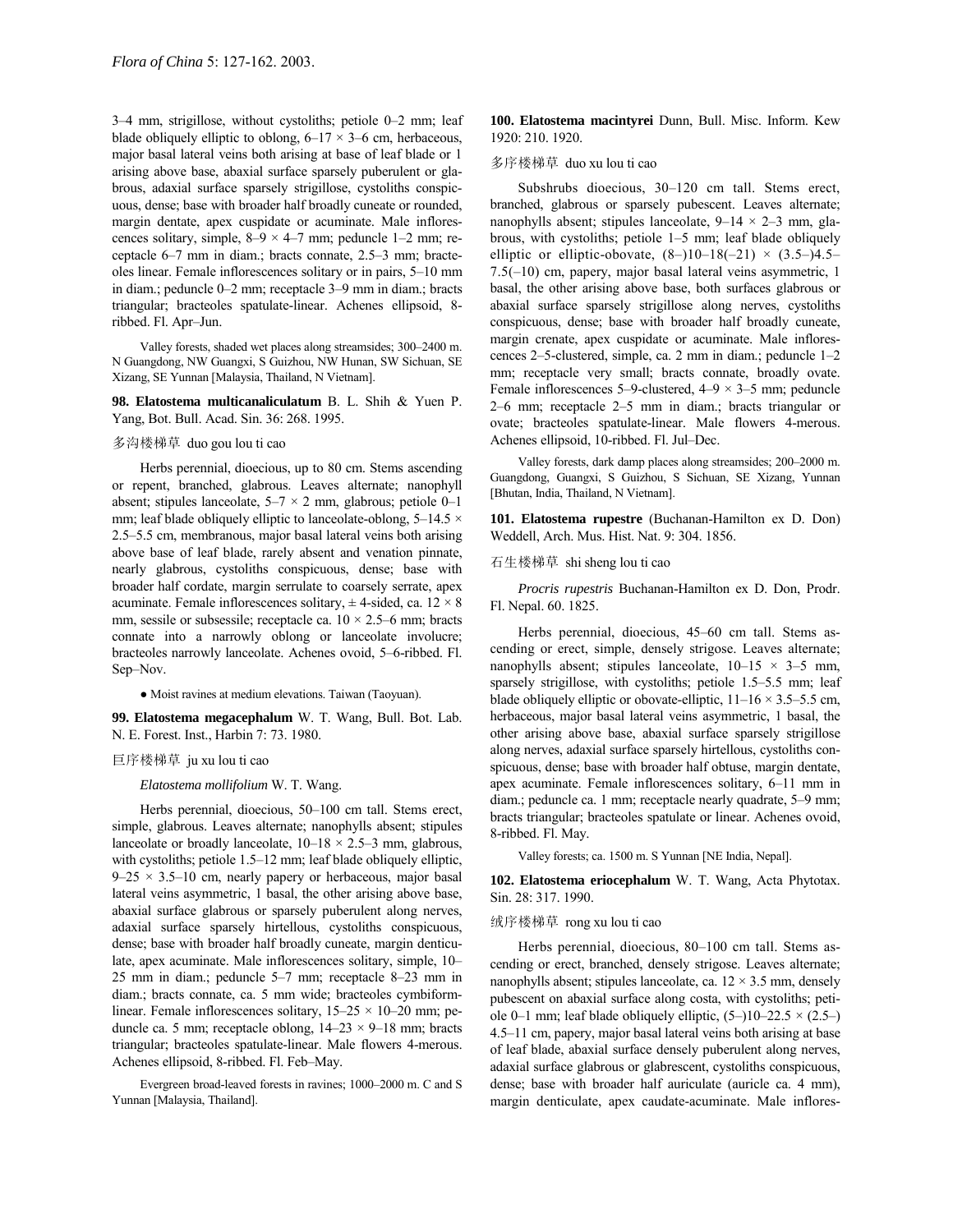cences in pairs, simple,  $9-11 \times 5-7$  mm; peduncle 2-3 mm; receptacle oblong,  $8-11 \times 5-6$  mm; bracts obscure; bracteoles cymbiform-oblong or linear. Female inflorescences in pairs, ca.  $12 \times 8$  mm, sessile; receptacle ca.  $12 \times 8$  mm; bracts obscure; bracteoles spatulate or spatulate-linear. Male flowers 4-merous. Fl. Feb-Mar.

• Evergreen broad-leaved forests in valleys; 700-900 m. SE Xizang.

### **103. Elatostema wangii** Q. Lin & L. D. Duan, **sp. nov.**

#### 文采楼梯草 wen cai lou ti cao

Type: China. Yunnan: Gongshan Xian: Dulongjiang, Qinlangdang, 1240 m, 10 Mar 1991, *Dulongjiang Expedition 4482* (holotype, PE; isotype, KUN).

*Proximum Elatostemo eriocephalo, sed a quo differt petiolis 3–20 mm longis, inflorescentiis femineis solitariis, breviter pedunculatis, pedunculis 2–3 mm longis, bracteolis dense villosis, floribus femineis tepalis instructis.*

Herbs perennial, dioecious, 100-150 cm tall. Stems ascending or erect, simple or rarely 1-branched, densely strigose. Leaves alternate; nanophyll absent; stipules lanceolate,  $9-17 \times$  $2.5-4.5$  mm, with sparse cystoliths only on adaxial surface, strigose on abaxial surface; petiole 3–20 mm, densely strigose; leaf blade obliquely obovate to obliquely ovate,  $(3-)7-19.5 \times$  $(2.7–)4.0–11.7$  cm, papery or thickly papery, major basal lateral veins asymmetric, 1 basal, the other arising above base, abaxial surface sparsely strigose or densely strigose on veins, adaxial surface glabrescent or pubescent on nerves, cystoliths obscure, sparse,  $0.1-0.2$  mm; base with broader half auriculate (auricle 5–13 mm), margin crenate or dentate, apex acuminate, cuspidate or caudate. Female inflorescences solitary, papilionaceous,  $1.4-1.5 \times 0.9-1.1$  cm; peduncle 2-3 mm; receptacle papilionaceous,  $1.3-1.4 \times 0.8-1.0$  cm, sparsely puberulent; bracts obscure; bracteoles very many, oblanceolate-linear, densely villous. Achenes ovoid. Fl. Nov-Mar.

• Evergreen broad-leaved forests in valleys; 1200-1500 m. NW Yunnan (Dulongjiang).

**104. Elatostema platyphyllum** Weddell, Arch. Mus. Hist. Nat. 9: 301. 1856.

### 宽叶楼梯草 kuan ye lou ti cao

*Elatostema ebracteatum* W. T. Wang; *E. edule* C. B. Robinson; *E. platyphylloides* B. L. Shih & Yuen P. Yang; *E. platyphyllum* var. *polycephalum* Hara.

Subshrubs dioecious, 100-150 cm tall, glabrous. Stems erect, branched. Leaves alternate; nanophylls absent; stipules lanceolate,  $2-4 \times 0.2-0.8$  cm, with cystoliths; petiole 2–6 mm; leaf blade obliquely elliptic or narrowly elliptic,  $14-25 \times 6-10$ cm, herbaceous, major basal lateral veins both arising at base of leaf blade or 1 arising above base, sometimes not extending beyond middle of leaf blade, cystoliths conspicuous or obscure, dense; base with broader half auriculate (auricle  $1-1.4$  cm), margin denticulate, apex acuminate or caudate-acuminate. Male inflorescences solitary or in pairs, simple,  $10-25 \times 7-18$  mm; peduncle 0.5–1 mm; receptacle nearly papilionaceous,  $10-25 \times$ 7-18 mm; bracts connate, narrowly ovate, obscure; bracteoles

spatulate-oblong. Female inflorescences solitary, nearly oblong, 6–7  $\times$  2–5 mm; peduncle ca. 5 mm; receptacle 6–7  $\times$  2–5 mm; bracts narrowly ovate; bracteoles spatulate. Male flowers 4 merous. Fl. Mar-Oct.

Valley forests, shaded areas along streamsides; 700-1900 m. Hainan, S Sichuan, Taiwan, SE Xizang, Yunnan [Bhutan, S Japan, N India, Nepal, Philippines, Sikkim].

**105. Elatostema auriculatum** W. T. Wang, Bull. Bot. Lab. N. E. Forest. Inst., Harbin 7: 74. 1980.

# 耳状楼梯草 er zhuang lou ti cao

Herbs perennial, dioecious, 60-80 cm tall. Stems ascending or erect, simple, glabrous or strigose. Leaves alternate; nanophylls absent; stipules lanceolate-oblong,  $14-16 \times 2-3$ mm, glabrous, with cystoliths; petiole 0-1.5 mm; leaf blade obliquely oblong-obovate,  $15-19 \times 4-6.5$  cm, papery, major basal lateral veins both arising at base of leaf blade, abaxial surface sparsely puberulent along veins, adaxial surface glabrous, cystoliths conspicuous, dense; base with broader half auriculate (auricle ca. 8 mm), margin densely dentate, apex acuminate or caudate. Male inflorescences in pairs, simple, 10-13 mm in diam.; peduncle  $2-3.5$  mm; receptacle ca. 6.5 mm; bracts obscure; bracteoles cymbiform-lanceolate. Female inflorescences in pairs,  $8-12 \times 5-9$  mm; peduncle 6-10 mm; receptacle oblong,  $7-10 \times 4-8$  mm; bracts nearly absent; bracteoles linear. Male flowers 5-merous. Achenes ovoid, 8-ribbed. Fl. May-Aug.

● Evergreen broad-leaved forests in mountains, forest margins or streamsides in valleys; 800-2200 m. SE Xizang, NW Yunnan.

1a. Stems glabrous ................................ 105a. var. *auriculatum*

1b. Stems strigose .................................... 105b. var. *strigosum*

#### **105a. Elatostema auriculatum** var. **auriculatum**

耳状楼梯草(原变种) er zhuang lou ti cao (yuan bian zhong)

Stems glabrous. Fl. May-Jun.

 $\bullet$  Evergreen broad-leaved forests in mountains; 800-2200 m. SE Xizang, NW Yunnan.

**105b. Elatostema auriculatum** var. **strigosum** W. T. Wang in C. Y. Wu, Fl. Xizang. 1: 552. 1983.

毛茎耳状楼梯草 mao jing er zhuang lou ti cao

Stems strigose. Fl. Aug.

• Forest margins or streamsides in valleys; 800-1800 m. SE Xizang.

**106. Elatostema papillosum** Weddell, Arch. Mus. Hist. Nat. 9: 327. 1856.

# 微晶楼梯草 wei jing lou ti cao

Herbs perennial, monoecious or dioecious, 25-50 cm tall. Stems ascending or erect, simple or branched, crispately pubescent. Leaves alternate; nanophylls cordate or ovate, 3-10 mm; stipules lanceolate-linear,  $5-7 \times 0.5-0.8$  mm, glabrous, without cystoliths; petiole  $1-5$  mm; leaf blade obliquely elliptic or obliquely obovate,  $4.5-13.5 \times 2-5.5$  cm, papery, major basal lateral veins both arising at base of leaf blade or 1 arising above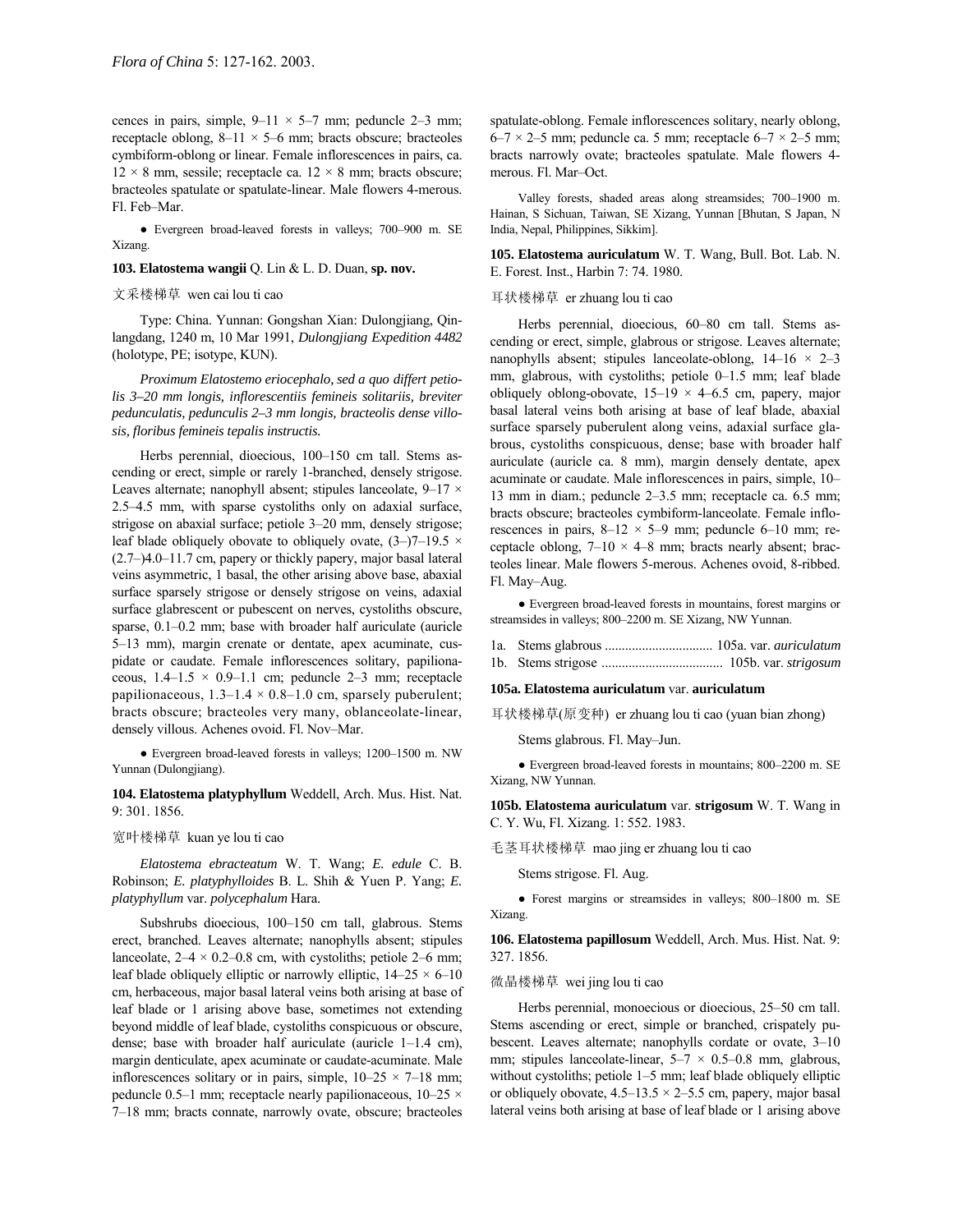base, not extending beyond middle of leaf blade, abaxial surface puberulent along nerves, adaxial surface glabrous, cystoliths conspicuous or obscure, dense; base with broader half broadly cuneate or nearly auriculate, margin crenate, apex cuspidate or caudate. Male inflorescences solitary, simple, 11- $26 \times 10 - 15$  mm; peduncle 20-55 mm; receptacle elliptic, 10- $25 \times 10 - 14$  mm; bracts connate,  $5 - 12$  mm wide; bracteoles spatulate-linear. Female inflorescences solitary, 4-6 mm in diam.; peduncle ca. 1 mm; receptacle nearly orbicular, 3-5 mm in diam.; bracts triangular; bracteoles lanceolate-linear. Male flowers 4-merous. Fl. Jun-Jul.

Evergreen broad-leaved forests in valleys, woodland margins; 1100-1300 m. SE Xizang [Bhutan, NE India].

# **107. Elatostema tetratepalum** W. T. Wang, Bull. Bot. Res., Harbin 2(1): 25. 1982.

### 四被楼梯草 si bei lou ti cao

Herbs perennial, dioecious, 50-56 cm tall. Stems ascending or erect, usually simple, strigose. Leaves alternate; nanophylls ovate, 4–5 mm; stipules lanceolate-linear,  $14-16 \times 2-3$ mm, glabrous, with cystoliths; petiole  $0-2.5$  mm; leaf blade obliquely elliptic or narrowly elliptic,  $5.5-20 \times 3.5-10.5$  cm, herbaceous, major basal lateral veins asymmetric, 1 basal, the other arising above base, abaxial surface strigillose along veins, adaxial surface glabrous, cystoliths conspicuous, dense; base with broader half broadly cuneate or nearly auriculate, margin dentate, apex acuminate. Female inflorescences solitary,  $11-17$  $\times$  9–12 mm, subsessile; receptacle nearly elliptic, 10–15  $\times$  10 mm; bracts triangular; bracteoles linear-lanceolate. Achenes ovoid, 6-ribbed. Fl. Jul.

● Mountain forests; ca. 700 m. SE Xizang.

# **108. Elatostema napoense** W. T. Wang, Guihaia 2: 121. 1982.

## 那坡楼梯草 na po lou ti cao

Herbs perennial, monoecious, ca. 45 cm tall, glabrous. Stems ascending or erect, simple, glabrous or pilose, not furfuraceous. Leaves alternate; nanophylls ovate,  $0.8-1.2$  mm; stipules linear-lanceolate, ca.  $7 \times 1 - 2$  mm; petiole 1–2 mm; leaf blade obliquely elliptic or oblong,  $10.5-15.5 \times 4-6$  cm, herbaceous, major basal lateral veins asymmetric, 1 basal, the other arising above base, cystoliths conspicuous or obscure, sparse; base with broader half auriculate, margin crenate or denticulate, apex short caudate. Male inflorescences solitary, simple, ca. 15 mm in diam.; peduncle 50-60 mm; receptacle ca. 14 mm in diam.; bracts connate, ca. 2.5 mm; bracteoles linear. Female inflorescences 2 mm in diam., sessile; receptacle ca. 1.8 mm in diam.; bracts cymbiform-triangular; bracteoles narrowly linear. Male flowers 5-merous. Fl. Oct.

● Shaded wet forests on limestone mountains; ca. 1100 m. Guangxi (Napo).

**109. Elatostema subcuspidatum** W. T. Wang, Bull. Bot. Res., Harbin 4(3): 115. 1984.

拟骤尖楼梯草 ni zhou jian lou ti cao

Herbs perennial, dioecious, 25-60 cm tall. Stems ascend-

ing or erect, usually simple, puberulent. Leaves alternate; nanophylls absent; stipules lanceolate,  $10-15 \times 4-6$  mm, nearly glabrous, without cystoliths; petiole  $0-3$  mm; leaf blade obliquely elliptic,  $7.5-15 \times 4-7.5$  cm, papery, major basal lateral veins both arising at base of leaf blade, abaxial surface sparsely strigillose along veins, adaxial surface sparsely strigillose, cystoliths obscure, dense; base with broader half auriculate, margin dentate, apex caudate-acuminate or acuminate. Male inflorescences solitary, simple, 9-14 mm in diam.; peduncle 9–15 mm; receptacle elliptic, ca. 9  $\times$  5 mm; bracts connate, ca. 1 mm; bracteoles linear or spatulate-linear. Female inflorescences solitary, 4-5 mm in diam.; peduncle 0.5-1 mm; receptacle nearly orbicular, ca. 4 mm in diam.; bracts lanceolate-linear; bracteoles cymbiform or oblong. Male flowers 4 merous. Fl. Aug.

• Mountain forests; 1600-1900 m. Chongqing (Nanchuan).

**110. Elatostema cuneiforme** W. T. Wang, Acta Phytotax. Sin. 17(1): 107. 1979.

### 楔苞楼梯草 xie bao lou ti cao

Herbs perennial, monoecious, ca. 100 cm tall. Stems ascending or erect, simple or rarely branched, pubescent. Leaves alternate; nanophylls absent; stipules lanceolate,  $10-14 \times 3.5-4$ mm, glabrous; with cystoliths, petiole  $0-7$  mm; leaf blade obliquely elliptic,  $12-18 \times 4-7.5$  cm, herbaceous, major basal lateral veins asymmetric, 1 basal, the other arising above base, abaxial surface sparsely puberulent along nerves, adaxial surface sparsely puberulent, cystoliths conspicuous, dense; base with broader half broadly cuneate, margin dentate, apex cuspidate. Male inflorescences solitary, simple, 20–30 mm in diam.; peduncle 20–30 mm; receptacle nearly orbicular, 20–30 mm in diam.; bracts connate, ca. 0.8 mm; bracteoles broadly linear or linear. Female inflorescences solitary, oblong,  $4-11 \times 3-6$  mm, sessile; receptacle oblong,  $5-12 \times 3.5-7$  mm; bracts broadly ovate; bracteoles spatulate or linear. Male flowers 4-merous. Fl. Jun-Aug.

 $\bullet$  Tropical rain forests, montane broad-leaved forests; 1800-2000 m. SE Xizang.

- 1a. Male peduncles 1.2–2 mm thick; bracteoles cilioate ............................ 110a. var. *cuneiforme*
- 1b. Male peduncles ca. 0.8 mm thick; bracteoles glabrous ............................ 110b. var. *gracilipes*

#### **110a. Elatostema cuneiforme** var. **cuneiforme**

楔苞楼梯草(原变种) xie bao lou ti cao (yuan bian zhong)

Peduncles of male inflorescences 1.2–2 mm in diam.; bracteoles cilioate. Fl. Aug.

● Montane broad-leaved forests; ca. 2000 m. SE Xizang.

**110b. Elatostema cuneiforme** var. **gracilipes** W. T. Wang, Acta Phytotax. Sin. 28: 319. 1990.

细梗楔苞楼梯草 xi geng xie bao lou ti cao

Peduncles of male inflorescences 0.8 mm in diam.; bracteoles glabrous. Fl. Jun.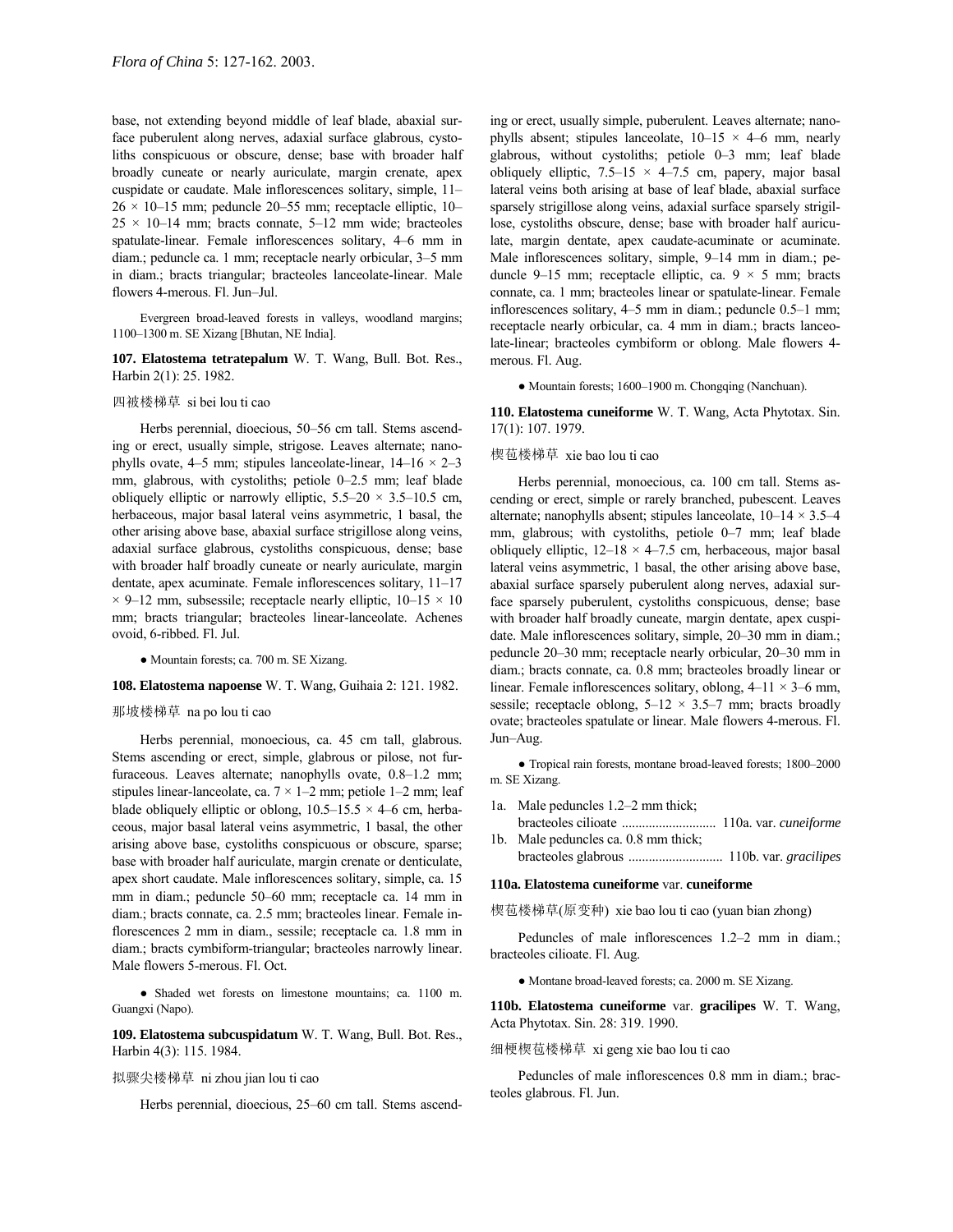### $\bullet$  Tropical rain forests; 1800-1900 m. SE Xizang.

**111. Elatostema laxisericeum** W. T. Wang, Bull. Bot. Lab. N. E. Forest. Inst., Harbin 7: 76. 1980.

# 绿春楼梯草 lü chun lou ti cao

Herbs perennial, monoecious, ca. 80 cm tall, glabrous. Stems ascending or erect, simple. Leaves alternate; nanophylls absent; stipules linear-lanceolate,  $10-12 \times 1.5-2.5$  mm, glabrous, with cystoliths; petiole 5-11 mm; leaf blade obliquely elliptic,  $10-13.5 \times 4.5-5.5$  cm, herbaceous, major basal lateral veins asymmetric, 1 basal, the other arising above base, cystoliths conspicuous, dense; base with broader half broadly cuneate or rounded, margin denticulate, apex acuminate or short acuminate. Male inflorescences solitary, simple,  $1.4-2.6 \times 0.9$ 1.4 mm; peduncle  $18-22$  mm; receptacle narrowly elliptic,  $13 18 \times 7 - 11$  mm; bracts connate, ca. 0.8 mm; bracteoles narrowly linear. Female inflorescences solitary or in pairs,  $3-4 \times 2$  mm; peduncle 0.5–1 mm; receptacle  $2-3 \times 1.5$  mm. Male flowers 5merous. Fl. Sep-Oct.

• Valley forests; 600-700 m. S Yunnan.

**112. Elatostema luxiense** W. T. Wang, Bull. Bot. Res., Harbin 2(1): 18. 1982.

# 潞西楼梯草 lu xi lou ti cao

Subshrubs dioecious, ca. 25 cm tall, glabrous. Stems erect, branched. Leaves alternate; nanophylls absent; stipules subulate,  $5-7 \times 0.1-0.2$  mm, without cystoliths; petiole absent; leaf blade obliquely oblong,  $9-12.5 \times 2.5-3.5$  cm, herbaceous, major basal lateral veins asymmetric, 1 basal, the other arising above base, cystoliths conspicuous, sparse; base with broader half auriculate, margin denticulate, apex caudate-acuminate. Male inflorescences solitary, simple,  $4-10$  mm in diam.; peduncle ca. 15 mm; receptacle 3–9 mm in diam.; bracts connate, 1– 2.5 mm; bracteoles lanceolate. Fl. Feb.

 $\bullet$  Valleys; 1700-1800 m. W Yunnan.

**113. Elatostema pubipes** W. T. Wang, Bull. Bot. Lab. N. E. Forest. Inst., Harbin 7: 75. 1980.

# 毛梗楼梯草 mao geng lou ti cao

Herbs perennial, monoecious, 10-16 cm tall. Stems ascending or erect, branched, sparsely pubescent. Leaves alternate; nanophylls absent; stipules linear-lanceolate, ca.  $6 \times 1.5$ mm; petiole absent; leaf blade obliquely elliptic,  $3-7.5 \times 1.5-3$ cm, herbaceous, major basal lateral veins both arising at base of leaf blade, abaxial surface densely puberulent along nerves, adaxial surface sparsely strigillose, cystoliths conspicuous or obscure, dense; base with broader half nearly auriculate, margin dentate, apex cuspidate or short acuminate. Male inflorescences solitary, simple, ca.  $6 \times 3$  mm; peduncle 10–30 mm; receptacle elliptic, ca.  $4 \times 2.5$  mm; bracts connate, ca. 0.5 mm; bracteoles linear. Female inflorescences solitary, ca. 3 mm in diam., sessile; receptacle small; bracts shorter than 0.5 mm; bracteoles linear. Male flowers 4-merous. Fl. May.

● Montane bamboo forests; ca. 2300 m. SE Yunnan.

#### **114. Elatostema tianlinense** W. T. Wang, Guihaia 11: 2. 1991.

# 田林楼梯草 tian lin lou ti cao

Herbs perennial, dioecious, 40–50 cm tall. Stems ascending or erect, simple, puberulent. Leaves alternate; nanophylls absent; stipules linear-lanceolate or triangular,  $7-10 \times 2-2.5$ mm, pubescent on adaxial surface along costa, with cystoliths; petiole 1.5–3.5 mm; leaf blade oblong-elliptic,  $8-12 \times 3.5-5$ cm, herbaceous, major basal lateral veins asymmetric, 1 basal, the other arising above base, abaxial surface puberulent, adaxial surface sparsely strigillose, cystoliths conspicuous, dense; base with broader half rounded, margin dentate, apex acuminate. Male inflorescences solitary, simple,  $5-7$  mm; peduncle  $10-13$ mm, puberulent; receptacle nearly oblong, ca.  $5.5 \times 2.5$  mm; bracts connate,  $1-1.5$  mm; bracteoles oblong or cymbiformlinear. Fl. Apr.

 $\bullet$  Mountain streamsides; 1000–1100 m. Guangxi (Tianlin).

**115. Elatostema goniocephalum** W. T. Wang, Bull. Bot. Lab. N. E. Forest. Inst., Harbin 7: 77. 1980.

# 角托楼梯草 jiao tuo lou ti cao

Herbs perennial, dioecious, 20-40 cm tall. Stems ascending or erect, branched, hirtellous. Leaves alternate; nanophylls absent; stipules linear-lanceolate,  $5-7.5 \times 1.5-2$  mm, glabrous; petiole 0–2 mm; leaf blade obliquely elliptic,  $6.5-8 \times 3-4$  cm, herbaceous or nearly papery, major basal lateral veins asymmetric, 1 basal, the other arising above base, abaxial surface sparsely puberulent along veins, adaxial surface sparsely hirtellous, cystoliths obscure, sparse; base with broader half auriculate, margin dentate, apex short acuminate. Male inflorescences solitary, simple, ca.  $11 \times 8$  mm in diam.; peduncle ca. 45 mm; receptacle oblong, ca.  $10 \times 7$  mm; bracteoles cymbiform-elliptic or obovate. Male flowers 5-merous. Fl. Jun.

● Valley streamsides; ca. 900 m. S Sichuan.

**116. Elatostema dulongense** W. T. Wang, Bull. Bot. Res., Harbin 9(2): 72. 1989.

#### 独龙楼梯草 du long lou ti cao

Herbs perennial, monoecious, 30-40 cm tall. Stems ascending or erect, usually simple, pubescent. Leaves alternate; nanophylls absent; stipules linear,  $4-6 \times 1.5-2$  mm, glabrous, without cystoliths; petiole absent; leaf blade obliquely oblongobovate or oblong,  $6.5-11 \times 2.3-4$  cm, herbaceous, major basal lateral veins asymmetric, 1 basal, the other arising above base, abaxial surface puberulent along nerves, adaxial surface sparsely strigillose, cystoliths conspicuous, dense; base with broader half broadly cuneate or rounded, margin dentate, apex caudate. Male inflorescences solitary, simple,  $6-12 \times 3-9$  mm; peduncle 12–25 mm; receptacle elliptic,  $5-10 \times 2-7$  mm; bracts absent; bracteoles oblong or linear. Female inflorescences solitary, 5-7  $\times$  3–4 mm; peduncle 0–1 mm; receptacle oblong, 3.5–5.5  $\times$ 2.5–3.5 mm; bracts triangular; bracteoles ovate or linear. Male flowers 4-merous. Fl. Aug.

 $\bullet$  Shaded wet areas in evergreen broad-leaved forests; 1300-1400 m. NW Yunnan.

**117. Elatostema hypoglaucum** B. L. Shih & Yuen P. Yang,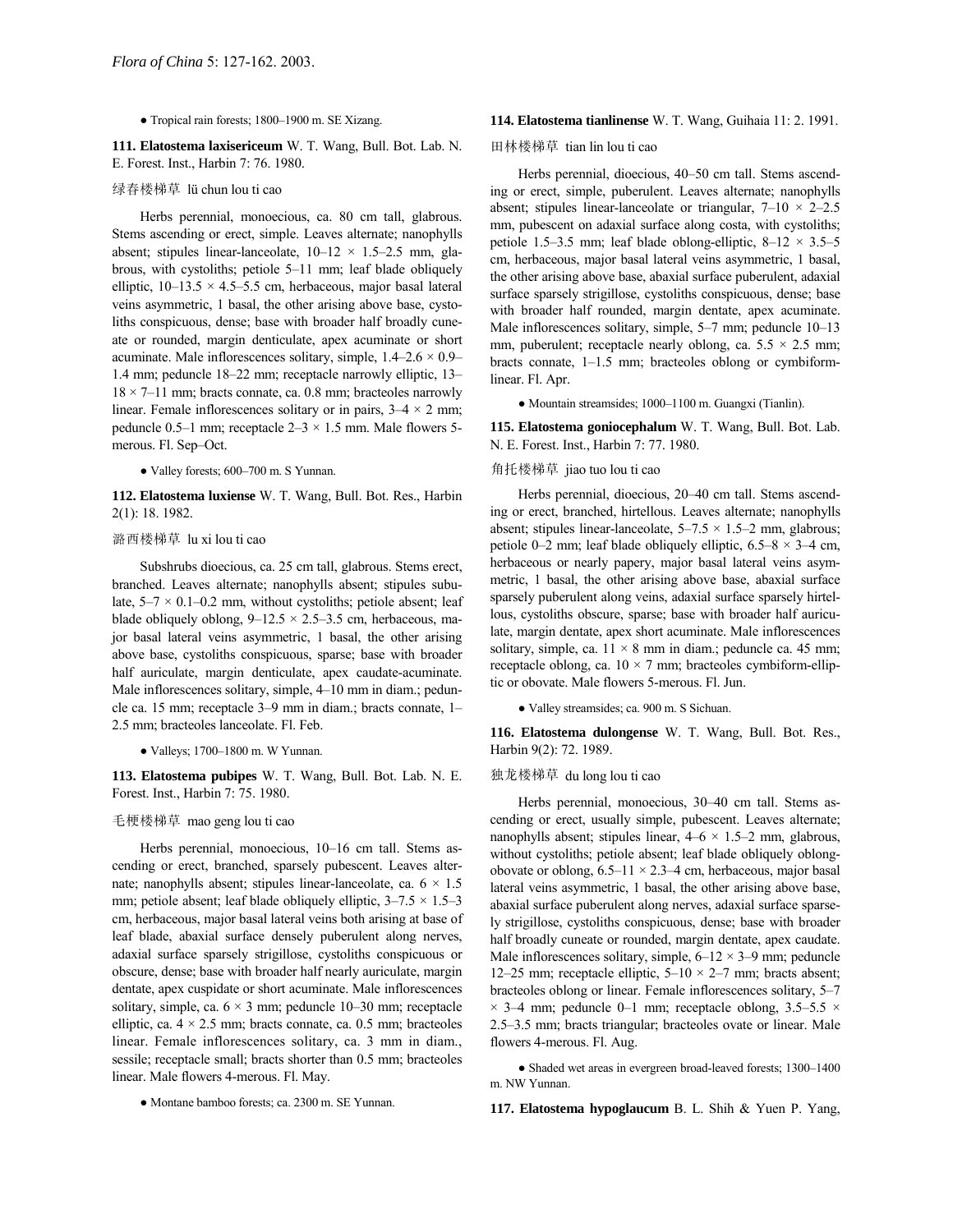Bot. Bull. Acad. Sin. 36: 162. 1995.

# 白背楼梯草 bai bei lou ti cao

Herbs perennial, monoecious, 15-35 cm tall. Stems ascending, often simple, quadrate with distinct angles, sparsely puberulent. Leaves alternate; nanophyll absent; stipules lanceolate, ca.  $2 \times 0.5$  mm, glabrous on adaxial surface and minutely puberulent on abaxial surface; petiole 0-1 mm; leaf blade narrowly elliptic, obovate, or oblong,  $1.5-5.5 \times 0.5-2$  cm, membranous, major basal lateral veins asymmetric, 1 basal, the other arising above base, or both absent and venation pinnate, cystoliths conspicuous, dense; base with broader half rounded, margin dentate, apex acute. Male inflorescences solitary, ca. 7 mm in diam., simple; peduncle up to 4 cm; receptacle ca. 5 mm in diam.; bracteoles cymbiform. Female inflorescences solitary, ca.  $4 \times 3$  mm; peduncle to 1 mm or absent; receptacle oblong,  $3.5 \times 2$  mm; bracts completely connate into an unlobed, oblong involucre; bracteoles cymbiform. Male flowers 5-merous. Achenes ovoid or ellipsoidal. Fl. Sep.

● Moist forests along streams and in ravines at medium elevations. Taiwan.

**118. Elatostema stigmatosum** W. T. Wang, Acta Bot. Yunnan. 7: 297. 1985.

# 显柱楼梯草 xian zhu lou ti cao

Herbs perennial, dioecious, ca. 20 cm tall. Stems ascending or erect, usually simple, pubescent. Leaves alternate; nanophylls absent; stipules linear-lanceolate, ca.  $9 \times 2.5$  mm, nearly glabrous, with cystoliths; petiole 0-2.5 mm; leaf blade obliquely elliptic,  $7-12 \times 3.5-4.5$  cm, herbaceous, major basal lateral veins asymmetric, 1 basal, the other arising above base, abaxial surface puberulent along nerves, adaxial surface sparsely puberulent, cystoliths conspicuous, dense; base with broader half rounded, margin dentate, apex caudate. Male inflorescences solitary, simple, 7-13 mm in diam.; peduncle 80-125 mm, puberulent; receptacle elliptic, ca.  $12 \times 6$  mm; bracts connate, 0.5-1 mm; bracteoles cymbiform-linear or linear. Female inflorescences solitary, 5–6 mm in diam.; peduncle 0.5– 1 mm; receptacle elliptic, ca.  $4 \times 2.5$  mm; bracts triangular; bracteoles linear or narrowly oblanceolate. Male flowers 4 merous. Achenes ellipsoid. Fl. Mar-Aug.

#### • Montane forests; 2400-2500 m. Yunnan (Jingdong).

**119. Elatostema microtrichum** W. T. Wang, Acta Bot. Yunnan. 7: 299. 1985.

### 微毛楼梯草 wei mao lou ti cao

Herbs perennial, dioecious, ca. 30 cm tall. Stems ascending or erect, branched, puberulent. Leaves alternate; nanophylls absent; stipules lanceolate-linear,  $4.5-5.5 \times 1.5-2$  mm, glabrous, without cystoliths; petiole 0-1 mm; leaf blade obliquely elliptic,  $5.5-9.5 \times 2.5-4$  cm, papery, major basal lateral veins asymmetric, 1 basal, the other arising above base, abaxial surface puberulent along nerves, adaxial surface sparsely strigillose, cystoliths conspicuous, dense; base with broader half rounded, margin dentate, apex acuminate or caudate-acuminate. Male inflorescences solitary, simple, 4-8 mm in diam.; peduncle 60–70 mm, glabrous; receptacle broadly elliptic,  $4-7 \times 2.5$ – 6 mm; bracts connate, 0.8-1 mm; bracteoles broadly linear or linear. Male flowers 4-merous. Fl. Jun.

 $\bullet$  Evergreen broad-leaved forests on mountain slopes; 2100–2200 m. SW Yunnan.

**120. Elatostema rivulare** B. L. Shih & Yuen P. Yang, Bot. Bull. Acad. Sin. 36: 270. 1995.

# 溪涧楼梯草 xi jian lou ti cao

Herbs perennial, dioecious, up to 80 cm tall. Stems ascending or suberect, branched, sparsely puberulent. Leaves alternate; nanophyll absent; stipules lanceolate-cymbiform or obliquely triangular-lanceolate,  $13-17.5 \times 2-5$  mm, hirsute on abaxial nerves; petiole  $0-2$  mm; leaf blade narrowly oblong, narrowly elliptic to elliptic,  $4-16 \times 2-6.5$  cm, thickly papery, major basal lateral veins asymmetric, 1 basal, the other arising above base, cystoliths conspicuous, dense; base with broader half cordate, margin serrate, apex abruptly caudate. Female inflorescences solitary, up to  $12 \times 8$  mm, sessile or subsessile; receptacle ca.  $10 \times 4$  mm; bracts completely connate into an unlobed, narrowly oblong to oblong involucre; bracteoles narrowly oblong. Achenes ellipsoidal, ca. 6-ribbed. Fl. Feb-Jul.

● Ravines, moist forests near ravines; medium elevations. Taiwan.

**121. Elatostema leucocephalum** W. T. Wang, Bull. Bot. Lab. N. E. Forest. Inst., Harbin 7: 78. 1980.

### 白序楼梯草 bai xu lou ti cao

Herbs perennial, monoecious, 25–80 cm tall. Stems ascending, simple, glabrous. Leaves alternate; nanophylls absent; stipules subulate or narrowly lanceolate,  $2-3 \times 0.2-0.4$  mm, glabrous, without cystoliths; petiole  $1-3$  mm; leaf blade obliquely elliptic,  $3-6.5 \times 1-3$  cm, herbaceous, major basal lateral veins asymmetric, 1 basal, the other arising above base, abaxial surface glabrous, adaxial surface sparsely strigillose, cystoliths obscure, sparse; base with broader half auriculate, margin denticulate, apex short acuminate. Male inflorescences solitary, simple, 7-9 mm in diam.; peduncle ca. 6.5 cm; receptacle ca. 7 mm in diam.; bracts connate, ca. 1.5 mm; bracteoles narrowly linear. Female inflorescences solitary, 2-3 mm in diam.; peduncle ca. 0.5 mm; receptacle oblong, ca.  $3 \times 1.5$ mm; bracts triangular; bracteoles elliptic or linear. Male flowers 5-merous. Achenes ellipsoid, 5-ribbed. Fl. Jul–Aug.

● Shaded wet areas in montane forests. S Sichuan.

**122. Elatostema omeiense** W. T. Wang, Bull. Bot. Lab. N. E. Forest. Inst., Harbin 7: 79. 1980.

# 峨眉楼梯草 e mei lou ti cao

Herbs perennial, dioecious, 10–25 cm tall. Stems prostrate, branched, glabrous. Leaves alternate; nanophylls absent; stipules lanceolate-linear, ca.  $10 \times 2$  mm, glabrous, without cystoliths; petiole 0–2 mm; leaf blade obliquely elliptic,  $4-8 \times 1.5-3$ cm, herbaceous, major basal lateral veins 1 or  $\pm$  2, abaxial surface glabrous, adaxial surface sparsely strigillose, cystoliths conspicuous or obscure, dense; base with broader half auriculate, margin denticulate, apex acuminate. Male inflorescences solitary, simple,  $6-14$  mm in diam.; peduncle  $32-75$  mm;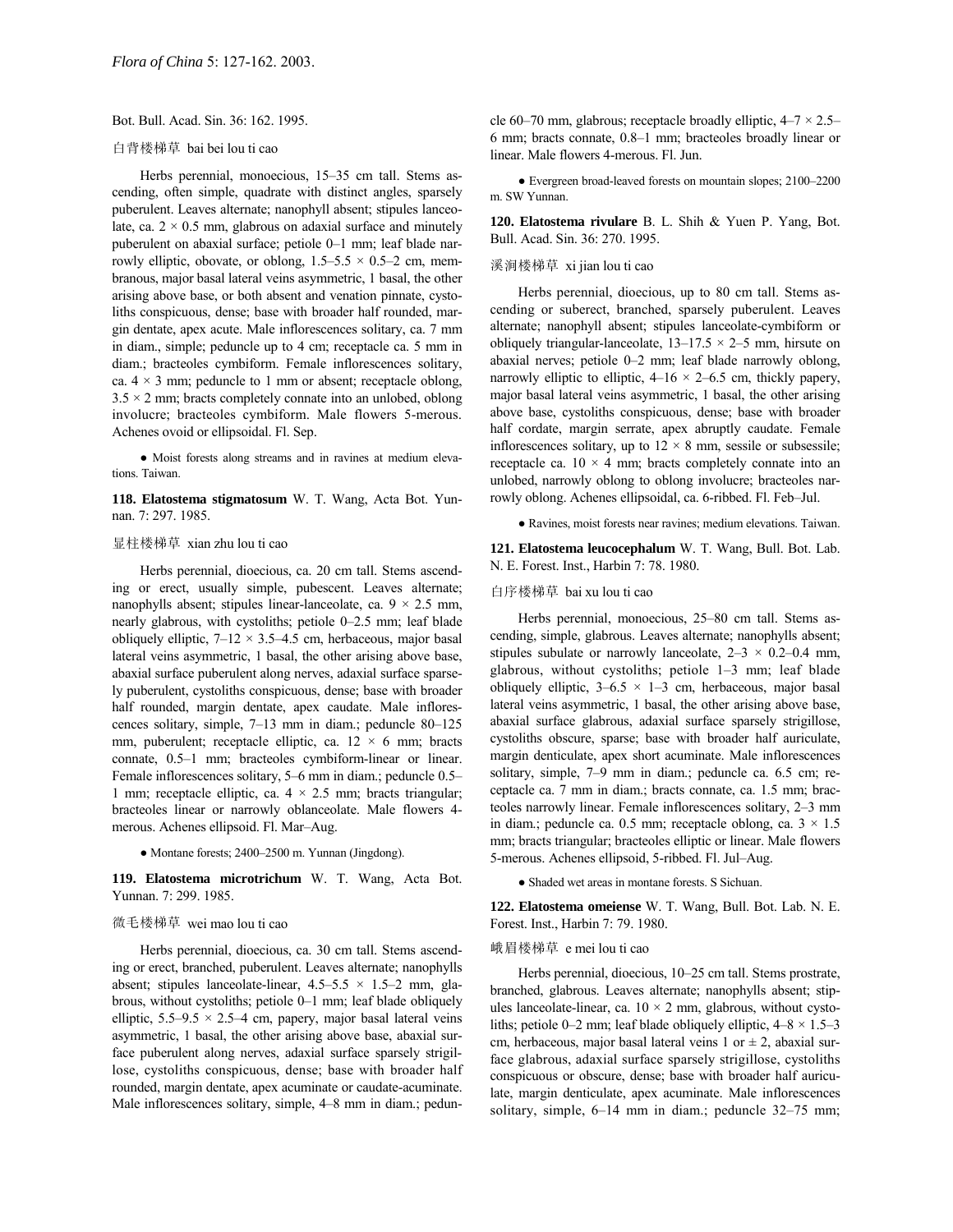receptacle  $5-13$  mm in diam.; bracts connate,  $1.2-2.5$  mm; bracteoles lanceolate-linear. Male flowers 5-merous. Fl. Apr.

● Shaded areas along mountain roadsides; ca. 1000 m. Sichuan (Emei Shan).

**123. Elatostema jinpingense** W. T. Wang, Bull. Bot. Lab. N. E. Forest. Inst., Harbin 7: 80. 1980.

# 金平楼梯草 jin ping lou ti cao

Herbs perennial, dioecious, ca. 40 cm tall. Stems ascending, simple, glabrous. Leaves alternate; nanophylls absent; stipules narrowly lanceolate,  $6-7 \times 2-2.5$  mm, strigillose on abaxial surface along costa, with cystoliths; petiole  $0-1$  mm; leaf blade obliquely elliptic,  $4-6 \times 2-2.5$  cm, herbaceous, major basal lateral veins asymmetric, 1 basal, the other arising above base, abaxial surface hispidulous, adaxial surface strigillose, cystoliths conspicuous, dense; base with broader half obtuse, margin denticulate, apex short acuminate. Male inflorescences solitary, simple,  $16-19 \times 1-120$  mm; peduncle 90-120 mm; receptacle elliptic,  $14-18 \times 9-10$  mm; bracts connate, ca. 2 mm; bracteoles oblong or linear. Male flowers 4-merous. Fl. May.

● Dense forests in valleys; ca. 1800 m. S Yunnan.

**124. Elatostema longipes** W. T. Wang, Bull. Bot. Lab. N. E. Forest. Inst., Harbin 7: 80. 1980.

### 长梗楼梯草 chang geng lou ti cao

Herbs perennial, monoecious, 30–50 cm tall, glabrous. Stems ascending or erect, simple. Leaves alternate; nanophylls absent; stipules lanceolate or subulate,  $3-4.5 \times 0.3-0.6$  mm, with cystoliths; petiole ca. 1 mm; leaf blade obliquely elliptic,  $7-13 \times 2.5-4.5$  cm, herbaceous, major basal lateral veins asymmetric, 1 basal, the other arising above base, or both absent and venation pinnate, cystoliths conspicuous, dense; base with broader half auriculate, margin dentate, apex acuminate. Male inflorescences solitary, simple, ca.  $18 \times 12$  mm; peduncle 135– 155 mm; receptacle elliptic, ca.  $17 \times 10$  mm; bracts obscure; bracteoles narrowly linear. Female inflorescences solitary, 2–5 mm in diam.; peduncle ca. 1 mm; receptacle 2–4 mm in diam.; bracts broadly ovate; bracteoles broadly elliptic. Male flowers 5-merous. Achenes ovoid, 6-ribbed. Fl. Aug.

 $\bullet$  Shaded moist rocks in mountains; 1200-1300 m. SE Sichuan.

**125. Elatostema hekouense** W. T. Wang, Acta Bot. Yunnan. 7: 296. 1985.

### 河口楼梯草 he kou lou ti cao

Herbs perennial, monoecious, ca. 70 cm tall, glabrous. Stems erect, branched. Leaves alternate; nanophylls absent; stipules narrowly triangular-linear or subulate,  $3.4-4.5 \times 0.3$ 0.5 mm, without cystoliths; petiole  $0-7$  mm; leaf blade oblongobovate, or oblong,  $6.5-16.5 \times 2-5$  cm, herbaceous, major basal lateral veins asymmetric, 1 basal, the other arising above base, cystoliths conspicuous or obscure, dense; base obliquely cuneate, margin obtusely denticulate, apex acuminate. Male inflorescences solitary, simple, ca.  $5 \times 4.5$  mm; peduncle ca. 75 mm; receptacle elliptic, ca.  $3 \times 2.5$  mm; bracts connate, bracteoles broadly linear. Female inflorescences solitary, 1.5-2 mm in diam.; peduncle 0.5-1 mm; receptacle nearly orbicular, 1-1.5

mm in diam.; bracts triangular; bracteoles spatulate. Male flowers 5-merous. Fl. Jun.

• Densely forested slopes; 100–200 m. Yunnan (Hekou).

**126. Elatostema procridioides** Weddell in Candolle, Prodr. 16(1): 180. 1869.

# 渤生楼梯草 bo sheng lou ti cao

*Elatostema beshengii* W. T. Wang; *E. treutleri* J. D. Hooker.

Herbs perennial, dioecious, 30–80 cm tall, glabrous. Stems ascending or erect, simple. Leaves alternate; nanophylls absent; stipules lanceolate-linear,  $14-22 \times 2-3.5$  mm, with cystoliths; petiole 2–6 mm; leaf blade obliquely oblong or obliquely obovate-oblong,  $8-19 \times 3-7$  cm, papery, major basal lateral veins 2, cystoliths conspicuous, dense; base obliquely cuneate, margin denticulate, apex acuminate. Male inflorescences solitary, simple,  $14-17 \times 10-12$  mm; peduncle 13-25 mm; receptacle oblong or broadly elliptic,  $13-15 \times 5-8$  mm; bracts connate, 6-10 mm; bracteoles linear. Female inflorescences solitary, 7-13  $\times$  4–7 mm; peduncle ca. 4 mm; receptacle elliptic, 7–12  $\times$  4–6 mm; bracts ovate or triangular; bracteoles oblanceolate-linear. Male flowers: perianth lobes 4. Achenes ellipsoid, 6-ribbed. Fl. Jan-Apr.

Evergreen broad-leaved forests in ravines; 600-1300 m. SE Xizang [N India, Sikkim].

**127. Elatostema dissectum** Weddell, Arch. Mus. Hist. Nat. 9: 314. 1856.

盘托楼梯草 pan tuo lou ti cao

*Elatostema paragungshanense* W. T. Wang.

Herbs perennial, monoecious or dioecious, 30–100 cm tall, glabrous. Stems ascending or erect, simple or rarely branched, lower stems brown furfuraceous. Leaves alternate; nanophylls absent; stipules narrowly linear or subulate,  $3-5 \times 0.1-0.3$  mm, with cystoliths; petiole  $0-0.5$  mm; leaf blade obliquely oblong or obliquely oblong-lanceolate,  $(4.5–)8–15 \times (1.5–)2.5–5$  cm, herbaceous, major basal lateral veins asymmetric, 1 basal, the other arising above base, cystoliths conspicuous, dense; base obliquely cuneate, margin dentate, apex acuminate or cuspidate. Male inflorescences solitary, simple,  $10-12 \times 8-10$  mm; peduncle 15–80 mm; receptacle elliptic or nearly oblong,  $4-10 \times$ 3-6 mm; bracts connate, 2-2.5 mm; bracteoles linear. Female inflorescences 5–9 mm in diam.; peduncle 0–1 mm; receptacle 4-8 mm; bracts lanceolate; bracteoles nearly linear. Male flowers 4-merous. Achenes narrowly ovoid, 8-ribbed. Fl. Jan-Jun.

Montane forests, evergreen riverine forests, or valley forests; 500– 2100 m. W Guangdong, Guangxi, Yunnan [Bhutan, NE India, Laos, Sikkim, Thailand].

**128. Elatostema dissectoides** W. T. Wang, Acta Bot. Yunnan., Suppl. 5: 1. 1992.

# 拟盘托楼梯草 ni pan tuo lou ti cao

Herbs perennial, dioecious, ca. 100 cm tall. Stems ascending or erect, simple, glabrous. Leaves alternate; nanophylls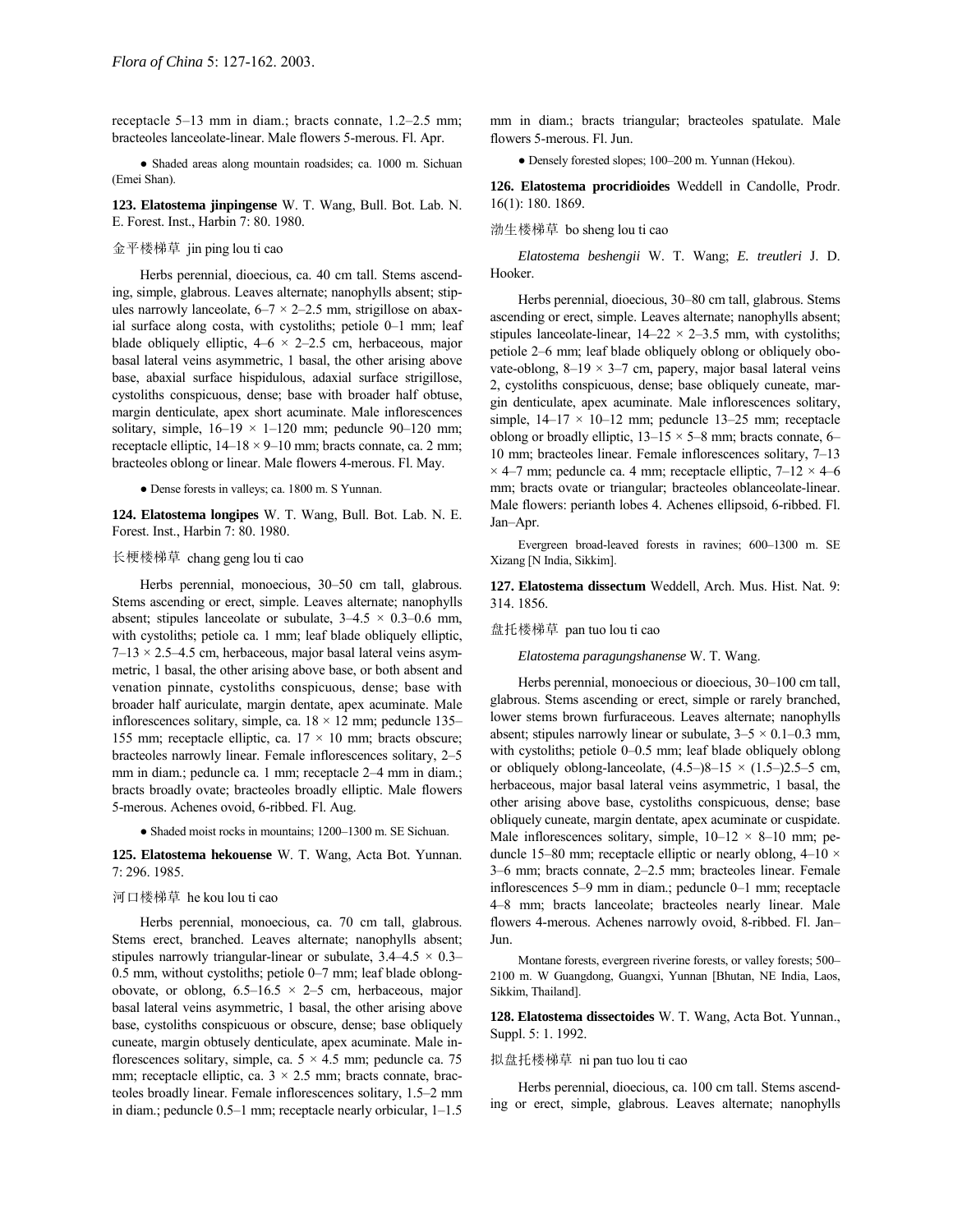absent; stipules narrowly lanceolate,  $10-14 \times 2-3$  mm, glabrous, with cystoliths; petiole  $1-3.5$  mm; leaf blade obliquely obovate or elliptic,  $6-14.5 \times 2-5.5$  cm, papery, major basal lateral veins asymmetric, 1 basal, the other arising above base, abaxial surface puberulent along nerves, adaxial surface sparsely strigillose, cystoliths conspicuous, dense; base obliquely cuneate, margin dentate, apex cuspidate. Male inflorescences solitary, simple, 14-16 mm in diam.; peduncle 14-42 mm; receptacle oblong,  $13-16 \times 6-8$  mm in diam.; bracts connate, ca. 1 mm; bracteoles linear. Male flowers 4-merous. Fl. Mar.

• Evergreen broad-leaved forests; 1200–1400 m. Yunnan (Gongshan), SE Xizang.

**129. Elatostema manhaoense** W. T. Wang, Bull. Bot. Res., Harbin 16: 247. 1996.

# 曼耗楼梯草 man hao lou ti cao

Herbs perennial, monoecious or dioecious, 20–35 cm tall. Stems ascending or erect, branched, retrorsely strigose. Leaves alternate; nanophylls absent; stipules lanceolate,  $5-9 \times 1.3-3.2$ mm, glabrous; petiole 1.5–5 mm; leaf blade obliquely elliptic,  $7-11.5 \times 0.5-6$  cm, papery, major basal lateral veins both arising at base of leaf blade, abaxial surface strigillose along veins, adaxial surface glabrous, cystoliths conspicuous, dense; base with broader half rounded or nearly auriculate, margin repand-crenate, apex acuminate or nearly caudate. Male inflorescences solitary, simple,  $1-1.8 \times 0.6-1.2$  mm; peduncle 20-70 mm; receptacle oblong,  $9-16 \times 5-10$  mm; bracts connate, 4–6 mm wide; bracteoles cymbiform-linear or linear. Female inflorescences solitary, ca. 2.3 mm in diam.; peduncle ca. 1.2 mm; receptacle nearly quadrate,  $2.2 \times 2.2$  mm; bracts triangular; bracteoles linear. Male flowers 4-merous. Achenes ellipsoid, 7 ribbed. Fl. Aug.

• Streamsides under rain forests; 400–800 m. Yunnan (Gejiu).

**130. Elatostema crispulum** W. T. Wang, Acta Bot. Yunnan. 7: 295. 1985.

### 弯毛楼梯草 wan mao lou ti cao

Herbs perennial, monoecious, 25-32 cm tall. Stems ascending, branched, crispately pubescent. Leaves alternate; nanophylls absent; stipules narrowly triangular or triangularlinear,  $5-9 \times 2$  mm, glabrous, with cystoliths; petiole 0–3.5 mm; leaf blade obliquely elliptic,  $4-10 \times 2.5-4.5$  cm, papery, major basal lateral veins asymmetric, 1 basal, the other arising above base, abaxial surface crispately strigillose along nerves, adaxial surface glabrous, cystoliths conspicuous, dense; base with broader half obtuse, margin crenate, apex obtuse or short acuminate. Male inflorescences solitary, simple, 13-14 mm in diam.; peduncle 50–70 mm; receptacle elliptic, ca.  $10 \times 5$  mm; bracts connate, 2-3 mm; bracteoles cymbiform-linear. Female inflorescences solitary, 3-8 mm in diam.; peduncle 1-8 mm; receptacle broadly linear, ca.  $3.5 \times 1$  mm; bracts triangular; bracteoles linear or oblanceolate-linear. Male flowers 5-merous. Fl. Aug.

### • Rain forests in valleys; 300-400 m. W Yunnan.

**131. Elatostema ferrugineum** W. T. Wang, Bull. Bot. Res.,

Harbin 9(2): 73. 1989.

锈茎楼梯草 xiu jing lou ti cao

Herbs perennial, dioecious, 30–45 cm tall. Stems suberect, simple, densely ferruginous-furfuraceous. Leaves alternate; nanophylls absent; stipules linear-lanceolate,  $8-14 \times 1.5-2.5$ mm, glabrous, without cystoliths; petiole 0–1 mm; leaf blade obliquely elliptic,  $7-17 \times 2-5$  cm, herbaceous, major basal lateral veins both arising at base of leaf blade, abaxial surface glabrous, adaxial surface strigillose along veins, cystoliths conspicuous, dense; base obliquely cuneate, margin dentate, apex caudate or caudate-acuminate. Female inflorescences solitary, ca.  $8 \times 4$  mm; peduncle 12–16 mm; receptacle oblong, ca.  $5 \times 3$  mm; bracts triangular; bracteoles narrowly spatulate or linear. Achenes ellipsoid, 5- or 6-ribbed. Fl. Jul-Aug.

• Rocks in evergreen broad-leaved forests; 1300–1400 m. NW Yunnan.

**132. Elatostema petelotii** Gagnepain, Bull. Soc. Bot. France 76: 81. 1929.

### 樟叶楼梯草 zhang ye lou ti cao

Herbs perennial, monoecious or dioecious, ca. 25 cm tall, glabrous. Stems ascending, simple. Leaves alternate; nanophylls absent; stipules linear, ca.  $8 \times 1-1.5$  mm, without cystoliths; petiole  $1-4$  mm; leaf blade obliquely elliptic,  $5.5-14$  $\times$  2.5–5 cm, herbaceous, major basal lateral veins both arising at base of leaf blade, cystoliths conspicuous, dense; base with broader half rounded, margin entire, apex acuminate. Male inflorescences solitary, simple,  $8-11$  mm in diam.; peduncle  $20-$ 35 mm; receptacle 6–9 mm in diam.; bracts connate, bracteoles oblong. Female inflorescences solitary,  $4-7$  mm in diam.; peduncle  $5-40$  mm; receptacle nearly orbicular,  $3-6$  mm in diam.; bracts narrowly triangular; bracteoles lanceolate or spatulatelinear. Male flowers 4-merous. Fl. Jun.

Shaded moist places in ravines; ca. 1000 m. W Guangxi, SE Yunnan [Vietnam].

**133. Elatostema acutitepalum** W. T. Wang, Bull. Bot. Res., Harbin 9(2): 74. 1989.

# 尖被楼梯草 jian bei lou ti cao

Herbs perennial, dioecious, 50–60 cm tall. Stems ascending or erect, simple, glabrous. Leaves alternate; nanophylls absent; stipules narrowly linear,  $5-12 \times 1-1.2$  mm, glabrous, with cystoliths; petiole  $3-5$  mm; leaf blade obliquely oblong or obovate-oblong,  $8-16 \times 3-6$  cm, herbaceous, major basal lateral veins absent and venation pinnate, abaxial surface puberulent along nerves, adaxial surface sparsely strigillose or glabrous, cystoliths usually obscure, slightly dense; base with broader half rounded, margin crenate-dentate, apex caudate. Female inflorescences solitary, ca.  $7 \times 10$  mm; peduncle ca. 1 mm; receptacle nearly orbicular,  $6-8$  mm in diam.; bracts triangular; bracteoles linear. Achenes ellipsoid, striolate. Fl. Aug.

● Evergreen broad-leaved forests on mountain slopes; ca. 1300 m. NE Yunnan.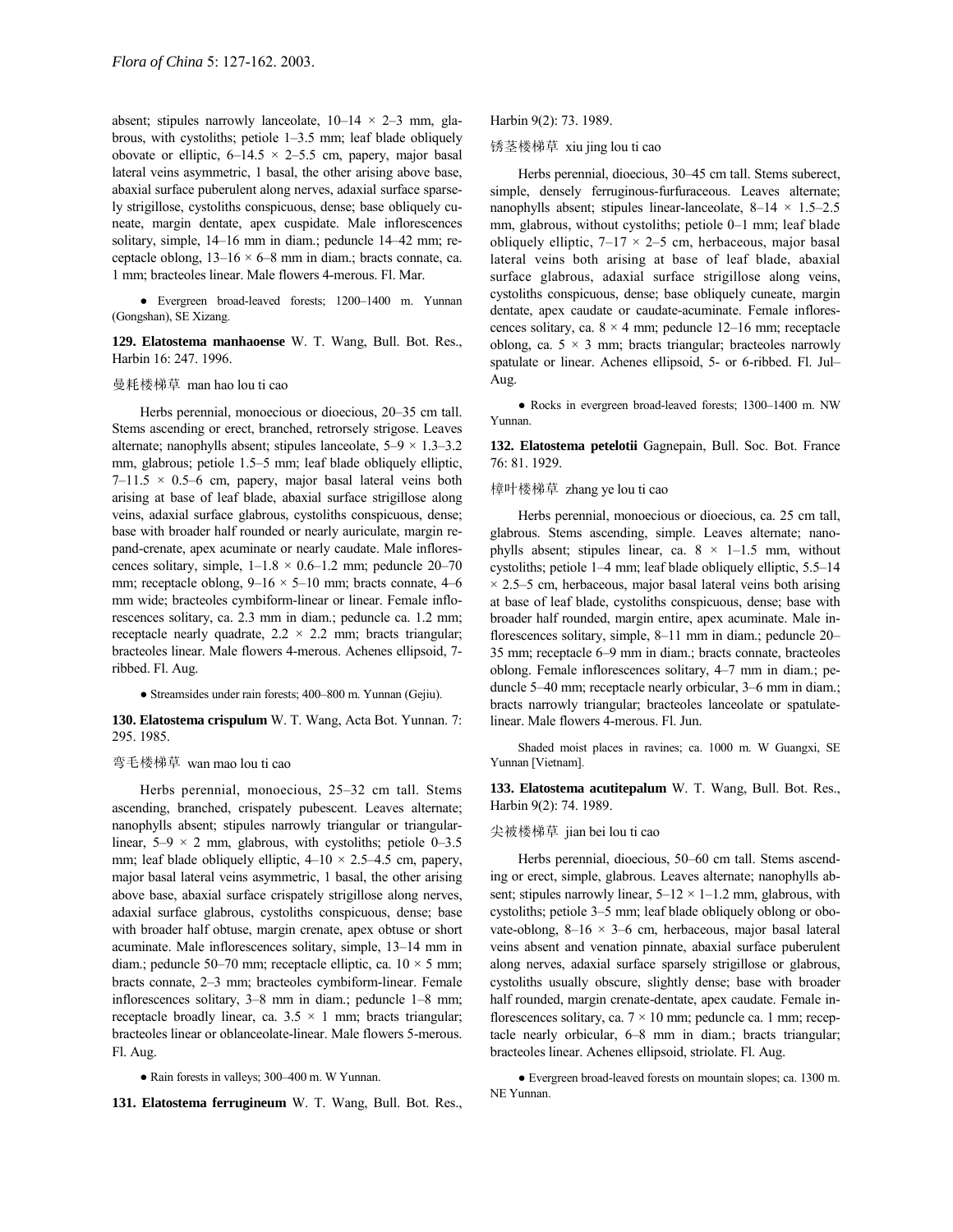**134. Elatostema schizocephalum** W. T. Wang, Bull. Bot. Lab. N. E. Forest. Inst., Harbin 7: 82. 1980.

# 裂序楼梯草 lie xu lou ti cao

Herbs perennial, dioecious, 20–30 cm tall, glabrous. Stems ascending or erect, simple or rarely branched. Leaves alternate; nanophylls absent; stipules subulate,  $5 \times 0.1 - 0.2$  mm, with cystoliths; petiole  $0-2.5$  mm; leaf blade obliquely elliptic or elliptic-obovate,  $7-13 \times 3-5$  cm, papery, major basal lateral veins absent and venation pinnate, cystoliths conspicuous, dense; base with broader half broadly cuneate, margin dentate or denticulate, apex acuminate. Female inflorescences in pairs, 4–5 mm in diam.; peduncle  $0.5-1$  mm; receptacle 2- or 3lobed, ca.  $2 \times 1$  mm; bracts lanceolate-linear; bracteoles linear. Achenes ovoid, 10-ribbed. Fl. Jan-Feb.

• Forests, streamsides, shaded moist areas; 100-1300 m. E Guangxi, N Guizhou, S Hunan, S Sichuan, SE Yunnan.

This species is used medicinally.

**135. Elatostema xanthophyllum** W. T. Wang, Bull. Bot. Res., Harbin 2(1): 19. 1982.

# 变黄楼梯草 bian huang lou ti cao

Herbs perennial, dioecious, 30-40 cm tall. Stems ascending or erect, simple, glabrous. Leaves alternate, glabrous; nanophylls absent; stipules lanceolate-triangular,  $8-10 \times 2-3$  mm, with cystoliths; petiole  $2-4$  mm; leaf blade obliquely elliptic,  $7-$ 15.5  $\times$  3–6 cm, papery, major basal lateral veins absent and venation pinnate, cystoliths conspicuous, dense; base with broader half broadly cuneate, margin crenate-denticulate, apex caudate-acuminate. Female inflorescences solitary or in pairs, nearly orbicular, 7-17 mm in diam.; peduncle 0-1 mm; receptacle nearly orbicular, 6–8 mm in diam.; bracts triangular; bracteoles linear. Achenes ovoid, 8-ribbed. Fl. Aug-Dec.

● Rocks in valley forests; 400–500 m. Guangxi (Longzhou).

**136. Elatostema pseudobrachyodontum** W. T. Wang, Bull. Bot. Res., Harbin 2(1): 21. 1982.

# 隆林楼梯草 long lin lou ti cao

Herbs perennial, monoecious, ca. 40 cm tall. Stems ascending or erect, branched, glabrous. Leaves alternate; nanophylls absent; stipules lanceolate-linear, 3-4 mm, ciliolate; petiole 0–5 mm; leaf blade obliquely elliptic or oblong,  $5.5$ –  $10.5 \times 1.5 - 3.5$  cm, herbaceous, major basal lateral veins  $\pm$  absent and venation pinnate, abaxial surface glabrous, adaxial surface sparsely puberulent or glabrous, cystoliths conspicuous, dense; base obliquely cuneate, margin dentate, apex caudateacuminate. Male inflorescences solitary, simple, ca. 13 mm in diam.; peduncle  $1-3$  mm; receptacle ca. 9 mm in diam.; bracts connate, ca. 2 mm; bracteoles spatulate. Female inflorescences solitary, nearly orbicular, 5–9 mm in diam., sessile; receptacle nearly orbicular, 4–8 mm in diam.; bracts triangular; bracteoles cuneate. Male flowers 5-merous. Achenes ellipsoid, 4-ribbed. Fl. Aug.

● Grassy banks along streamsides. Guangxi (Longlin).

**137. Elatostema atropurpureum** Gagnepain in Lecomte, Fl. Indo-Chine 5: 919. 1930.

### 深紫楼梯草 shen zi lou ti cao

Herbs perennial, dioecious, 70–80 cm tall, glabrous. Stems ascending or erect, branched. Leaves alternate; nanophylls absent; stipules triangular, ca.  $2 \times 1.5$  mm; petiole 5–8 mm; leaf blade elliptic or oblong,  $17-23 \times 4.5-7.5$  cm, herbaceous, major basal lateral veins absent and venation pinnate, cystoliths conspicuous, dense; base obliquely cuneate, margin crenate-dentate, apex caudate-acuminate. Male inflorescences solitary, ca.  $2.6$  mm in diam.; peduncle  $10-15$  mm; receptacle ca.  $25$  mm in diam.; bracteoles linear. Female inflorescences solitary or in pairs, nearly orbicular, 4–9 mm in diam., sessile; receptacle nearly orbicular, 4–7 mm in diam.; bracts triangular; bracteoles subulate. Male flowers 5-merous. Achenes ellipsoid, 8-ribbed. Fl. Apr.

Evergreen broad-leaved forests in ravines; ca. 1400 m. SE Yunnan [N Vietnam].

**138. Elatostema tenuifolium** W. T. Wang, Bull. Bot. Res., Harbin 2(1): 22. 1982.

# 薄叶楼梯草 bao ye lou ti cao

Herbs perennial, monoecious, 30-60 cm tall. Stems ascending or erect, branched, sparsely pubescent. Leaves alternate; nanophylls absent; stipules linear,  $4 \times 1.5-2$  mm, glabrescent, without cystoliths; petiole  $0-1$  mm; leaf blade obliquely oblong,  $8-18 \times 2.5-5$  cm, membranous, major basal lateral veins absent and venation pinnate, abaxial surface sparsely puberulent, adaxial surface glabrescent, cystoliths conspicuous, dense; base with broader half broadly cuneate, margin dentate, apex acuminate. Male inflorescences solitary, simple,  $14-18 \times 11-13$  mm; peduncle 3-11 mm; receptacle tetragonal,  $14-17 \times 10-12$  mm; bracts absent; bracteoles spatulate-linear or linear. Female inflorescences solitary,  $6-9 \times 4-6$ mm; peduncle 0–1 mm; receptacle oblong, ca.  $7 \times 3$ –5 mm; bracts very small, obscure; bracteoles spatulate. Male flowers 5 merous. Achenes ovoid, 3-ribbed. Fl. Aug-Dec.

● Rocks in montane forests; 1000-1100 m. Guangxi, Guizhou, Yunnan.

**139. Elatostema nanchuanense** W. T. Wang, Bull. Bot. Lab. N. E. Forest. Inst., Harbin 7: 84. 1980.

### 南川楼梯草 nan chuan lou ti cao

Herbs perennial, monoecious or dioecious, 25–45 cm tall. Stems erect, simple, sparsely pubescent. Leaves alternate; nanophylls absent; stipules lanceolate,  $6-10 \times 1.5-2$  mm, sparsely strigillose, without cystoliths; petiole  $0-1.5$  mm; leaf blade brown-black after drying, obliquely oblong,  $8-17 \times 1.5-4$  cm, herbaceous, major basal lateral veins absent and venation pinnate, abaxial surface sparsely strigillose along nerves, adaxial surface sparsely strigose, cystoliths conspicuous, dense; base obliquely cuneate, margin densely dentate or denticulate, apex acuminate to caudate. Male inflorescences solitary or in pairs, simple, 8-12 mm in diam.; peduncle ca. 1.5 mm; receptacle 7-11 mm in diam.; bracts 15, ovate, ca. 2.5 mm wide; bracteoles cymbiform-oblong. Female inflorescences solitary or in pairs,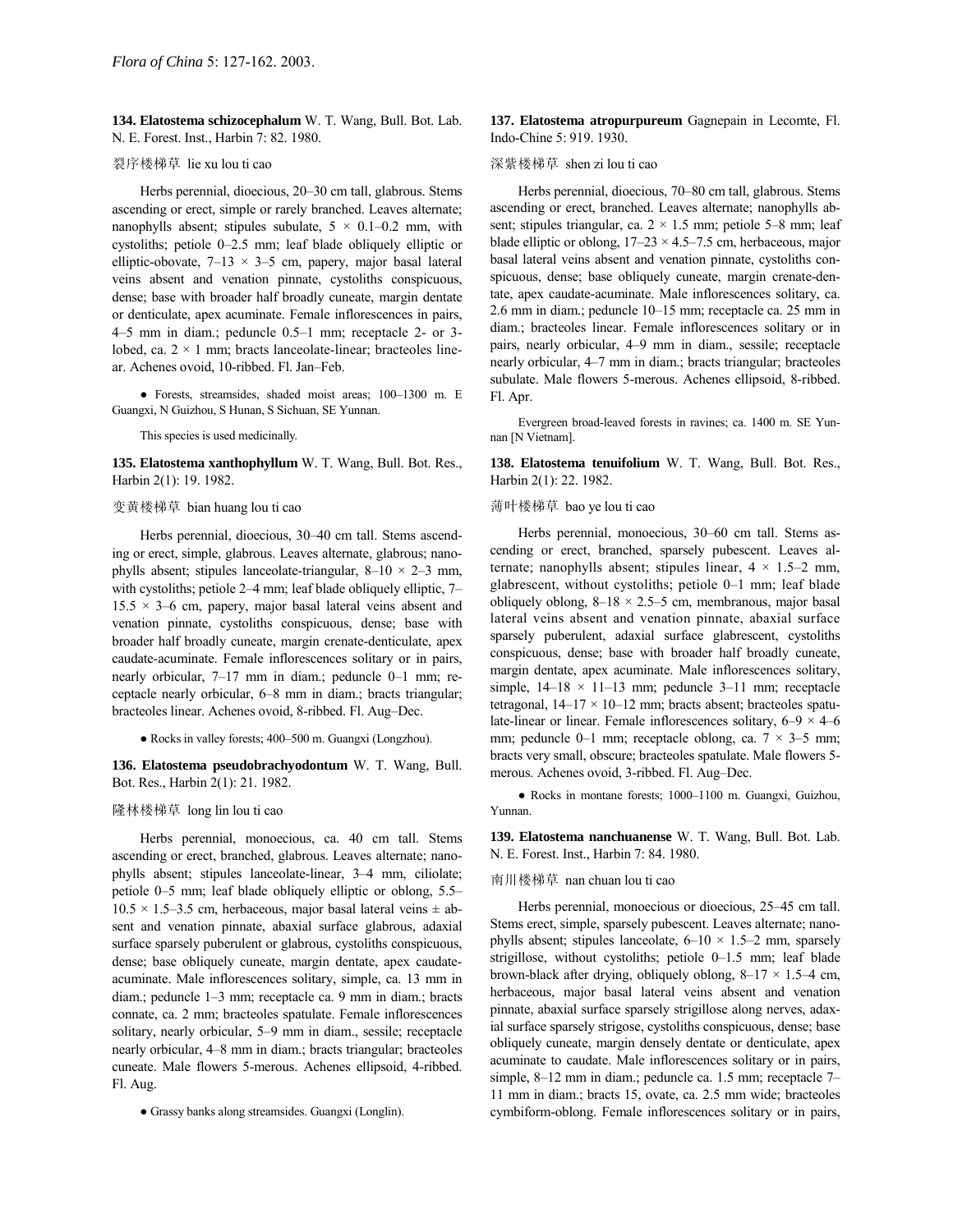$2-6$  mm in diam.; peduncle  $0-1$  mm; receptacle nearly elliptic, 2-5 mm; bracts connate, triangular or broadly ovate; bracteoles spatulate-linear. Male flowers 5-merous. Achenes narrowly ovoid or ellipsoid, 8-ribbed. Fl. Jun.

• Shaded places in valleys; 600-1200 m. Chongqing, W Hubei, Yunnan.

**140. Elatostema pseudoficoides** W. T. Wang, Bull. Bot. Lab. N. E. Forest. Inst., Harbin 7: 85. 1980.

# 多脉楼梯草 duo mai lou ti cao

*Elatostema pseudoficoides* var. *pubicaule* W. T. Wang.

Herbs perennial, monoecious, 40-100 cm tall. Stems ascending or erect, simple, glabrescent or pilose. Leaves alternate; nanophylls absent; stipules narrowly linear,  $4-8 \times 0.2-0.3$  mm, glabrous, with cystoliths; petiole  $0-2.5$  mm; leaf blade green after drying, obliquely oblong,  $10-27 \times 3.5-7.5$  cm, thinly herbaceous, major basal lateral veins absent and venation pinnate, abaxial surface sparsely puberulent or glabrescent along veins, adaxial surface sparsely strigillose, cystoliths conspicuous, dense; base with broader half rounded, margin densely dentate, apex cuspidate. Male inflorescences solitary, simple,  $11-22 \times 10-15$  mm; peduncle 3-4 mm; receptacle nearly elliptic,  $10-16 \times 9-12$  mm; bracts connate, 5–7 mm; bracteoles linear. Female inflorescences solitary or rarely in pairs, 2–5 mm in diam., sessile; receptacle nearly quadrate, ca.  $4 \times 4$  mm; bracts triangular; bracteoles spatulate-linear. Male flowers 5 merous. Fl. Mar-Sep.

 $\bullet$  Forests, forest margins or streamsides in valleys; 600–2600 m. W Hubei, NW Hunan, Sichuan, Yunnan.

**141. Elatostema alnifolium** W. T. Wang, Bull. Bot. Lab. N. E. Forest. Inst., Harbin 7: 86. 1980.

# 桤叶楼梯草 qi ye lou ti cao

Herbs perennial, dioecious, ca. 36 cm tall. Stems erect, simple or branched, densely strigose. Leaves alternate; nanophylls absent; stipules linear, ca.  $10 \times 1.5$  mm, hirtellous on abaxial surface, with cystoliths on adaxial surface; petiole  $1-2$ mm; leaf blade obliquely elliptic or obovate,  $8-12 \times 4.5-7$  cm, herbaceous, major basal lateral veins absent and venation pinnate, abaxial surface densely strigillose along nerves, adaxial surface glabrous, cystoliths conspicuous, dense; base with broader half broadly cuneate, margin undulate or rarely entire, apex short acuminate. Male inflorescences in pairs, simple, 12-24 mm in diam.; peduncle 3-4 mm, densely strigillose; receptacle papilionaceous,  $12-20$  mm; bracts connate, ca. 1.5 mm; bracteoles narrowly linear. Female inflorescences solitary, nearly orbicular, 3.5–7 mm in diam.; peduncle ca. 1 mm, densely strigillose; receptacle 2.5–6 mm in diam. Male flowers 5merous. Achenes ellipsoid, 5-ribbed. Fl. May-Jul.

● Streamsides; ca. 1200 m. SE Yunnan.

**142. Elatostema wenxienense** W. T. Wang & Z. X. Peng, Bull. Bot. Res., Harbin 2(1): 27. 1982.

### 文县楼梯草 wen xian lou ti cao

Herbs perennial, monoecious, ca. 55 cm tall. Stems as-

cending or erect, branched, glabrous. Leaves alternate; nanophylls absent; stipules lanceolate-subulate,  $2-2.8 \times 0.4$  mm, glabrous, without cystoliths; petiole 0.5-3 mm; leaf blade obliquely oblong,  $4.5-11.5 \times 1-3.5$  cm, papery, major basal lateral veins absent and venation pinnate, abaxial surface sparsely puberulent, adaxial surface sparsely strigillose, cystoliths conspicuous or obscure, dense; base with broader half rounded, margin dentate, apex acuminate. Male inflorescences solitary, simple, 10-13 mm in diam.; peduncle 14-18 mm; receptacle nearly orbicular, 9-12 mm in diam.; bracts connate, bracteoles cymbiform-linear. Female inflorescences solitary, 2-3.5 mm in diam., sessile; receptacle elliptic, ca.  $3 \times 2$  mm; bracts broadly ovate; bracteoles cymbiform. Male flowers 4-merous. Achenes ellipsoid, 5-ribbed. Fl. Jun-Jul.

● Valley forests. Gansu (Wenxian).

**143. Elatostema subpenninerve** W. T. Wang, Bull. Bot. Lab. N. E. Forest. Inst., Harbin 7: 87. 1980.

### 近羽脉楼梯草 jin yu mai lou ti cao

Herbs perennial, dioecious, ca. 42 cm tall. Stems ascending or erect, branched, glabrous. Leaves alternate; nanophylls absent; stipules narrowly linear,  $3-5 \times 0.8-1$  mm, glabrous; petiole 0–1 mm; leaf blade obliquely oblong,  $7-11 \times 2-4$  cm, nearly papery, major basal lateral veins  $\pm$  absent and venation pinnate, abaxial surface glabrous, adaxial surface sparsely puberulent, cystoliths conspicuous or obscure, sparse; base with broader half auriculate, margin dentate, apex acuminate. Male inflorescences solitary, simple; peduncle  $90-100$  mm; receptacle elliptic; bracts connate, 3–4 mm; bracteoles narrowly linear. Male flowers 5-merous. Fl. Jul.

● Mountain streamsides; ca. 1000 m. S Sichuan.

**144. Elatostema albopilosum** W. T. Wang, Bull. Bot. Lab. N. E. Forest. Inst., Harbin 7: 88. 1980.

#### 疏毛楼梯草 shu mao lou ti cao

Herbs perennial, monoecious, 35–75 cm tall. Stems ascending or erect, branched, pilose. Leaves alternate; nanophylls absent; stipules linear or oblong,  $4-7 \times 1.5-2.8$  mm, glabrous, with cystoliths; petiole 0-2.5 mm; leaf blade obliquely oblanceolate-oblong,  $12-17 \times 3-5$  cm, herbaceous, major basal lateral veins absent and venation pinnate, abaxial surface sparsely puberulent along veins, adaxial surface sparsely strigillose, cystoliths conspicuous, dense; base with broader half auriculate, margin dentate, apex cuspidate or caudate. Male inflorescences solitary, simple,  $13-28$  mm in diam.; peduncle  $80-150(-330)$ mm; receptacle broadly elliptic,  $12-22 \times 10-18$  mm; bracts connate, ca. 3 mm; bracteoles narrowly linear. Female inflorescences solitary,  $1.5-5$  mm in diam.; peduncle 0-1.5 mm; receptacle nearly oblong, 1-4 mm; bracts triangular; bracteoles spatulate or linear. Male flowers 5-merous. Achenes ellipsoid, 5-ribbed. Fl. Oct.

• Shaded moist areas under valley forests; 1200-2500 m. NW Guangxi, S Sichuan, S Yunnan.

**145. Elatostema ficoides** Weddell, Arch. Mus. Hist. Nat. 9: 306. 1856.

梨序楼梯草 li xu lou ti cao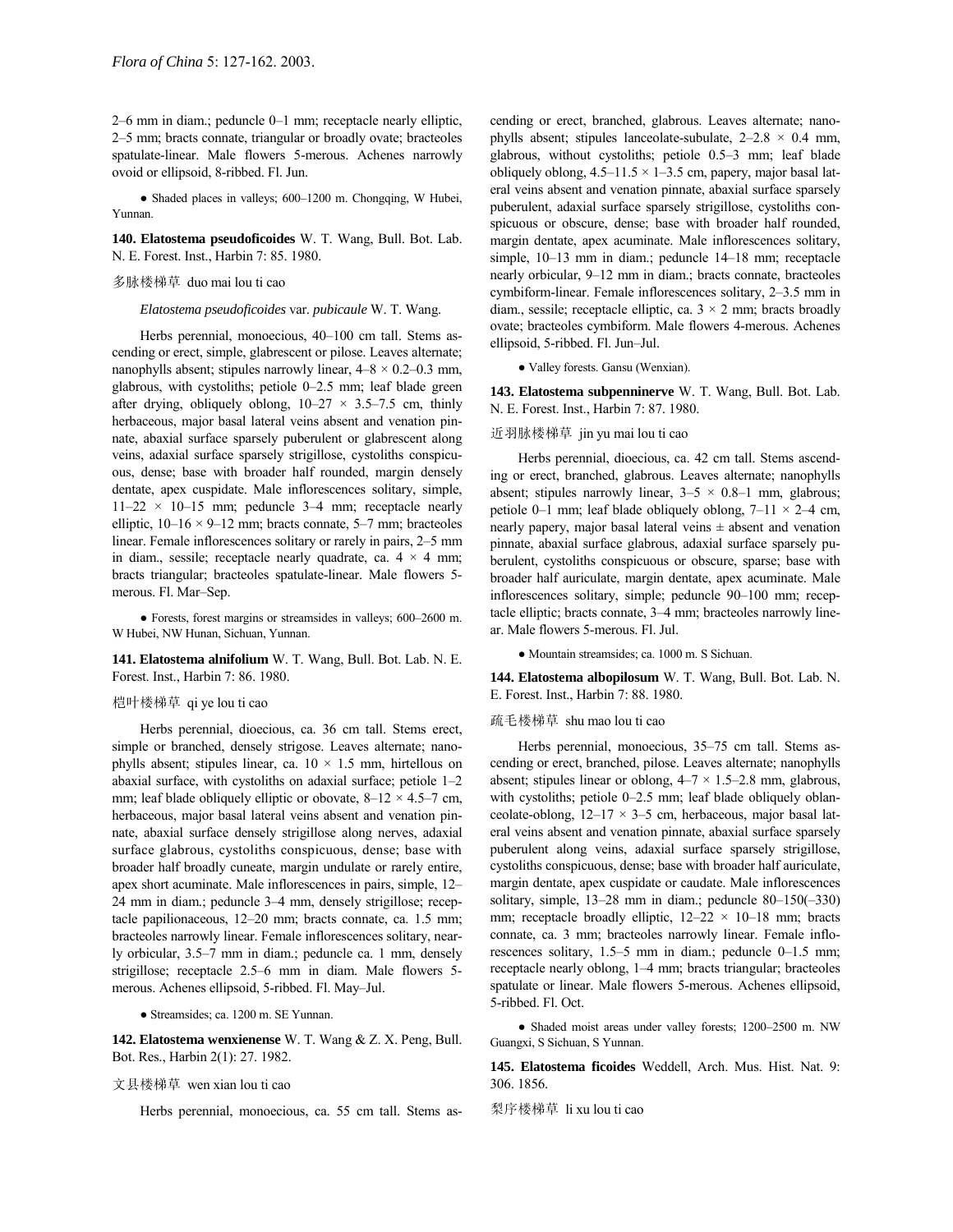Herbs perennial, monoecious or dioecious, 45-100 cm tall. Stems ascending or erect, simple or branched, glabrous or puberulent. Leaves alternate; nanophylls absent; stipules linear or lanceolate-linear,  $7-10 \times 2-3$  mm, glabrous, without cystoliths; petiole 2–4 mm; leaf blade obliquely elliptic or oblong,  $10-23 \times 3.5-8$  cm, thinly herbaceous, major basal lateral veins absent and venation pinnate, abaxial surface glabrous or puberulent, adaxial surface sparsely strigillose, cystoliths conspicuous or obscure, dense; base with broader half rounded or auriculate, margin densely dentate, apex acuminate. Male inflorescences solitary, simple,  $17-28 \times 10-18$  mm; peduncle 50-100 mm; receptacle pyriform when young, papilionaceous when mature,  $16-27 \times 8-15$  mm; bracts obscure; bracteoles linear or narrowly linear. Female inflorescences usually 2-clustered,  $2-3$  mm in diam., sessile; receptacle  $1.5-2.5$  mm in diam.; bracts triangular; bracteoles linear or spatulate-linear. Male flowers 4- or 5-merous. Fl. Aug-Sep.

Forests, thickets, streamsides, dark damp places or rocks in valleys; 800-2000 m. N Guangxi, Guizhou, W Hunan, Sichuan, NW Yunnan [NE India, Nepal, Sikkim].

- 1a. Stems glabrous; leaf blade glabrous on abaxial surface ........................................ 145a. var. *ficoides*
- 1b. Stems puberulent; leaf blade puberulent on abaxial surface ............................ 145b. var. *puberulum*

#### **145a. Elatostema ficoides** var. **ficoides**

梨序楼梯草(原变种) li xu lou ti cao (yuan bian zhong)

Stems glabrous. Leaf blade abaxial surface glabrous. Fl. Aug-Sep.

Forests, thickets, streamsides, dark damp places or rocks in valleys; 900-2000 m. N Guangxi, Guizhou, SW Hunan, Sichuan, NW Yunnan [NE India, Nepal, Sikkim].

**145b. Elatostema ficoides** var. **puberulum** W. T. Wang, Keys Vasc. Pl. Wuling Mts. 578. 1995.

### 毛茎梨序楼梯草 mao jing li xu lou ti cao

Stems puberulent. Leaf blade abaxial surface puberulent. Fl. Aug.

● Montane forests; ca. 800 m. NW Hunan.

**146. Elatostema brachyodontum** (Handel-Mazzetti) W. T. Wang, Bull. Bot. Lab. N. E. Forest. Inst., Harbin 7: 90. 1980.

# 短齿楼梯草 duan chi lou ti cao

*Elatostema ficoides* (Wallich) Weddell var. *brachyodontum* Handel-Mazzetti, Symb. Sin. 7: 147. 1929.

Herbs perennial, monoecious or dioecious, 60-100 cm tall. Stems ascending or erect, branched, glabrous. Leaves alternate; nanophylls absent; stipules subulate,  $1.5-2.5 \times 0.1$ –  $0.2$  mm, glabrous, without cystoliths; petiole  $1.5-4$  mm; leaf blade obliquely oblong,  $7-17 \times 2.5-5.5$  cm, herbaceous or papery, major basal lateral veins absent and venation pinnate, both surfaces glabrous or adaxial surface sparsely puberulent; cystoliths conspicuous, dense; base with broader half cuneate or broadly cuneate, margin crenate-dentate, apex acuminate. Male inflorescences solitary, simple,  $2.5-3.5 \times 1.7-2.8$  mm; peduncle

2.5–6 mm; receptacle pyriform when young, nearly papilionaceous when mature, 12-30 mm in diam.; bracts connate, bracteoles narrowly lanceolate. Female inflorescences solitary, 4–17 mm in diam.; peduncle ca. 1 mm; receptacle nearly square,  $3-10 \times 3-10$  mm; bracts broadly ovate; bracteoles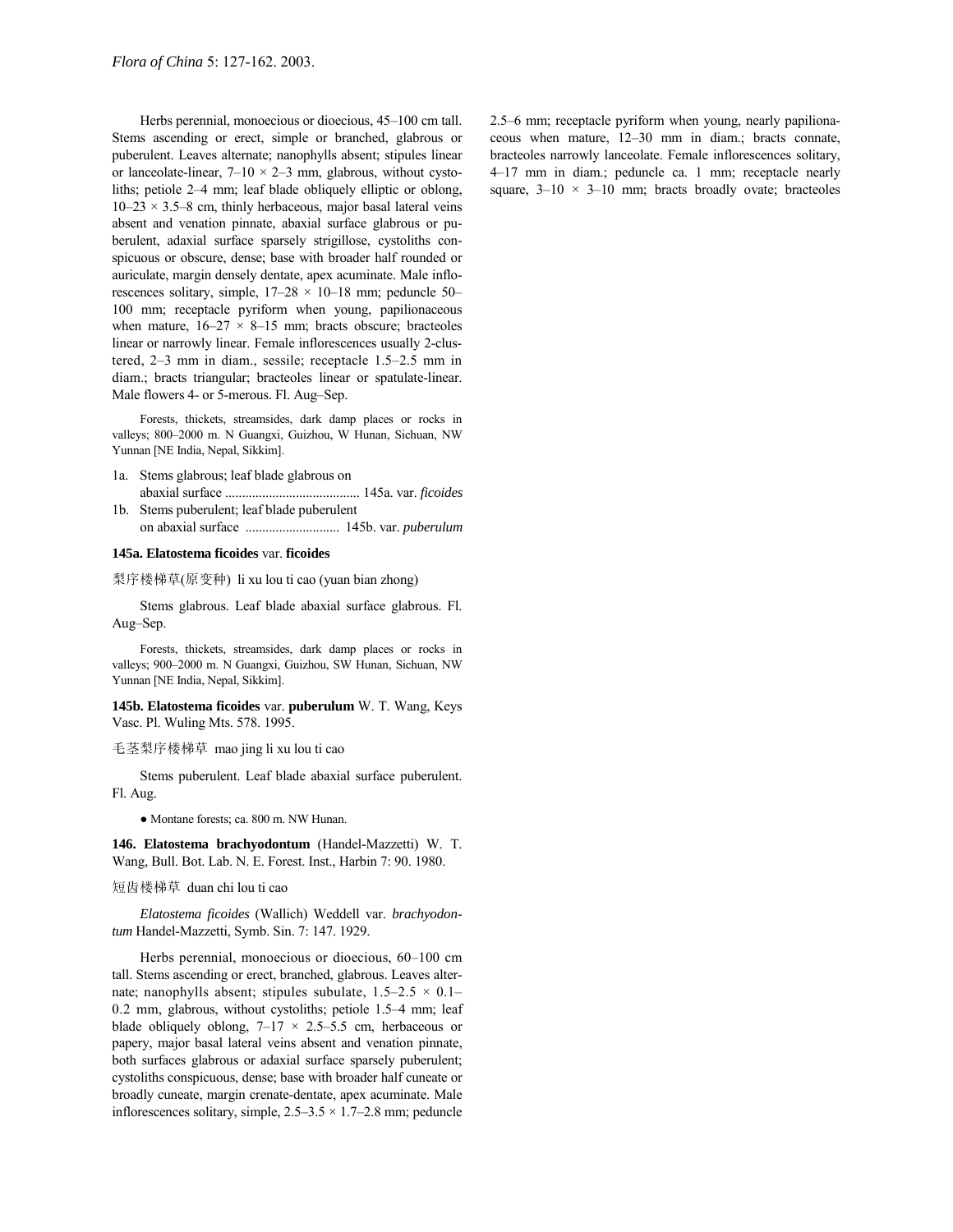obovate. Male flowers 4-merous. Achenes ovoid, 6-ribbed. Fl. Jun-Sep.

Valley forests or rocks along streamsides; 500-2100 m. NW Guangxi, Guizhou, W Hubei, NW Hunan, Sichuan, NE Yunnan [N Vietnam].